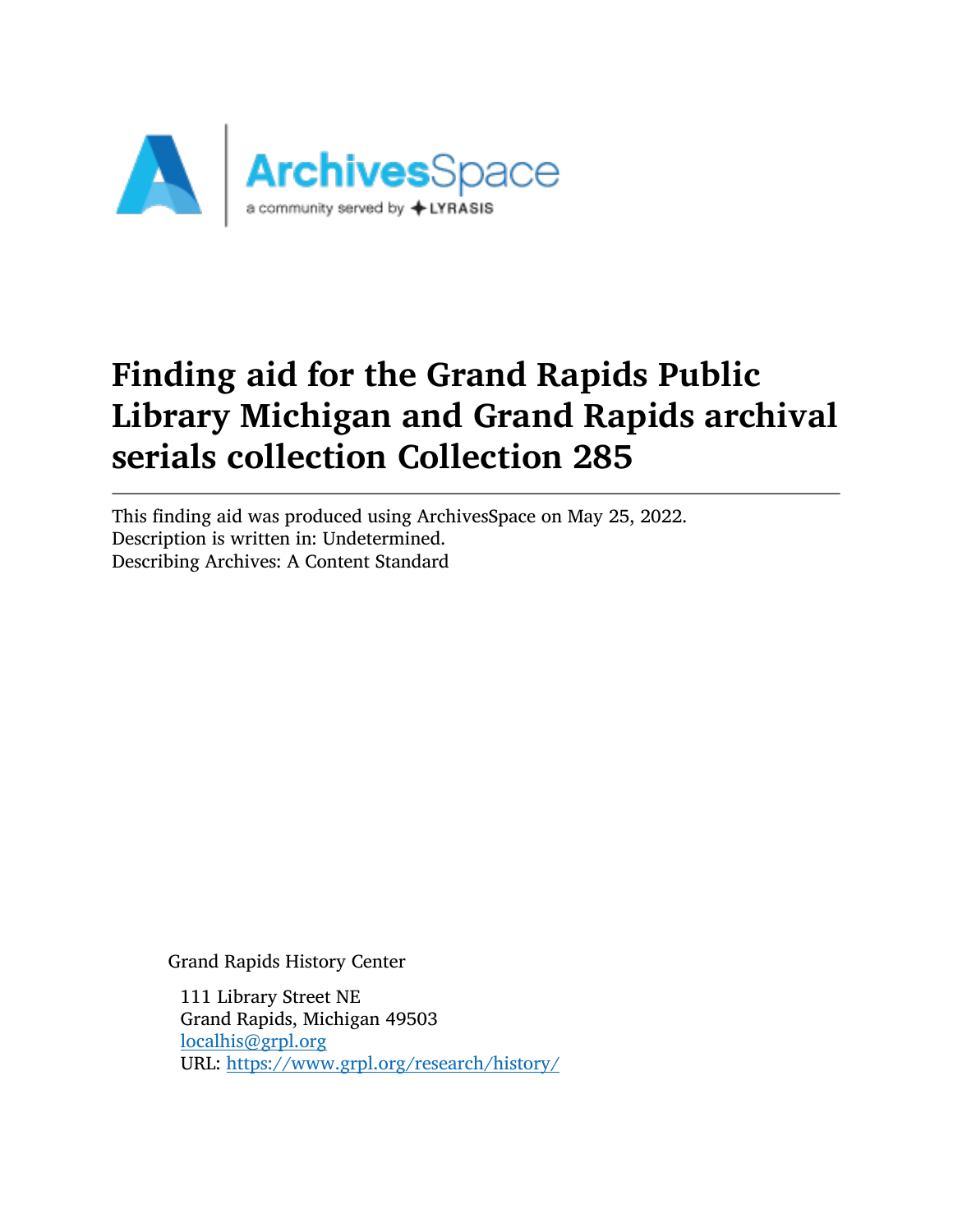## <span id="page-1-0"></span>**Table of Contents**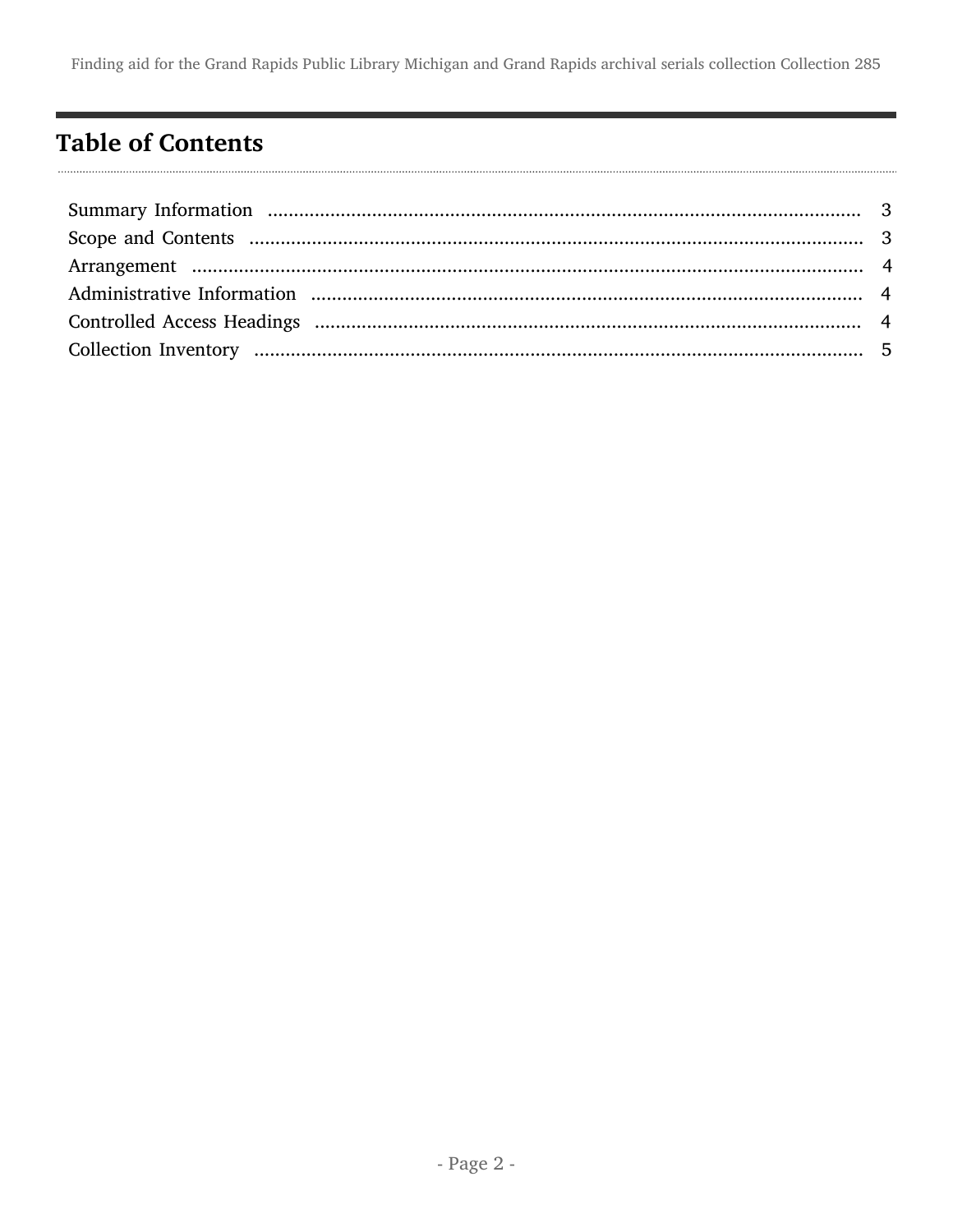## <span id="page-2-0"></span>Summary Information

| <b>Repository:</b>                         | <b>Grand Rapids History Center</b>                                                                                                                                                                                                                                                                                                             |
|--------------------------------------------|------------------------------------------------------------------------------------------------------------------------------------------------------------------------------------------------------------------------------------------------------------------------------------------------------------------------------------------------|
| Title:                                     | Grand Rapids Public Library Michigan and Grand Rapids<br>archival serials collection                                                                                                                                                                                                                                                           |
| ID:                                        | Collection 285                                                                                                                                                                                                                                                                                                                                 |
| Date:                                      | 1859-                                                                                                                                                                                                                                                                                                                                          |
| <b>Physical</b><br>Description:            | 38.8 Linear Feet                                                                                                                                                                                                                                                                                                                               |
| <b>Language of the</b><br><b>Material:</b> | English.                                                                                                                                                                                                                                                                                                                                       |
| Abstract:                                  | This is a devised collection that contains serial and periodical<br>holdings which are housed in the archives. The bulk of the<br>collection consists of newsletters or periodicals published by<br>local companies or organizations. Also included are national<br>periodicals with content relating to the Grand Rapids or<br>Michigan area. |

^ [Return to Table of Contents](#page-1-0)

## <span id="page-2-1"></span>Scope and Contents

Subject content of this generic collection is broad and constantly changing with new accessions. Included is a variety of subject matter from the AFL-CIO News to a small, local publication featuring poems and short stories about cats.

Some issues are kept for a particular article about Grand Rapids, though the title may be generally out of scope. One example of this is "Fortune" magazine, an issue of which has been kept for an article on Great Lakes shipping, but is not a Grand Rapids or Michigan title routinely collected in the archives.

Included along with some well-known publications are ephemera or lesser known publications, items from small nonprofits, organizations serving the handicapped and some ethnic publications. In many cases, only one or a few issues of a local publication is found, though other issues of Grand Rapids publications are desired, as these become available.

See other archival collections that may relate to these organizations or groups for other serials publications. For example, Vietnamese Collection #274 contains many Vietnamese language periodicals related to the migration of that cultural group to the U.S. and Grand Rapids as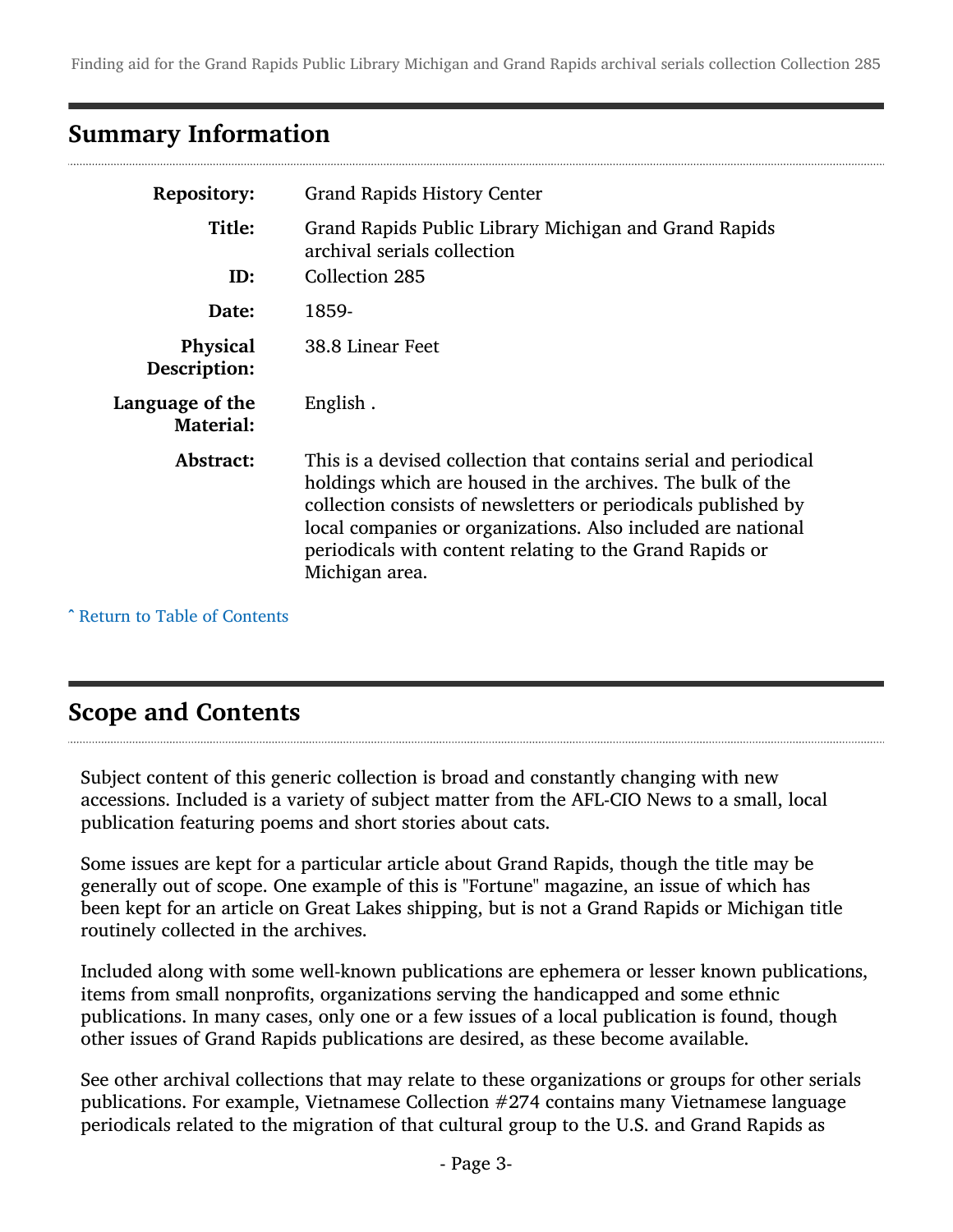a result of the Vietnam War. Serials holdings related to the furniture industry, or furniture design, are held in Coll. 233, the GRPL Furniture Industry Collection, and in other named collections with which these items may have been received.

A few items are located in the collection because of their delicate condition. Additional holdings for some of these titles may be located elsewhere in the GRHSC collections.

^ [Return to Table of Contents](#page-1-0)

#### <span id="page-3-0"></span>Arrangement

Initially boxed for their size, these periodicals are arranged alphabetically by title. Some new publications may accumulate in boxes at the end of the collection, until the collection is periodically reworked for alphabetically integration.

^ [Return to Table of Contents](#page-1-0)

## <span id="page-3-1"></span>Administrative Information

#### Publication Statement

Grand Rapids History Center

111 Library Street NE Grand Rapids, Michigan 49503 [localhis@grpl.org](mailto:localhis@grpl.org) URL: <https://www.grpl.org/research/history/>

^ [Return to Table of Contents](#page-1-0)

## <span id="page-3-2"></span>Controlled Access Headings

- Charities -- Michigan -- Grand Rapids
- periodicals
- Grand Rapids (Mich.) -- History
- Business Enterprises -- Michigan -- Grand Rapids Region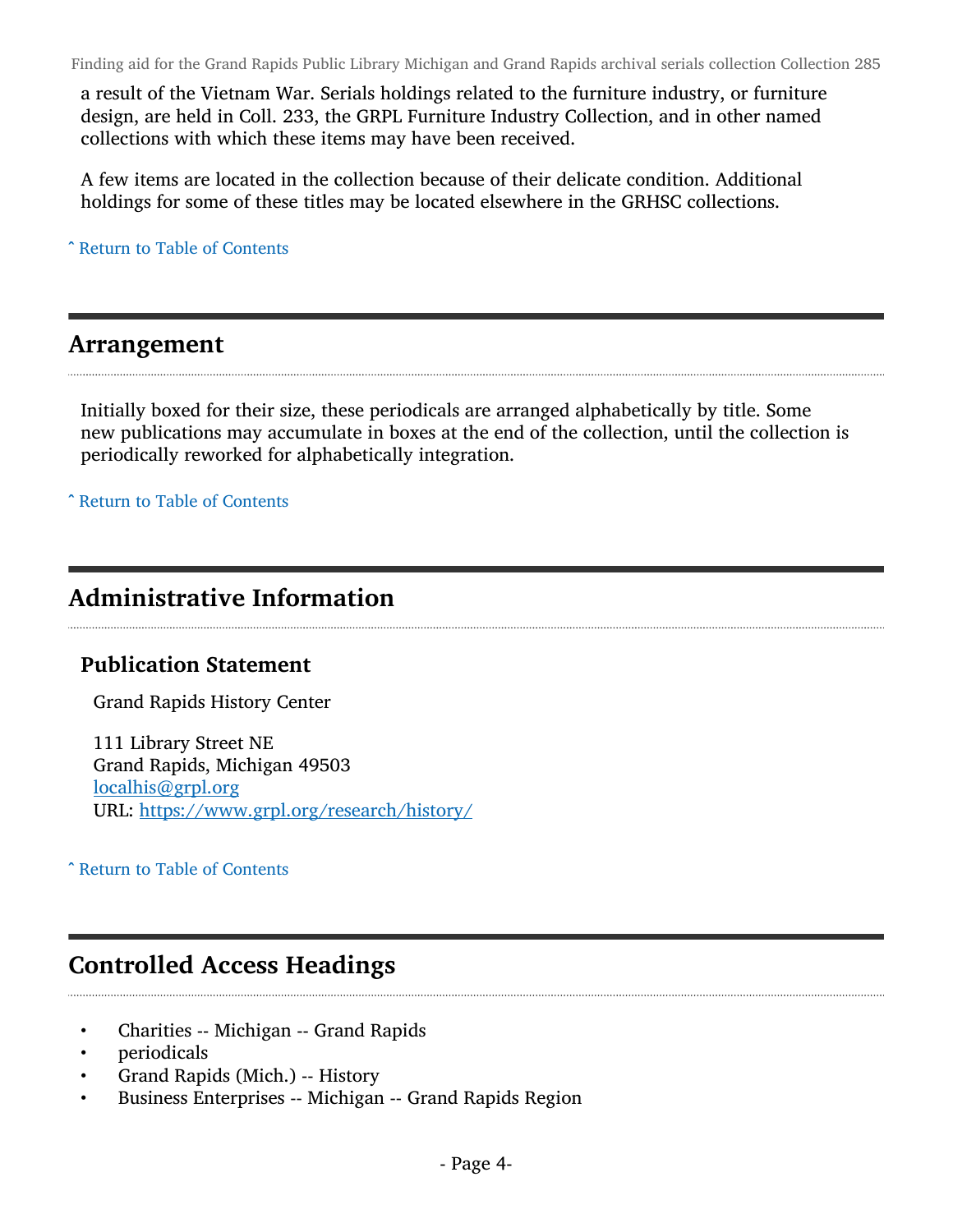## <span id="page-4-0"></span>Collection Inventory

## "A Remarkable City–Grand Rapids: a record of its development and accomplishments."

| Title/Description                                                                                                                      | <b>Instances</b> |          |
|----------------------------------------------------------------------------------------------------------------------------------------|------------------|----------|
| "A Remarkable City–Grand Rapids: a record of its<br>development and accomplishments," pamphlet, published<br>1915. Accession 2017.040. | Box 16           |          |
| <b>Albion College Bulletin</b>                                                                                                         |                  |          |
| Title/Description                                                                                                                      | <b>Instances</b> |          |
| v. 41, $\#$ 9, Oct 1945                                                                                                                | Box 5            | Folder 1 |

## Alliance / District Five Peace Alliance, Congressional District Five.

#### General

Includes "Statement of Purpose, District Five Peace Alliance, rev. Jan 10, 1985. Letter of Aug. 28, 1985 from Paul Hoffman

| Title/Description | <b>Instances</b> |          |
|-------------------|------------------|----------|
| 31168             | Box 5            | Folder 2 |
| Sept.1985         | Box 5            | Folder 2 |
| 31717             | Box 5            | Folder 2 |

## American Cheesemaker

| Title/Description              | <b>Instances</b> |
|--------------------------------|------------------|
| v. 6-11, Apr 1891-Feb. 1897    | Box 20           |
| v. 12-18, Mar. 1897-Sept. 1903 | Box 21           |

## American Vaudeville Times

| Title/Description                    | Instances |            |
|--------------------------------------|-----------|------------|
| v. 6, no. 1, Spring 2003. P2007.008. | Box 5     | Folder 2.5 |

#### General

Has article pg. 10: Harley Mankin, the Frog Man / Linda Weisner Maranis.

### Anishinabe Enamiad. Harbor Springs, Mi.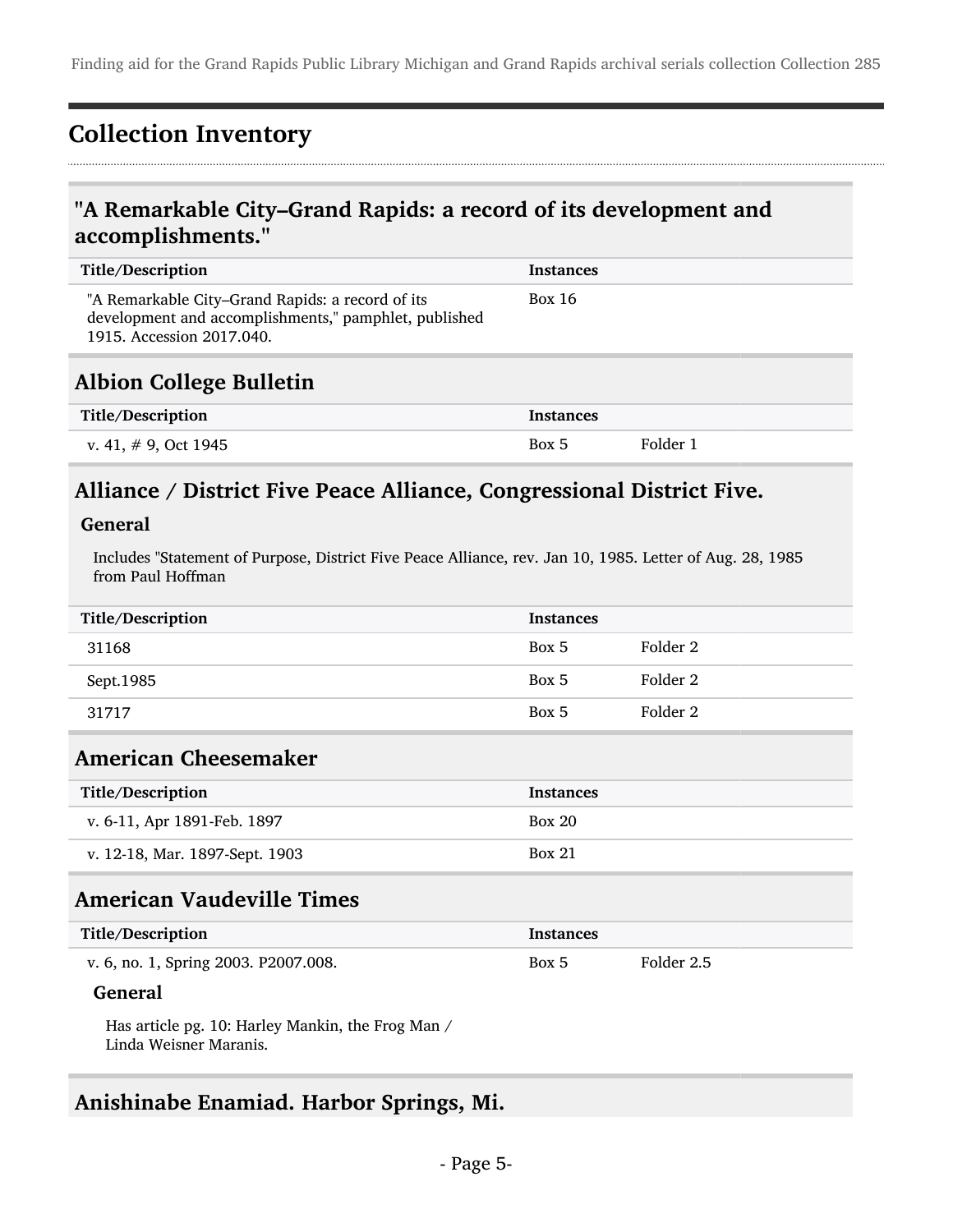## "A monthly journal published by the Franciscan Fathers, and devoted to the interests of the missions among the Ottawa and Chippewa Indians."--Zephyrin Engelhardt, editor, from the WorldCat record. 00. [2625].1

#### Processing Information: Processing Information

Transferred from the GRHSCC floor periodicals collection to the Archives due to the very fragile condition of this item. See also holdings at other Michigan institutions. USAGE WITH PERMISSION FROM THE ARCHIVIST ONLY, due to fragile condition.

| <b>Title/Description</b>                                                                                     | <b>Instances</b> |          |
|--------------------------------------------------------------------------------------------------------------|------------------|----------|
| v. 1, nos. 2 & 11.                                                                                           | Box 5            | Folder 3 |
| v. 2, nos. 4, 7.                                                                                             | Box 5            | Folder 3 |
| v. 3, nos. $4-12$ .                                                                                          | Box 5            | Folder 3 |
| v. 4, nos. 1-5, 7, 9-12.                                                                                     | Box 5            | Folder 3 |
| <b>Antique Automobile</b>                                                                                    |                  |          |
| Title/Description                                                                                            | <b>Instances</b> |          |
| v. 39, $# 6$ , Nov/Dec 1975                                                                                  | Box 5            | Folder 4 |
| <b>General</b>                                                                                               |                  |          |
| Grand Rapids associations not currently identified;<br>maintained at present for Michigan auto associations. |                  |          |
| Architectonics: the monthly bulletin of the Architectural Club<br>of Grand Rapids, (1927-1928; 1931)         | Box 5            | Folder 5 |

#### Scope and Contents

v. 1, no. 3, Oct. 1927 v. 1, no. 4, Nov. 1927 v. 1, no. 5, Dec. 1927 v. 1, no. 6, Jan. 1928 v. 1, no. 7, Feb. 1928, John C. Stahl, Jr. President, Michigan Soc. Of Architects, 1926-1928 v. 1, no. 8, Mar. 1928 v. 1, no. 9, Apr. 1928, Joint Committee on the Standard Specification Outline. Clifford F. Phillips, Leon R. Synder, Fred Beckbissinger, Fred S. Robinson. v. 1, no. 10, May 1928, Bethlehem Lutheran Church, Prospect Ave. & Crescent St. / Colton & Knecht. Rendering, cover. v. 1, no. 11, June 1928, Willer & Boshoven, Inc. Theatre, Store and Office Building / Frank P. Allen & Son. Rendering, cover. v. 1, no. 12, July 1928, Cover. House of the Good Shepherd, G.R. / Wernett and McCarty v. 2, no. 1, Aug. 1928, Sparta M.E. Church, Sparta, Mich. / Harvey H. Weemhoff. v. 2, no. 2, Sept. 1928, Godwin School, Division / J & G. Daverman, Chris Steketee. v. 2, no. 3, Oct. 1928 v. 2, no. 4, Nov. 1928 v. 2, no. 5, Dec. 1928 v. 2, no. 6, Jan. 1929, Includes: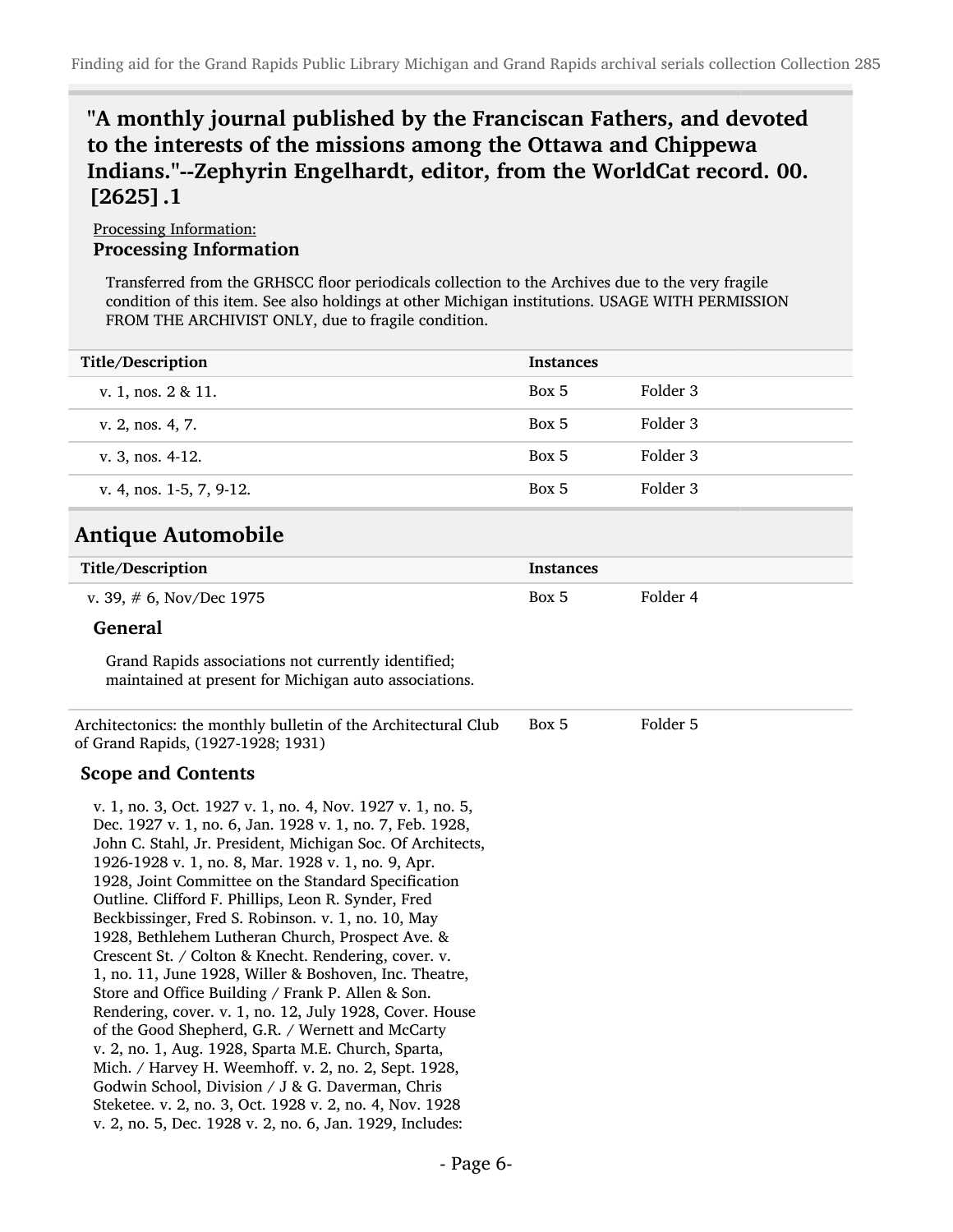Catalog of the First Annual Architectural Exhibit …; Interior, Resident for Mr. J. Stuart Clingman / Colton & Knecht; Exterior, Mr. Door Eugene Felt, Allegan Co., Mich. / Frank P. Allen & Son; Exterior, Mr. Van A. Wallin, Jenison, Mich. / Rindge and Rindge; Exterior, Mr. C.W. Trautman at Cascadia / Chas. Norton, jr.; Exterior, Mr. Wilber N. Burns, Niles, Mich. / Benjamin & Benjamin; Exterior rendering, Building for BPOE Lodge 1200, Grand Haven / Wernette & McCarty; Exterior, St. Cecelia Church at Clare, Mich. / Harry L. Mead; Exterior rendering, Mr. Adrian Northoek / J.& G. Daverman, Chris Steketee; Exterior, John S. Boter / Alex McColl; Exterior, Grand Rapids National Bank, Wealthy-Division Branch / Colton & Knecht; Exterior, W.H. Martineau Store & Office Building, Division Ave. / Frank P. Allen & son. v. 2, no. 7, Feb. 1931 v. 2, no. 8, Mar. 1931, Cover has rendering of the building for Hammerslag and Tinkham on Division Avenue to be leased to the Western Union Telegraph Company / J. & G. Daverman, Chris. Steketee, Associate. v. 2, no. 9, Apr. 1931, Includes "Wright or Wrong at the Chicago Fair", which mentions Wright's recent speech at the Michigan Society of Architects in GR. v. 2, no. 19 May 1931, Includes rendering of First Methodist Episcopal Church at Ionia, Mi. / Harry L. Mead, G.R. (Not published, Jan. 1929 to Jan. 1931.)

#### Around the Store / Wurzburg, the heart of Grand Rapids. [newsletter]

| Title/Description                 | <b>Instances</b> |            |
|-----------------------------------|------------------|------------|
| v. 5, no. 3, Mar. 1952. 2006.113. | Box 5            | Folder 5.5 |
| v. 5, no. 4, Apr. 1952. 2006.113. | Box 5            | Folder 5.5 |

#### Art in Architecture / J.H. Daverman & Son, Architects, Grand Rapids, Mich.

| Title/Description       | <b>Instances</b> |           |
|-------------------------|------------------|-----------|
| v. 3, no. 1, June 1906  | Box 5            | Folder 6  |
| v. 3, no. 2, July 1906  | Box 5            | Folder 7  |
| v. 3, no. 3, Aug. 1906  | Box 5            | Folder 8  |
| v. 3, no. 4, Sept. 1906 | Box 5            | Folder 9  |
| v. 3, no. 5, Oct. 1906  | Box 5            | Folder 10 |
| v. 3, no. 6, Nov. 1906  | Box 5            | Folder 11 |
| v. 3, no. 7, Dec. 1906  | Box 5            | Folder 12 |
| v. 3, no. 8, Jan. 1907  | Box 5            | Folder 13 |
| v. 3, no. 9, Feb. 1907  | Box 5            | Folder 14 |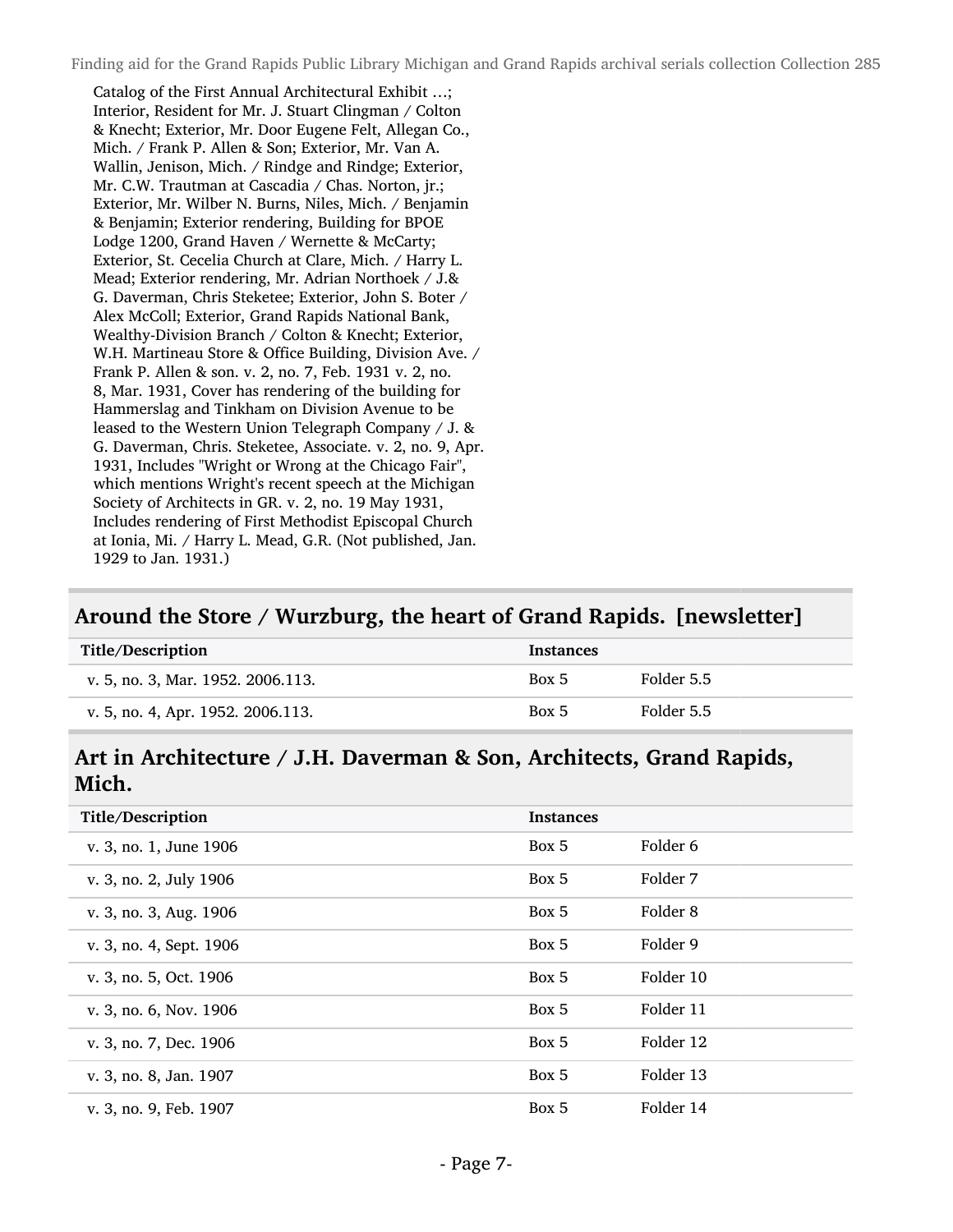| v. 3, no. 10, Mar. 1907 | Box 5   | Folder 15 |
|-------------------------|---------|-----------|
| v. 3, no. 11, Apr. 1907 | Box 5   | Folder 16 |
| v. 3, no. 12, May 1907  | Box 5   | Folder 17 |
| v. 4, no. 1, June 1907  | Box 5   | Folder 18 |
| v. 4, no. 2,            | Box 5   | Folder 19 |
| v. 4, no. 3             | Box 5   | Folder 20 |
| v. 4, no. 4             | Box 5   | Folder 21 |
| v. 4, no. 5             | Box 5   | Folder 22 |
| v. 4, no. 6             | Box 5   | Folder 23 |
| v. 4, no. 7, Dec. 1907  | Box 5   | Folder 24 |
| v. 4, no. 8, Jan. 1908  | Box 5   | Folder 25 |
| v. 4, no. 9             | Box 5   | Folder 26 |
| v. 4, no. 10            | Box 5   | Folder 27 |
| v. 4, no. 11            | Box 5   | Folder 28 |
| v. 4, no. 12, May 1908  | Box 5   | Folder 29 |
| v. 5, no. 1, June 1908  | Box 5.5 | Folder 1  |
| v. 5, no. 2             | Box 5.5 | Folder 2  |
| v. 5, no. 3             | Box 5.5 | Folder 3  |
| v. 5, no. 4             | Box 5.5 | Folder 4  |
| v. 5, no. 5             | Box 5.5 | Folder 5  |
| v. 5, no. 6             | Box 5.5 | Folder 6  |
| v. 5, no. 7             | Box 5.5 | Folder 7  |
| v. 5, no. 8             | Box 5.5 | Folder 8  |
| v. 5, no. 9             | Box 5.5 | Folder 9  |
| v. 5, no. 10            | Box 5.5 | Folder 10 |
| v. 5, no. 11            | Box 5.5 | Folder 11 |
| v. 5, no. 12, May 1909  | Box 5.5 | Folder 12 |

## Art in Architecture / J.H. Daverman & Son, Architects, Grand Rapids, Mich.

| Title/Description      | <b>Instances</b> |
|------------------------|------------------|
| v. 6, no. 6, Nov. 1909 | Box 5.5          |
| v. 6, no. 7, Dec. 1909 | Box 5.5          |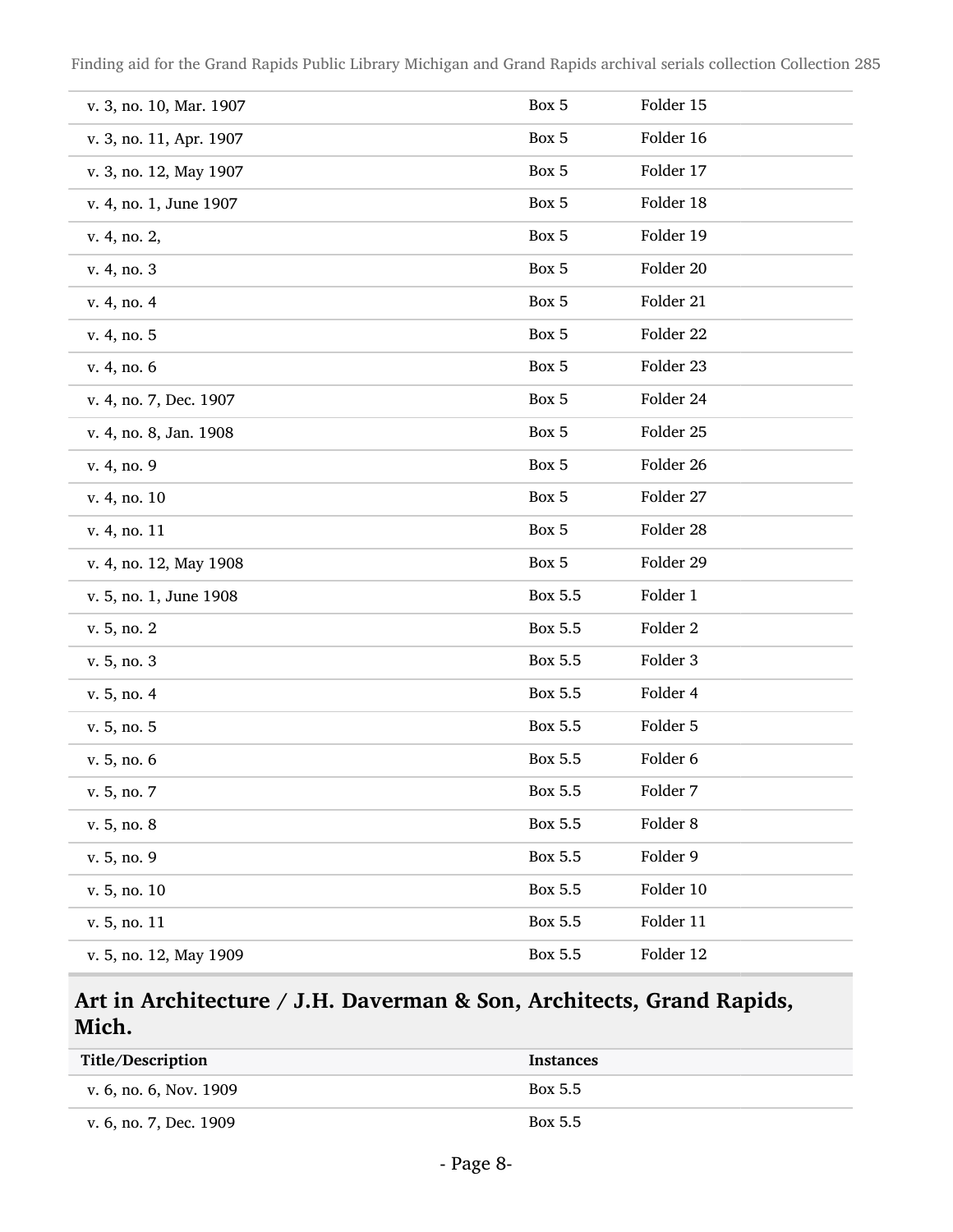| v. 6, no. 10, March 1910             | Box 5.5 |
|--------------------------------------|---------|
| v. 7, no. 2, July 1910 P2007.101.1-4 | Box 5.5 |

#### General

Contain several associated with Evansville, In.

## At the Center of Things / The Newsletter of the Center for Teaching Michigan History.

| Title/Description       | <b>Instances</b> |
|-------------------------|------------------|
| v. 1, $\#$ 1, Fall 1991 | Box 5.5          |

#### Avance / Hispanic Center of Western Michigan

| Title/Description       | <b>Instances</b> |           |
|-------------------------|------------------|-----------|
| Undated, ca. 1989       | Box 5.5          | Folder 13 |
| v. 1, no. 2, Nov. 1989  | Box 5.5          | Folder 13 |
| v. 1, no. 3, Feb. 1990  | Box 5.5          | Folder 13 |
| v. 1, no. 4, May 1990   | Box 5.5          | Folder 13 |
| v. 1, no. 5, Sept. 1990 | Box 5.5          | Folder 13 |

## The Better Home / A Semi-monthly Story of the Doings of Exhibitors and Management of the Grand Rapids Better Homes Exposition

| Title/Description                 | <b>Instances</b> |           |
|-----------------------------------|------------------|-----------|
| v. 1, $\#$ 2, Oct 18, 1917        | Box 6            | Folder 14 |
| <b>Big Fish</b>                   |                  |           |
| Title/Description                 | <b>Instances</b> |           |
| v. 1, $\#1$ , May 15 1993         | Box 6            | Folder 15 |
| v. 1, $#2$ , June/July 1993       | Box 6            | Folder 15 |
| v. 1, $#3$ , July 30 1993         | Box 6            | Folder 15 |
| v. 1, $#4$ , Sept 4 1993          | Box 6            | Folder 15 |
| v. 1, $#5$ , Oct 15 1993          | Box 6            | Folder 15 |
| v. 1, $#6$ , Nov 19 1993          | Box 6            | Folder 15 |
| v. 1, $#7$ , Jan 15–Mar 14 [1994] | Box 6            | Folder 15 |
| v. 1, #8, March 18–May 14 [1994]  | Box 6            | Folder 15 |
|                                   |                  |           |

Body Craft / Hayes-Ionia Co., G.R. [1989.044]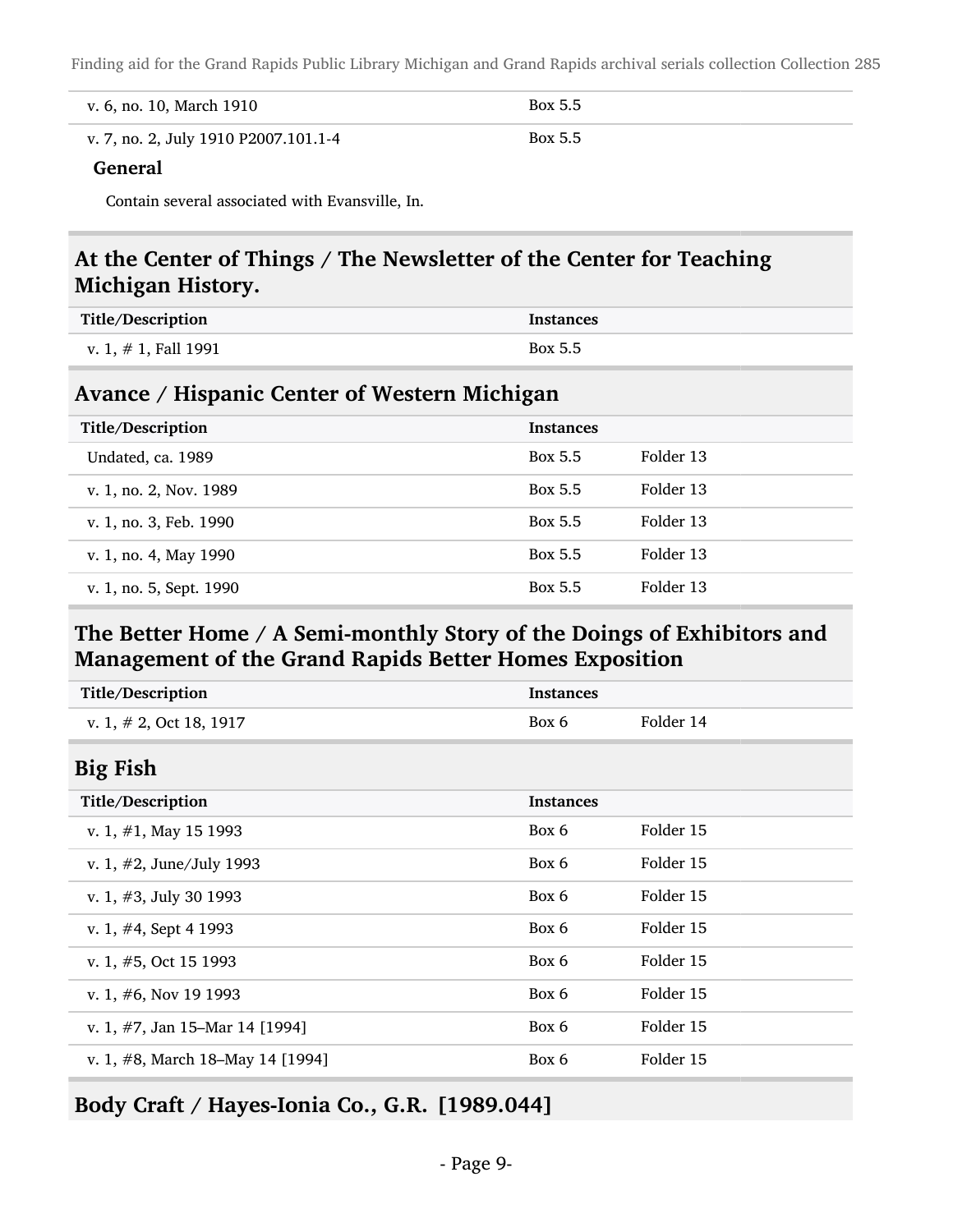| Title/Description                              | <b>Instances</b> |           |
|------------------------------------------------|------------------|-----------|
| v. 1, nos. 1, 2, 4, 1927                       | Box 6            | Folder 16 |
| v. 2, nos., 1,3, 8, 10-11, May 1928-March 1929 | Box 6            | Folder 16 |
| v. 3, no. 2, June 1929                         | Box 6            | Folder 16 |

## Brush and Pail / The Alabastine Company (Grand Rapids, MI)

| Title/Description                                                                                                                   | <b>Instances</b> |                     |
|-------------------------------------------------------------------------------------------------------------------------------------|------------------|---------------------|
| v. 1, Nos. 1-5, Feb.-June, 1909                                                                                                     | Box 6.5          | Folder 1            |
| v. 1, Nos. 6-12, July/Aug., Sept., Oct., Nov., Dec. 1909, Jan.<br>1910                                                              | Box 6.5          | Folder <sub>2</sub> |
| v. 2, 1910, Nos. 1 (Feb.), 2 (Mar.), 4 (May), 4 (June!), 5/6<br>(July/Aug.),                                                        | Box 6.5          | Folder 3            |
| v. 2, 1910/1911, Nos. 7 (Sept.), 8(Oct.), 9(Nov.), 10 (Dec.),<br>11 (Jan. 1911)                                                     | Box 6.5          | Folder 4            |
| v. 3, 1911, Nos. 1 (Feb.), 2 (March), 3(Apr.), 4 (May),<br>5(June)                                                                  | Box 6.5          | Folder 5            |
| v. 3, 1911/1912, Nos. 6 (July/Aug.), 7, (Sept.), 8 (Oct.), 9<br>(Nov.), 10 (Dec.), 11, (Jan./Feb. 1912), 12 (March 1912)            | Box 6.5          | Folder <sub>6</sub> |
| v. 4, 1912, Nos. 1 (Apr.)-No. 6 (Oct.)                                                                                              | Box 6.5          | Folder 7            |
| v. 4, 1912/1913, Nos. 7 (Nov. 1912)-No. 12 (May 1913)                                                                               | Box 6.5          | Folder <sub>8</sub> |
| v. 4, 1913, Nos. 1 (June)-No. 6 (Nov.)                                                                                              | Box 7            | Folder 1            |
| v. 4, 1913/1914, Nos. 7 (Dec. 1913)-12 (May 1914)                                                                                   | Box 7            | Folder <sub>2</sub> |
| <b>General</b>                                                                                                                      |                  |                     |
| This is the second year in a row using Vol. 4, instead<br>of Volume 5 throwing off the volume numbering for<br>the following years. |                  |                     |
| v. 5, 1914, Nos. 1-7, June-Dec.                                                                                                     | Box 7            | Folder 3            |
| v. 5, 1915, Nos. 8-12, Jan.-May                                                                                                     | Box 7            | Folder 4            |
| v. 6, 1915, Nos. 1-7, June-Dec.                                                                                                     | Box 7            | Folder 5            |
| v. 8, 1916, Nos. 1-5, 7-12, Jan.-Dec. (June not published)                                                                          | Box 7            | Folder 6            |

#### General

Numbering incorrect again. Changes with issue three, then stabilizes at v. 8. Issue numbering for this volume runs from Jan. to Dec.

v. 9, 1917/1918, Nos. 1, 3-5, 7-12 (Jan., March, April, May, July/Aug., Sept., Oct., Nov., Dec. 1917/Jan. 1918) Box 7 Folder 7

v. 10, Nos. 1-8, Feb.-Nov./Dec. 1918 + 5 loose items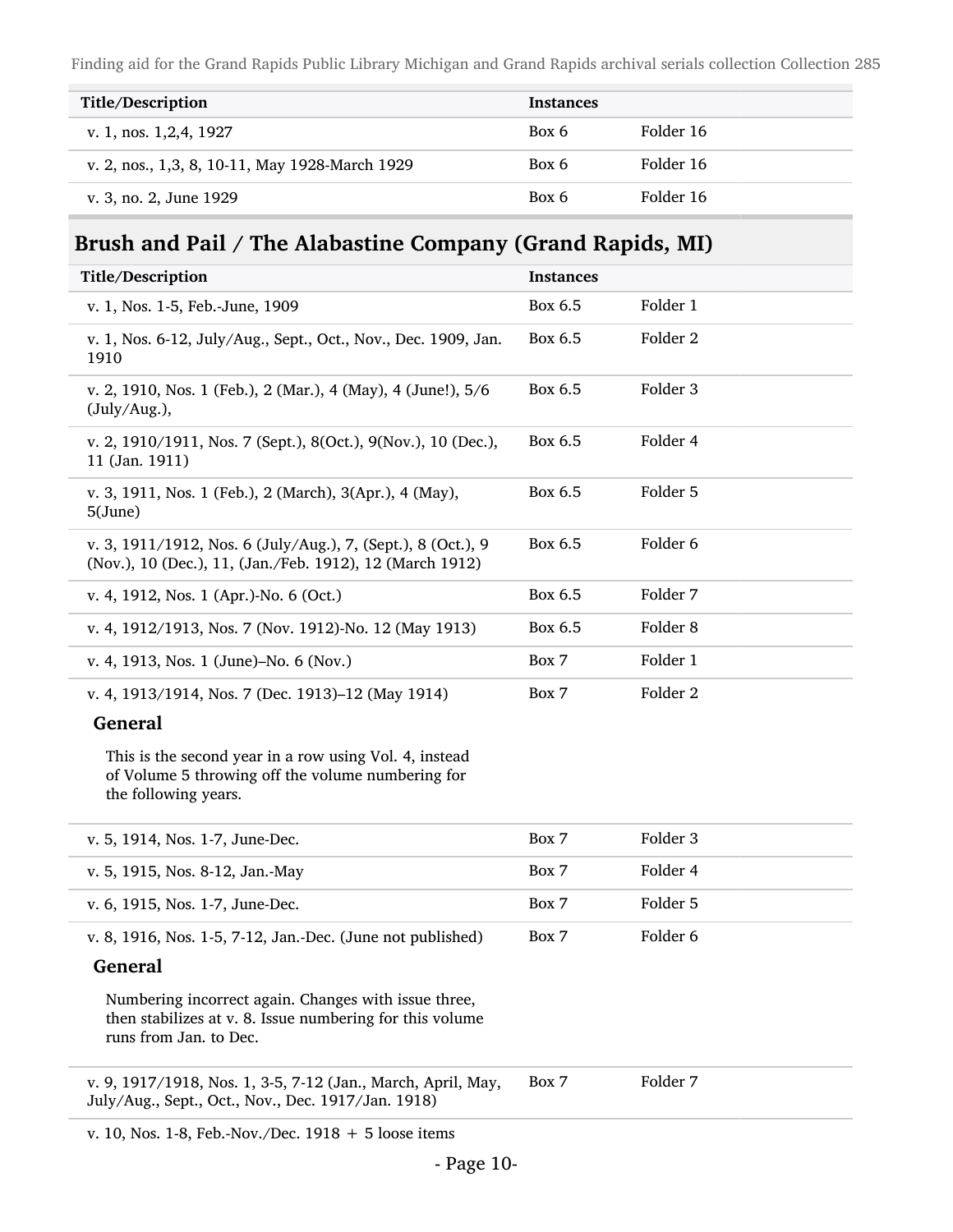| Loose item: | Box 7 | Folder 8 |
|-------------|-------|----------|
|-------------|-------|----------|

#### Loose item:

- 1. Wall paper/wall color sample
- 2. Alabastine: the Sanitary Wall coating flyer, with paint chips
- 3. Clean Up and Paint Up flyer
- 4. Blank "list of buildings"
- 5. Folded color ad illustration "Alabastine for Walls"

| v. 10, nos. 9-12, Jan.-June 1919 (4)                                       | Box 7 | Folder 9 |
|----------------------------------------------------------------------------|-------|----------|
| v. 11, Nos. 4-6, July/Aug, Sept./Oct., Nov./Dec. 1919                      | Box 8 | Folder 1 |
| v. 12, Nos. 1-2, 4-5 (Jan./Feb., March/Apr., Sept./Oct.,<br>Nov./Dec. 1920 | Box 8 | Folder 2 |
| v. 13, Nos. 1-6, Jan.-Dec. 1921                                            | Box 8 | Folder 3 |
| v. 14, Nos. 1-6, Jan.-Dec. 1922                                            | Box 8 | Folder 4 |
| v. 15, Nos. 1-6, Jan.-Dec. 1923                                            | Box 8 | Folder 5 |
| v. 16, Nos. 1-4, Jan.-June, Sept./Oct., 1924 (4)                           | Box 8 | Folder 6 |
| v. 17, Nos. 1-4, Jan.-June, Sept./Oct., 1925 (4)                           | Box 8 | Folder 7 |

## Brush and Pail / The Alabastine Company (Grand Rapids, MI)

| Title/Description                                                                          | <b>Instances</b> |           |
|--------------------------------------------------------------------------------------------|------------------|-----------|
| v. 18, Nos. 1-4, Jan.-June, Sept./Oct., 1926 (4)                                           | Box 8            | Folder 8  |
| v. 19, Nos. 1-3, Jan.-June, No. 3(sic 4), Sept./Oct., No. 4(sic<br>5), Nov./Dec., 1927 (5) | Box 8            | Folder 9  |
| v. 20, $\#$ 1 Feb/March 1928 (not complete)                                                | Box 8            | Folder 10 |

### Bulletin / Detroit Historical Society

| Title/Description                 | <b>Instances</b> |           |
|-----------------------------------|------------------|-----------|
| v. 7, # 9, July 195100. [1800]. 1 | Box 8.5          | Folder 11 |
| <b>Related Materials:</b>         |                  |           |

#### Related Materials

See also Coll. 281 for other Michigan history serials

#### Buenos Dias

Title/Description Instances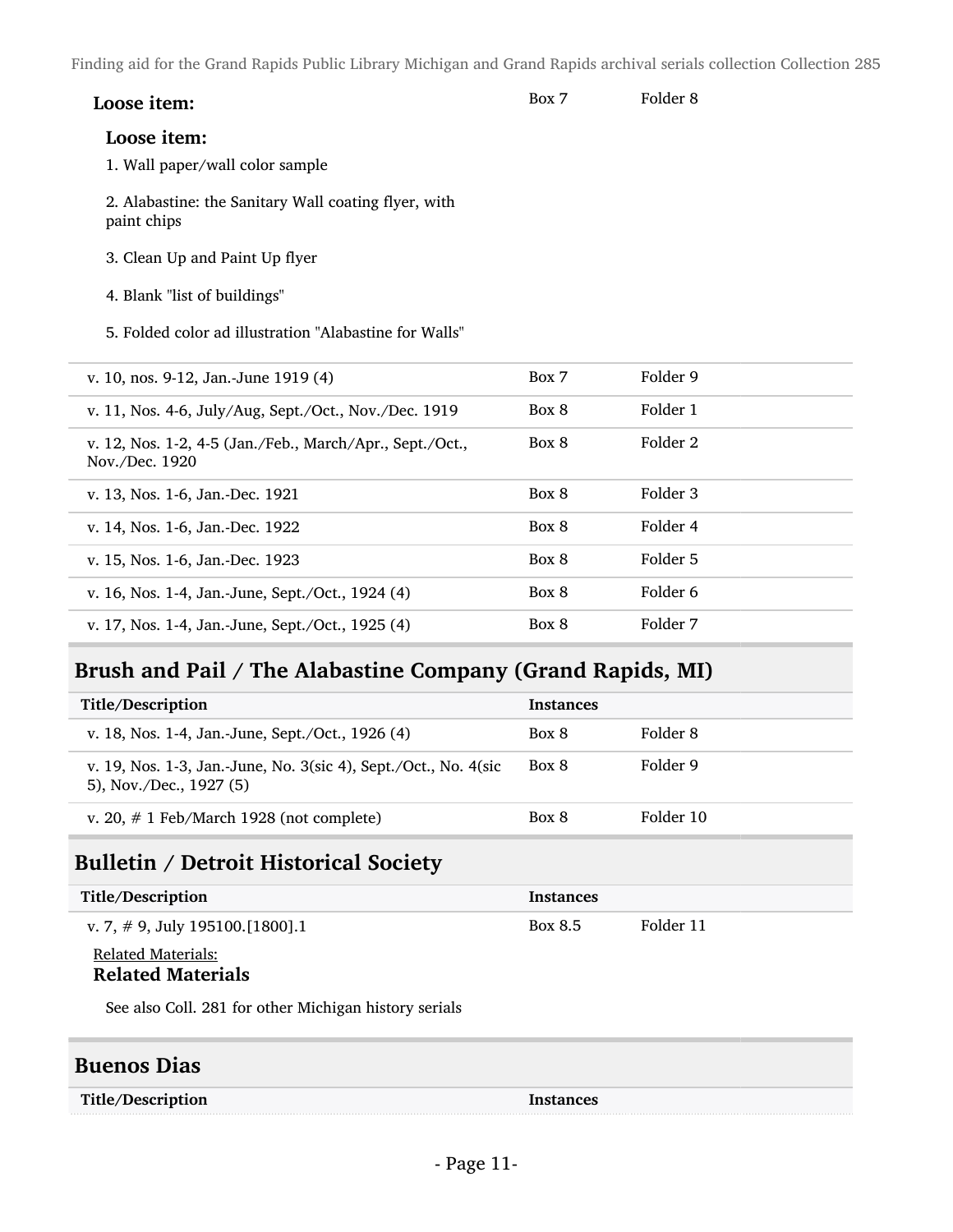| v. 1, $\#$ 0, Dec 1994   | Box 8.5        | Folder 12 |
|--------------------------|----------------|-----------|
| v. 2, $\#$ 1, Feb 1995   | Box 8.5        | Folder 12 |
| v. 2, $\#$ 2, March 1995 | Box 8.5        | Folder 12 |
| v. 2, $\#$ 3, April 1995 | <b>Box 8.5</b> | Folder 12 |
| v. 2, $\#$ 4, May 1995   | Box 8.5        | Folder 12 |

#### BDW: Business Direct Weekly. Book of Lists.

| Title/Description                 | <b>Instances</b> |
|-----------------------------------|------------------|
| v. 5, no. 41, 2000/2001. 2002.088 | Box 1            |
|                                   |                  |

#### General

There may also be holdings for this title in the: General Periodicals Section

### Canister & Grapeshot Gazette / Western Michigan Civil War Living History and Education Association, Inc.

| <b>Title/Description</b>                                                  | <b>Instances</b> |             |  |
|---------------------------------------------------------------------------|------------------|-------------|--|
| v. 1, $# 2$ , July 1996                                                   | Box 8.5          | Folder 13   |  |
| <b>Champion Magazine</b>                                                  |                  |             |  |
| Title/Description                                                         | <b>Instances</b> |             |  |
| No vol., $\#$ 4, n.d.00.[1681].1. Mention of Alexander Calder<br>on p. 27 | Box 8.5          | Folder 14   |  |
| Chit Chat / Grand Rapids Handicapped Club                                 |                  |             |  |
| Title/Description                                                         | <b>Instances</b> |             |  |
| No vol. or issue #s. Monthly Feb 1959 through April 1960                  | Box $16$         | Folder 1-13 |  |
| <b>Christian News / Grand Rapids' Monthly Christian Newspaper</b>         |                  |             |  |
| <b>Title/Description</b>                                                  | <b>Instances</b> |             |  |
| v. $1 \# 8$ , November 1959                                               | Box 2            | Folder 1    |  |
| v. 1, $\#$ 12, March 1960                                                 | Box 2            | Folder 1    |  |
| v. 2, $\#$ 1, April 1960                                                  | Box 2            | Folder 1    |  |
|                                                                           |                  |             |  |

### Circle News: a publication of Community Circle Theatre.

| Title/Description | <b>Instances</b> |             |
|-------------------|------------------|-------------|
| Sept. 2003        | <b>Box 8.5</b>   | Folder 14.5 |

### Civic Affairs / The Civic Club of Grand Rapids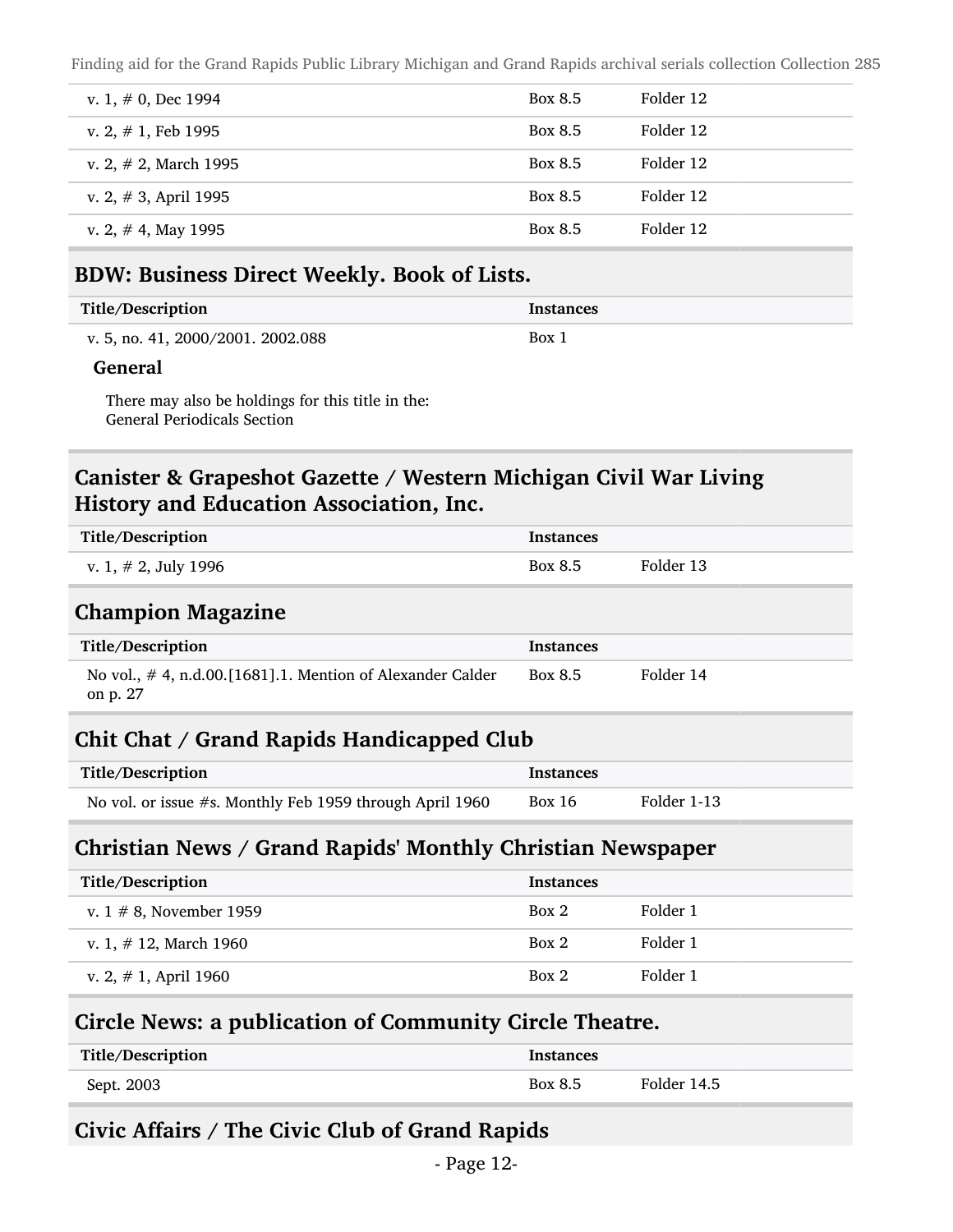| Title/Description                                                             | <b>Instances</b> |             |
|-------------------------------------------------------------------------------|------------------|-------------|
| v. 1, no. 1, Jan. 1904. Formerly MKG352.05.C47. 00.<br>$[3087]$ .1-5.         | Box 8.5          | Folder 14.6 |
| v. 1, no. 2, Feb. 1904. Formerly MKG352.05.C47. 00.<br>$[3087]$ . 1-5.        | Box 8.5          | Folder 14.6 |
| v. 1, no. 3, March 1904. Formerly MKG352.05.C47. 00.<br>[3087].1-5.           | Box 8.5          | Folder 14.6 |
| v. 1, no. 4, April 1904. Formerly MKG352.05.C47. 00.<br>$[3087]$ . 1-5.       | Box 8.5          | Folder 14.6 |
| v. 1, nos. 5 & 6, May-June 1904. Formerly MKG352.05.C47.<br>00. [3087] . 1-5. | Box 8.5          | Folder 14.6 |

#### Classical Journal (incomplete) 00.[1458].1

| Title/Description                                                                                            | Instances |           |
|--------------------------------------------------------------------------------------------------------------|-----------|-----------|
| v. 11, $\#$ 5, Feb 1916. Article, "English Via Latin in the<br>Grades" by Emma H. Scott reprinted from above | Box 8.5   | Folder 15 |

### Club Chronicles / Grand Rapids, Mich. [Grand Rapids Womens Clubs]

| Title/Description                              | <b>Instances</b> |           |
|------------------------------------------------|------------------|-----------|
| v. 1, $# 3$ , Jan 1899                         | Box 8.5          | Folder 16 |
| Related Materials:<br><b>Related Materials</b> |                  |           |

For two other issues See Coll. 275. 4/6/2005

#### Common School Gazette

| Title/Description            | <b>Instances</b> |            |
|------------------------------|------------------|------------|
| v.1, nos. $1-10$ , $1867/68$ | Box 1            | Folder 1-2 |
| v. 2, 1868 $[00.387.1-2]$    | Box 1            | Folder 1-2 |

#### Community Connection / Grand Rapids Community College

| Title/Description         | Instances |           |
|---------------------------|-----------|-----------|
| v. 3, $\#$ 1, Winter 2002 | Box 8.5   | Folder 17 |

### Community Coordinated Child Care 4-C / Family Day Care Association of Kent County

| Title/Description           | <b>Instances</b> |           |
|-----------------------------|------------------|-----------|
| May/June 1983               | Box 8.5          | Folder 18 |
| April/May/June, Spring 1984 | Box 8.5          | Folder 18 |
|                             |                  |           |

Jan/Feb/March, Winter 1984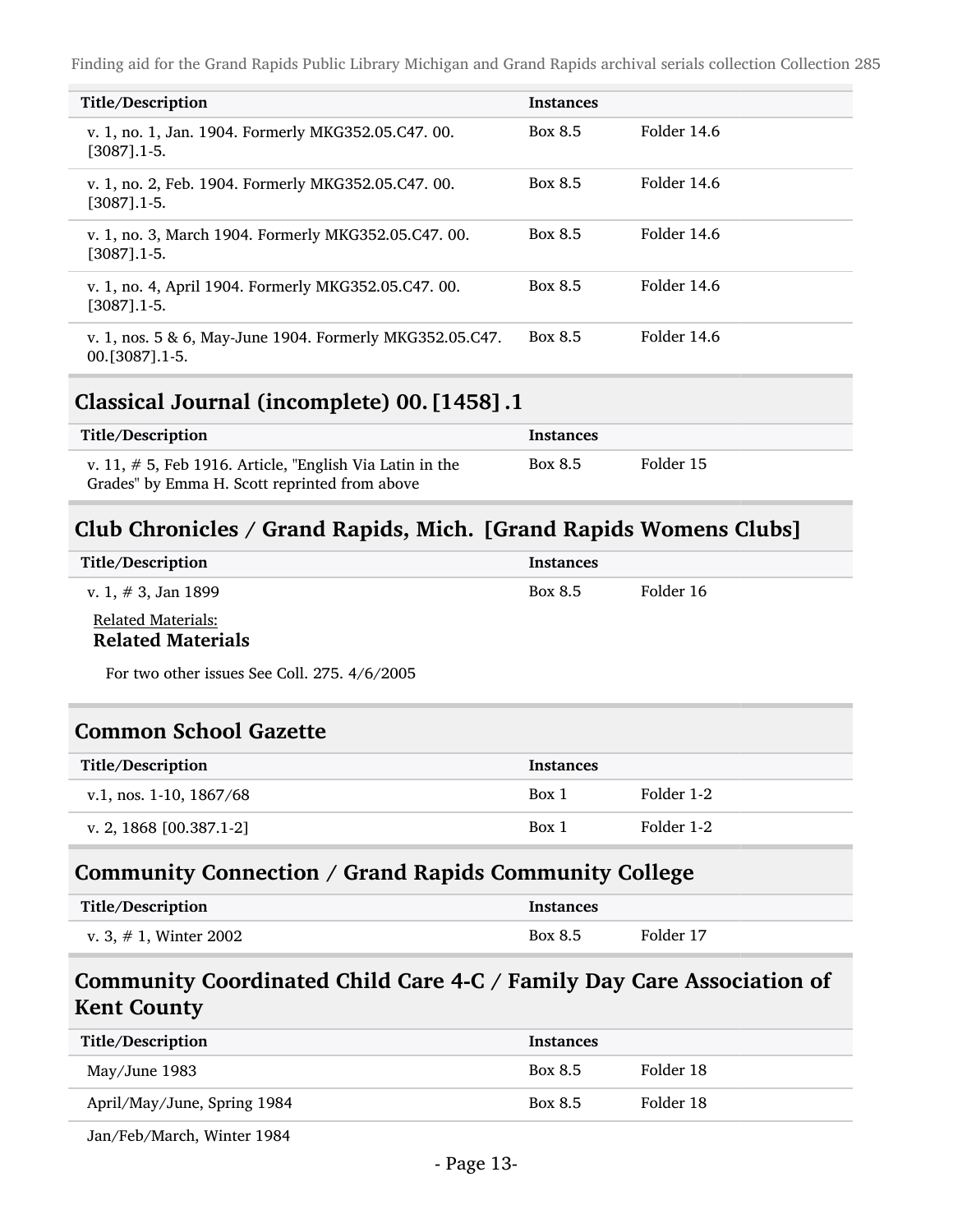|                           | Box 8.5 | Folder 18 |
|---------------------------|---------|-----------|
| Jul/Aug/Sept, Summer 1984 | Box 8.5 | Folder 18 |
| Oct/Nov/Dec 1984          | Box 8.5 | Folder 18 |

#### Corduroy News/Corduroy Rubber Company

| Title/Description                                                                                      | Instances |           |
|--------------------------------------------------------------------------------------------------------|-----------|-----------|
| Corduroy News, includes envelope addressed to Floyd A.<br>Saliers, 65 Caledonia NE [2019.058], 1937-04 | Box 8.5   | Folder 24 |

#### Current / Grand Rapids Community Foundation.

| Title/Description                                     | <b>Instances</b> |
|-------------------------------------------------------|------------------|
| No. 22, Fall 2005. 2005.084                           | Box 16           |
| <b>Related Materials:</b><br><b>Related Materials</b> |                  |

For other holdings see the Periodicals in the general Local History Collections, GRHSCC

### Datum Points / Newsletter of the Michigan Archaeological Society

| Title/Description                                                     | <b>Instances</b> |           |
|-----------------------------------------------------------------------|------------------|-----------|
| v. 2, $\#$ 1, April 1993                                              | Box 8.5          | Folder 19 |
| <b>Davis Tech News</b>                                                |                  |           |
| Title/Description                                                     | <b>Instances</b> |           |
| v. 5, $\#$ 5, Nov. 22, 1929–Vol. 7, $\#$ 15, May 27, 1932.<br>1996.20 | Box 2            | Folder 2  |

#### Detroit Amateur Baseball Federation Incorporated

| Title/Description             | <b>Instances</b> |          |
|-------------------------------|------------------|----------|
| <b>Official Publication</b>   | Box 1            | Folder 3 |
| Forty-sixth Anniversary, 1960 | Box 1            | Folder 3 |

### Detroit in Baseball / Baseball Centennial Souvenir

| Title/Description           | <b>Instances</b> |           |
|-----------------------------|------------------|-----------|
| No vol. or issue $#$ , 1939 | Box 8.5          | Folder 20 |

#### Discernment / Michigan Decency Action Council, Inc.

| Title/Description       | <b>Instances</b> |           |
|-------------------------|------------------|-----------|
| v. 8, $\#$ 12, Dec 1994 | Box 8.5          | Folder 21 |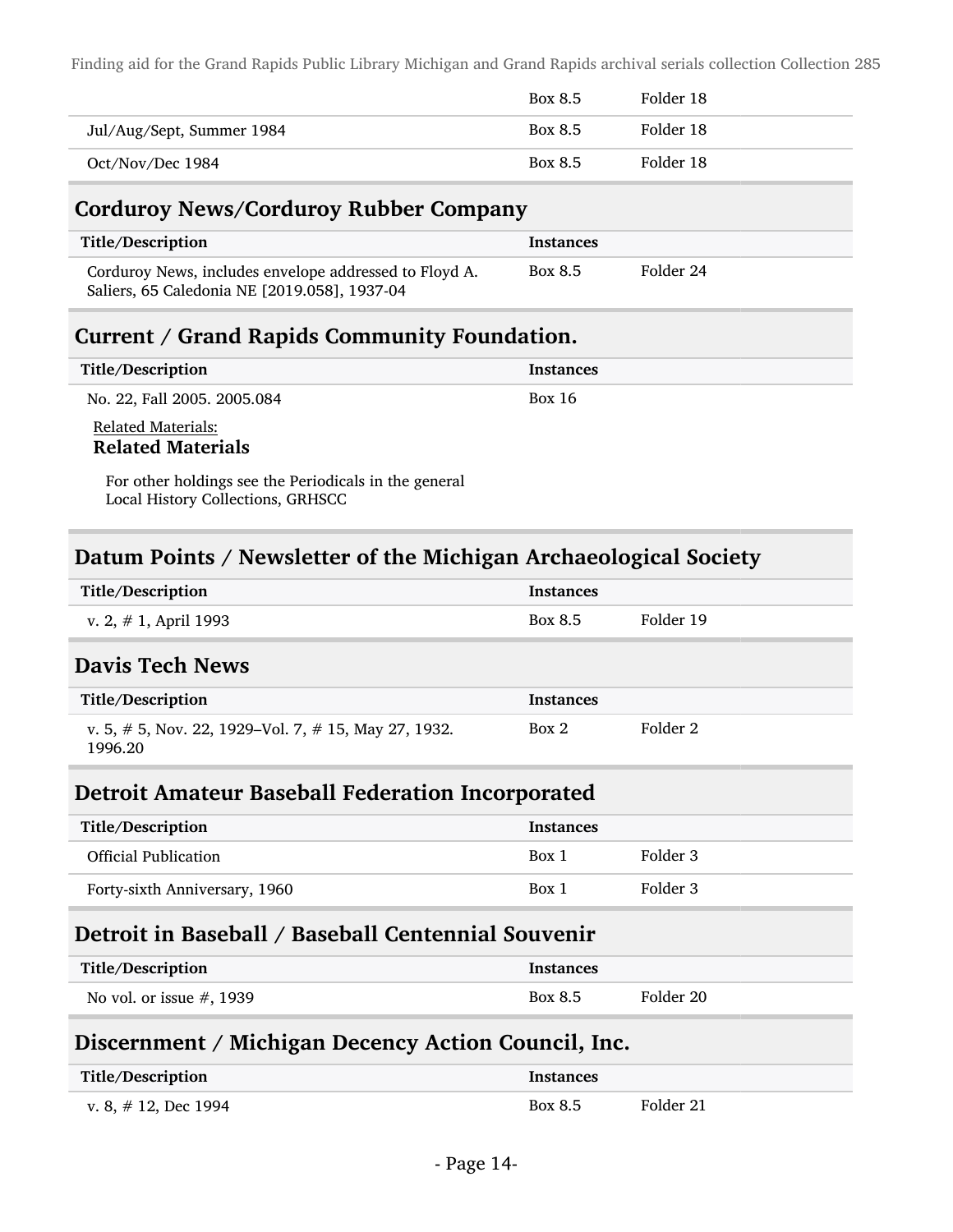### Display / A Magazine of the Arts Published by the Students of Grand Rapids Junior College

| Title/Description                          | <b>Instances</b> |           |
|--------------------------------------------|------------------|-----------|
| No vol., # or date, 75th Anniversary Issue | Box 8.5          | Folder 22 |
| $# 33$ , Spring 1981                       | Box 8.5          | Folder 22 |

#### The Distaff / Cat Literature published by Emma Macauley, Grand Rapids

| <b>Instances</b> |           |
|------------------|-----------|
| Box 8.5          | Folder 23 |
| Box 8.5          | Folder 23 |
|                  |           |
|                  |           |
| <b>Instances</b> |           |
|                  |           |

#### Eastown Access

#### Processing Information

## This title formerly resided in this collection, but was moved to Coll. 252, Grand Rapids Neighborhood Associations / Grand Rapids Neighborhood Business Associations Collection in April 2006.

#### Processing Information: Processing Information

This title formerly resided in this collection, but was moved to Coll. 252, Grand Rapids Neighborhood Associations / Grand Rapids Neighborhood Business Associations Collection in April 2006.

### Elks News (Newsletter) Grand Rapids, Mi. BPO Elks, no. 48

| Title/Description                                     | <b>Instances</b> |            |
|-------------------------------------------------------|------------------|------------|
| May 1953. 2008.074                                    | Box 9            | Folder 1.5 |
| <b>Related Materials:</b><br><b>Related Materials</b> |                  |            |
| See also 1978 to 1980 issues in Coll. 195             |                  |            |

### Epworth Assembly Quarterly

| Title/Description                                                              | Instances |            |
|--------------------------------------------------------------------------------|-----------|------------|
| v. 7, # 3, July 1901 through Vol. 35, # 2, April 1929.<br>Monthly, incomplete. | Box 9     | Folder 2-6 |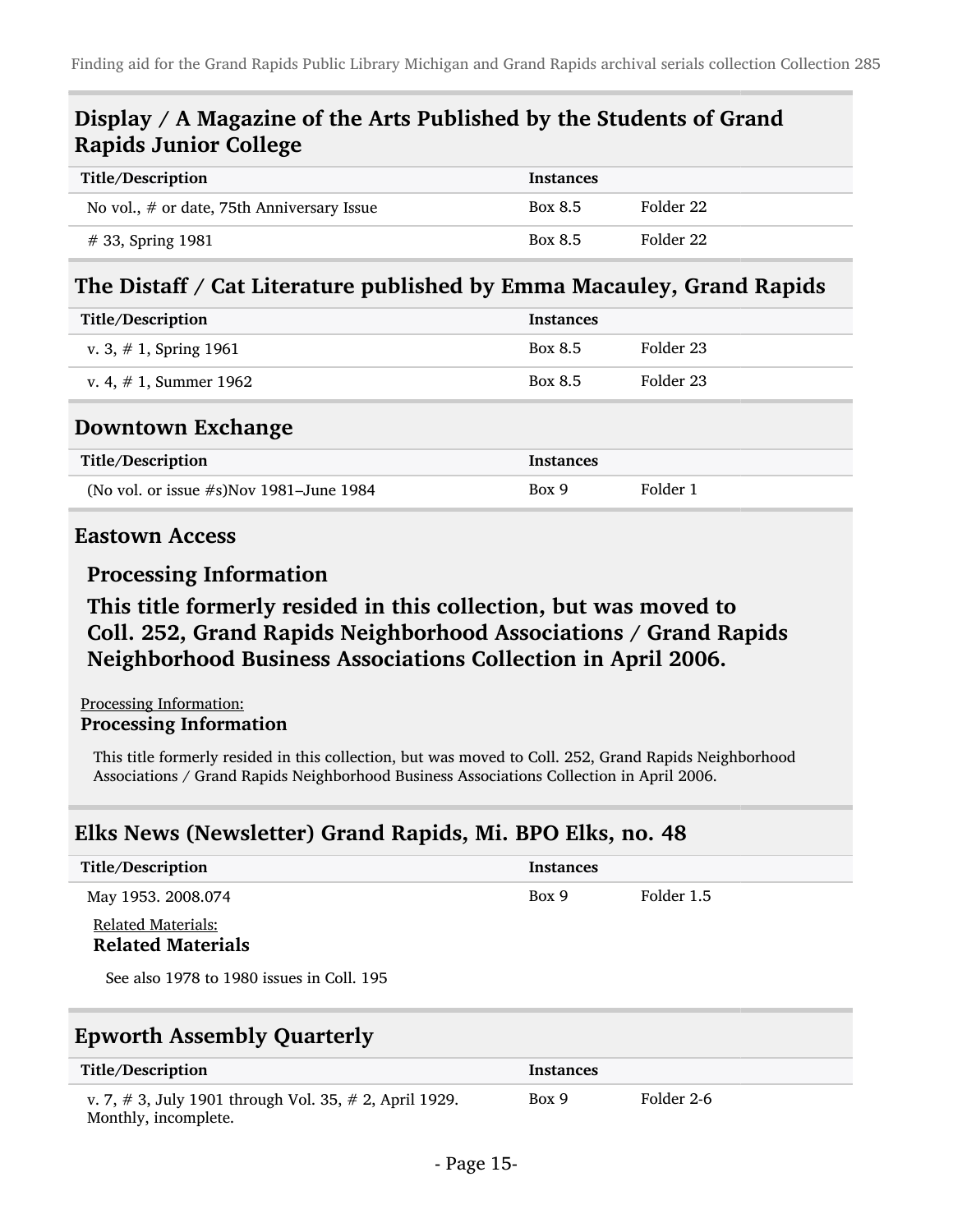### Eye on Independence / Association for the Blind (and Visually Impaired) (originally "and for Sight Conservation")

| Title/Description               | <b>Instances</b> |          |
|---------------------------------|------------------|----------|
| Annual Report 1979              | Box 10           | Folder 1 |
| No issue or vol. $#$ , ca. 1998 | Box 10           | Folder 1 |
| Annual Report 1998              | Box 10           | Folder 1 |
| Spring/Summer 1999              | Box $10$         | Folder 1 |
| Fall/Winter 1999                | Box $10$         | Folder 1 |
| Annual Report 1999              | Box 10           | Folder 1 |
| Annual Report ca. 2000          | Box $10$         | Folder 1 |

### Fair Housing News / Fair Housing Center of West Michigan

| Title/Description          | <b>Instances</b> |            |
|----------------------------|------------------|------------|
| [Civil Rights]. 2008: Fall | Box 10           | Folder 1.5 |

#### Filmfax: The magazine of the Unusual.

| Title/Description                                                            | Instances |
|------------------------------------------------------------------------------|-----------|
| Filmfax: The magazine of the Unusual. April/May 1992.<br>Accession 2017.040. | Box 16    |

#### Fortune, June 1953.

| Title/Description                                                                                        | Instances |          |
|----------------------------------------------------------------------------------------------------------|-----------|----------|
| Has, p. 132. "Great Lakes ships" illustrated by Lemuel B.<br>Line. Formerly: M396.22.F779g. 00.[1157].1. | Box 1     | Folder 4 |

#### Freeman Magazine

| Title/Description      | Instances |          |
|------------------------|-----------|----------|
| v. 2, $\#$ 2, Dec 1998 | Box 10    | Folder 2 |

### Fruit Belt (published by George Welsh)

#### Related Material

### See holdings on microfilm

Physical Location: Paper holdings currently housed in public service area. 2nd copies of v.22, 1924 housed in the folders with the first copy. No. 8 August. P2008.022 No. 10 October v. 23, 1925, housed in the box with above. No. 8, August. P2008.022 No. 6, June 1917. 2010.011

#### Related Materials: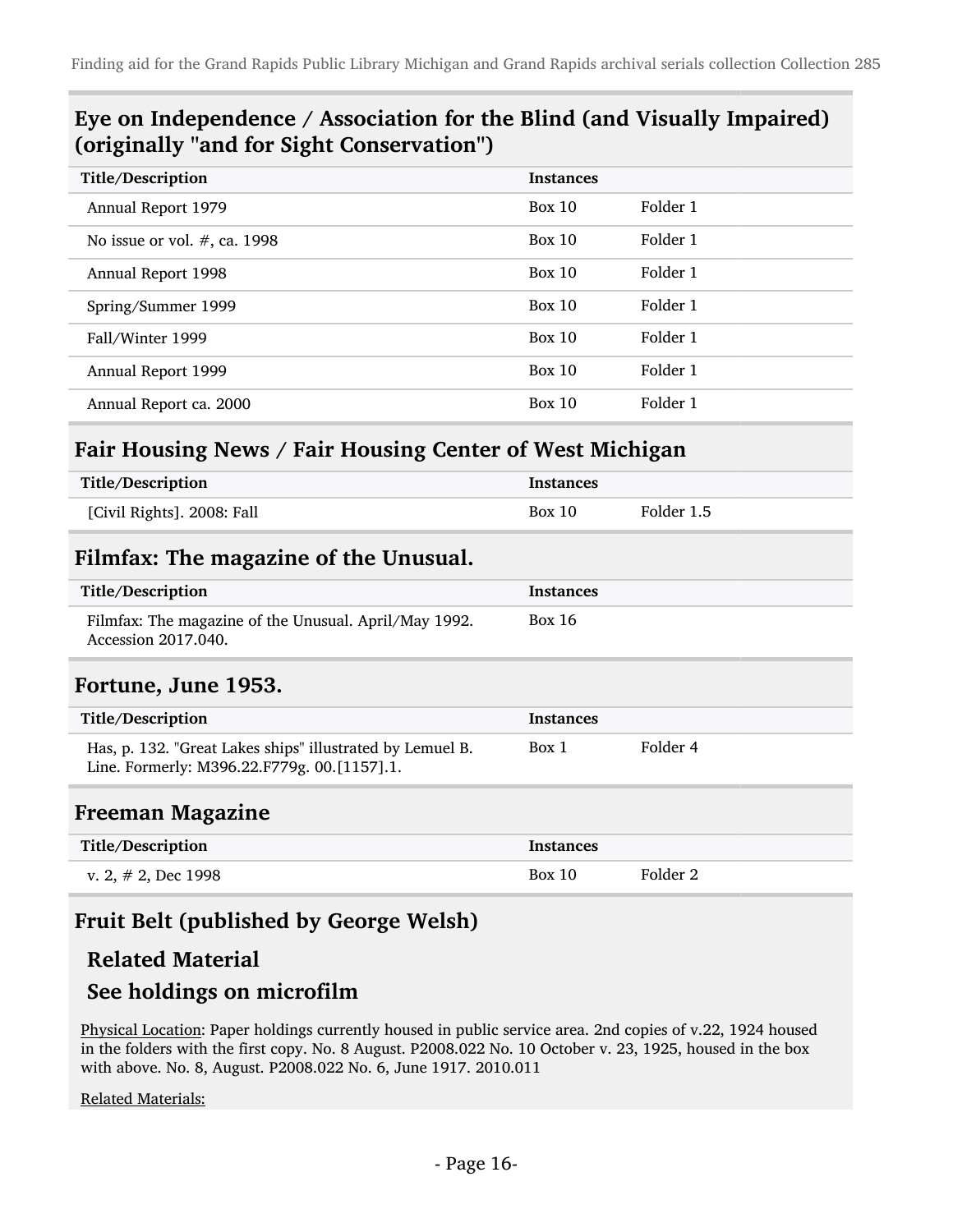#### Related Materials

See holdings on microfilm

## The Gazette, employee publication of the Michigan Consolidated Gas Company

| Title/Description                          | <b>Instances</b> |           |
|--------------------------------------------|------------------|-----------|
| November 1943, Vol. XVI, No. 11 [2021.025] | Box 10           | Folder 16 |
| October 1944, Vol. XVII, No. 10 [2021.025] | Box 10           | Folder 16 |

#### Grand Rapids Art Museum Calendar

| Title/Description                    | <b>Instances</b> |          |
|--------------------------------------|------------------|----------|
| No vol. or issue #, March/April 1988 | Box 2            | Folder 3 |
| No vol. or issue $#$ , May/June 1988 | Box 2            | Folder 3 |
| No vol. or issue $#$ , Nov/Dec 1988  | Box 2            | Folder 3 |

#### Grand Rapids Business Journal. Book of Lists.

| Title/Description | Instances  |
|-------------------|------------|
| 2001.2002.088     | <b>Box</b> |

#### Grand Rapids Craftsman

| Title/Description    | <b>Instances</b> |          |
|----------------------|------------------|----------|
| v. 4, # 6, June 1937 | Box 2            | Folder 4 |

#### Grand Rapids Guest Book

| Title/Description                   | <b>Instances</b> |          |
|-------------------------------------|------------------|----------|
| No vol. or issue #s, Winter 1987-88 | Box 10           | Folder 4 |

#### Grand Rapids Journal of Health

| Title/Description      | <b>Instances</b> |          |
|------------------------|------------------|----------|
| v. 4, $\#$ 2, May 1942 | Box 10           | Folder 5 |

#### Grand Rapids Legal News

#### Related Materials: Related Materials

For v. 40 and later, see the issues housing in the Local History Periodicals Collection.

| Title/Description                        | Instances     |
|------------------------------------------|---------------|
| v. 33, Jan.-March 1969. 00. [3825]. $1+$ | <b>Box 27</b> |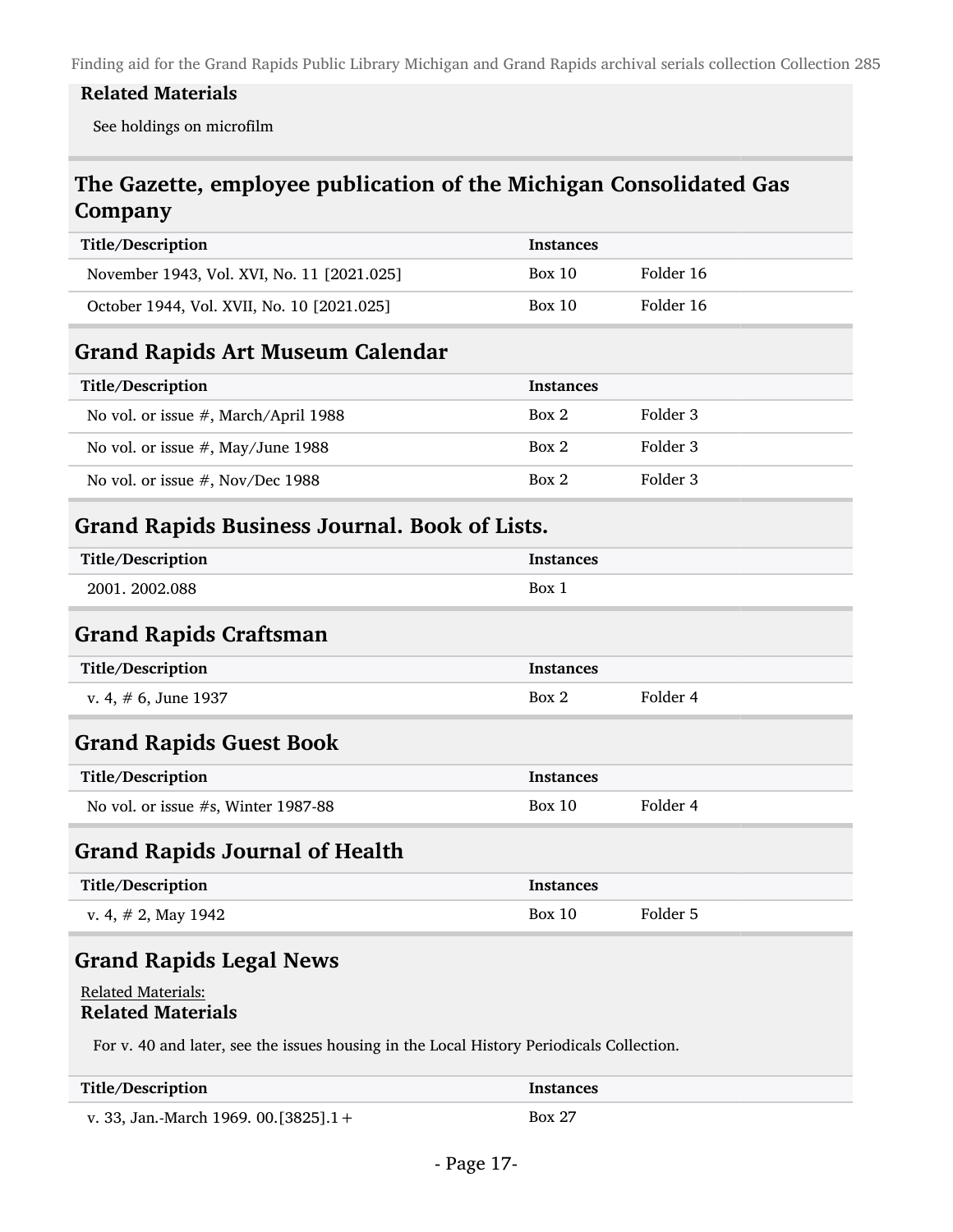| v. 34, Apr.-Dec. 1969. 00. [3825]. $1 +$          | <b>Box 28</b> |
|---------------------------------------------------|---------------|
| v. 35, Jan.-Mar. 1971. 00. [3825]. $1 +$          | Box 22        |
| v. 36, Apr. 1971-March 1972 (inc.). 00.[3825].1+  | <b>Box 23</b> |
| v. 37, Apr. 1972-March 1973 (inc.). 00.[3825].1+  | Box 24        |
| v. 38, Apr. 1973-March 1974 (inc.). 00.[3825].1 + | <b>Box 25</b> |
| v. 39, Apr. 1974-March 1975 (inc.). 00.[3825].1+  | <b>Box 26</b> |

### The GR Log (Grand Rapids Boat & Canoe Club)

| Title/Description                                                                     | Instances |          |
|---------------------------------------------------------------------------------------|-----------|----------|
| Mar. 24, 1915-1922 Victory Number (incomplete?) 00.<br>[1061]. Formerly MKG797.1.G762 | Box 10    | Folder 6 |

#### Grand Rapids Magazine

| Title/Description                                                           | Instances |
|-----------------------------------------------------------------------------|-----------|
| October 1978 issue, signed by Walter H. Gingrich Sr.<br>Accession 2017.040. | Box 16    |

### Grand Rapids Mirror

#### General

Incomplete. See also a set in the Local History periodical shelves. All items are from 2006.003C, unless otherwise indicated.

#### Volume 1, 1933/34

| Title/Description                | <b>Instances</b> |
|----------------------------------|------------------|
| no.1, Spring, 1933               | Box 10.3         |
| no. $2$                          | Box 10.3         |
| no.3                             | Box 10.3         |
| no. 4, Winter, 1933/34. 2 copies | Box 10.3         |
|                                  |                  |

## Volume 2, 1934

| Title/Description               | <b>Instances</b> |
|---------------------------------|------------------|
| no. 1, Mar.-Apr. 1934. 2 copies | Box 10.3         |
| no. 2, May-June, 1934. 2 copies | Box 10.3         |
| no. 3, Aug.-Sept. 1934          | Box 10.3         |
| no. 4, Nov.-Dec. 1934 2 copies  | Box 10.3         |

## Volume 3, 1935/36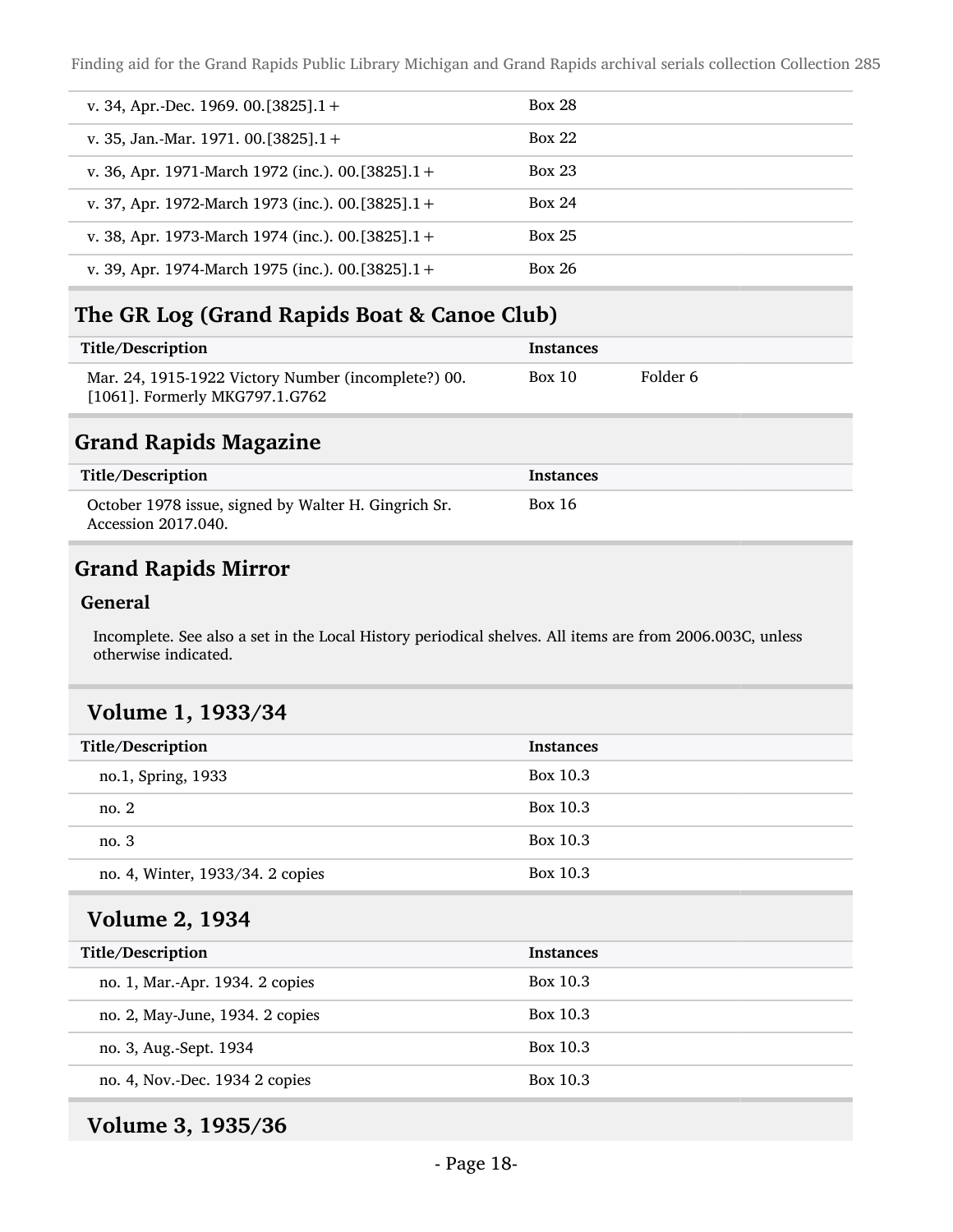| Title/Description                 | <b>Instances</b> |
|-----------------------------------|------------------|
| no. 1, Spring, 1935 2 copies      | Box 10.3         |
| no. 2, Summer 1935                | Box 10.3         |
| no. 3, Fall, 1935 2 copies        | Box 10.3         |
| no. 4 Winter, 1935/36.            | Box 10.3         |
|                                   |                  |
| Volume 4, 1936/37                 |                  |
| Title/Description                 | <b>Instances</b> |
| no. 1, Spring, 1936,              | Box 10.3         |
| no. 3 Fall, 1936                  | Box 10.3         |
| no. 4, Spring 1937                | Box 10.3         |
| Volume 5, 1937/38                 |                  |
| Title/Description                 | <b>Instances</b> |
| no. 1, Summer 1937                | Box 10.3         |
| no. 2, Fall 1937                  | Box 10.3         |
| no. 4, Summer 1938                | Box 10.3         |
| Volume 6, 1938/39                 |                  |
| Title/Description                 | <b>Instances</b> |
| no. 1, Fall 1938,                 | Box 10.3         |
| no. 3, June-July 1939             | Box 10.3         |
| no. 4, Oct.-Nov 1939              | Box 10.3         |
| Volume 7, 1940/41                 |                  |
| Title/Description                 | <b>Instances</b> |
| no. 2, Summer 1940                | Box 10.3         |
| no. 3, Fall 1940                  | <b>Box 10.3</b>  |
| no. 4, May-June 1941              | Box 10.3         |
| <b>Volume 7, 1941</b>             |                  |
| Title/Description                 | <b>Instances</b> |
| no. 4, May-June, 1941 00.[2346].1 | Box 10.3         |
| Volume 8, 1941/42                 |                  |
| Title/Description                 | <b>Instances</b> |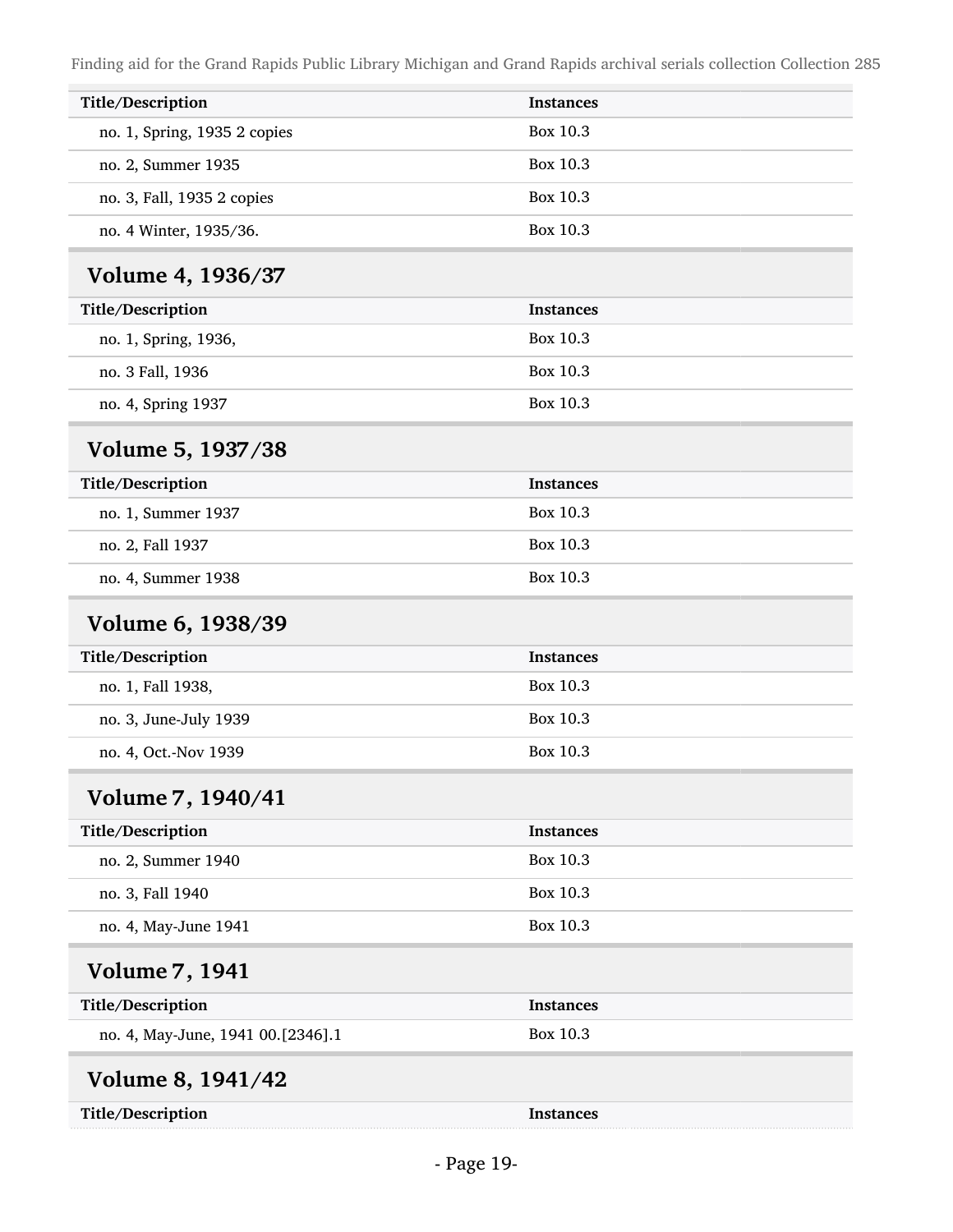| Crand Danide Dhoto Nawe |          |
|-------------------------|----------|
| no. 3, May 1942         | Box 10.3 |
| no. 1, Sept.-Oct. 1941  | Box 10.3 |

#### Grand Rapids Photo News

| Title/Description                | <b>Instances</b> |          |
|----------------------------------|------------------|----------|
| v. 1, no. 2, Apr. 1902. 2007.026 | Box 10           | Folder 7 |

#### Processing Information

Previous 285-10-7 holdings moved to Coll. 348

#### Processing Information: Processing Information

Previous 285-10-7 holdings moved to Coll. 348

#### Grand Rapids Progress / Association of Commerce

| Title/Description                                                                                | <b>Instances</b> |            |
|--------------------------------------------------------------------------------------------------|------------------|------------|
| Continued with v. 16, Jan. 1927 by the Grand Rapids<br>Spectator v.1, #1 September 1912 2017.008 | Box 10           | Folder 7.5 |
| <b>Related Materials:</b><br><b>Related Materials</b>                                            |                  |            |
| See the periodicals on the Department's public service<br>floor for additional holdings.         |                  |            |

## Grand Rapids Visitor, later called the Visitor

#### General

Additional holdings of this title can be found in the open access Periodical section of the Local History collections.

| Title/Description                                                                                                                                     | <b>Instances</b> |            |
|-------------------------------------------------------------------------------------------------------------------------------------------------------|------------------|------------|
| v. 7, #46, May 6-19, 1946 P2008.050                                                                                                                   | Box 10           | Folder 8   |
| General                                                                                                                                               |                  |            |
| Cover graphic by Mahacek. Back cover has Wurzburg<br>ad pinpointing their building on North Monroe, in<br>relation to key buildings, on a sketch map. |                  |            |
| v. 7, $\#$ 53, Aug 26–Sept 8, ca. 1946                                                                                                                | Box 10           | Folder 8   |
| v. 17, no. 13, June 30 to July 15, 1955 P2008.040                                                                                                     | Box 10           | Folder 8.2 |
| v. 18, no. 8, April 30 to May 16, 1956. 2011.061                                                                                                      | Box 10           | Folder 14  |

#### Grand Valley Labor News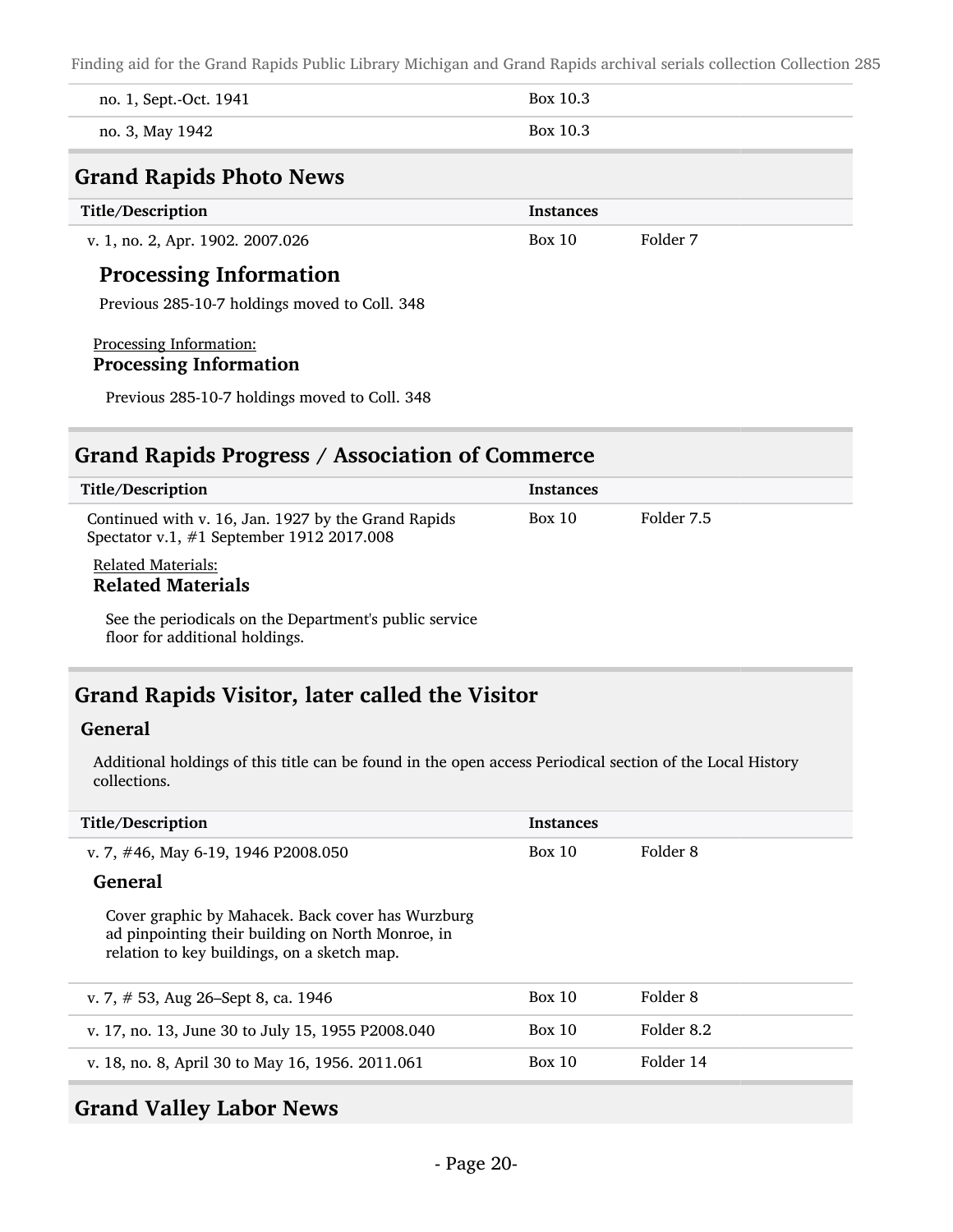| Title/Description       | <b>Instances</b> |          |
|-------------------------|------------------|----------|
| v. 45, # 7, August 1998 | Box 1            | Folder 5 |

## Grand Valley Living/Grand Rapids Home Builders Association

| Title/Description                                                                    | <b>Instances</b> |           |
|--------------------------------------------------------------------------------------|------------------|-----------|
| v. 4, $\#$ 1, Feb/March 1963                                                         | Box 10           | Folder 9  |
| Grand Valley Magazine, 50 Years of Grand Valley State<br>University [2022.012], 2010 | Box 10           | Folder 17 |

#### Grand Valley Metropolitan Council Newsletter

| Title/Description                              | <b>Instances</b> |           |
|------------------------------------------------|------------------|-----------|
| # 1, March 1991 [City Planning]                | Box 10           | Folder 10 |
| Related Materials:<br><b>Related Materials</b> |                  |           |

See also Coll. 254 for more information related to this organization.

### Grander Magazine / Lifestyle of the City

| Title/Description             | Instances |           |
|-------------------------------|-----------|-----------|
| Magazine Edition No. 10, 2015 | Box 10    | Folder 15 |
| Contualled Agorea Usedings    |           |           |

Controlled Access Headings:

• African Americans -- Michigan -- Grand Rapids

#### Greenway Connections/West Michigan Greenway Council Newsletter

| <b>Title/Description</b> | <b>Instances</b> |           |
|--------------------------|------------------|-----------|
| v. 2, $\#$ 5, May 1998   | Box 10           | Folder 11 |

#### Guardsman Furniture Market Report

| Title/Description                              | <b>Instances</b> |           |
|------------------------------------------------|------------------|-----------|
| (no vol. or issue $#$ ) Fall 1980 (two copies) | <b>Box 10</b>    | Folder 12 |
| Spring 1985                                    | Box 10           | Folder 12 |

## Gun Laker, formerly Gun Lake Visitors Guide, Barry & Allegan Counties. Shelbyville, MI.: Mill Pond Associates.

| Title/Description | <b>Instances</b> |
|-------------------|------------------|
|-------------------|------------------|

1983/1984 Fall / Winter 00.[3012].1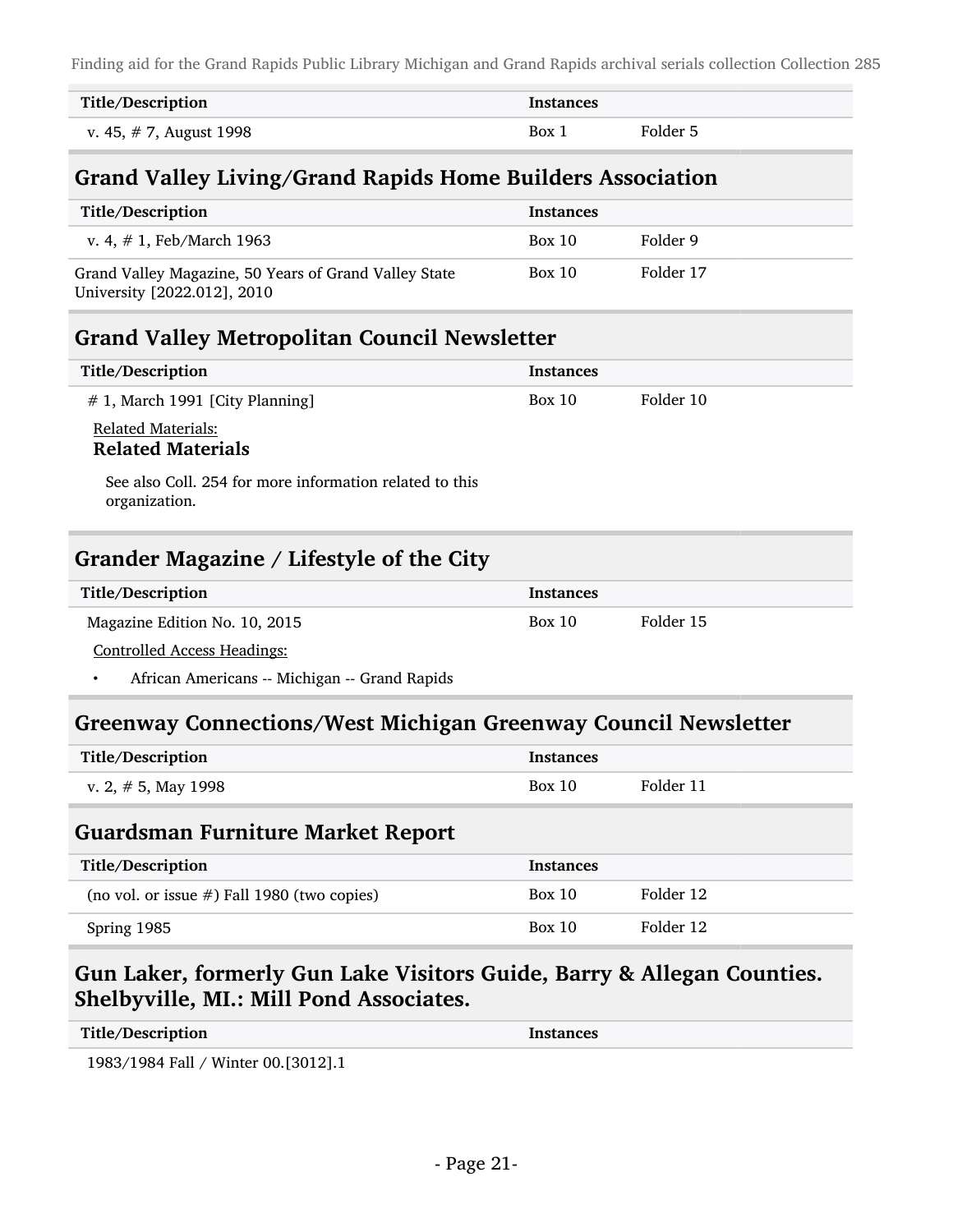|                                                                                                                                                               | Box 10        | Folder<br>12.25 |  |
|---------------------------------------------------------------------------------------------------------------------------------------------------------------|---------------|-----------------|--|
| The Guide: A monthly journal devoted to legal and public<br>affairs (Kalamazoo, Michigan): December 1893; April 1894;<br>and August 1894. Accession 2017.040. | <b>Box 16</b> |                 |  |

### Herpolsheimer News

| Title/Description                                                                                                                                                                                      | <b>Instances</b> |             |  |
|--------------------------------------------------------------------------------------------------------------------------------------------------------------------------------------------------------|------------------|-------------|--|
| v. 3, no. 1, May 1923 (Whole no. 16) Image of Margaret<br>Vander Hout, Ruby Purdy and Minnie Uecker on pg. 9.<br>Also, an image identified as Mr. Jan Van Herp, a local artist<br>(is this real name?) | Box 10           | Folder 12.3 |  |

## Herpolsheimers High Lights / Herp's Hi-Lights [highlights]

| <b>Instances</b> |
|------------------|
| Box 1.5          |
| Box 1.5          |
| Box 1.5          |
| Box 1.5          |
| Box 1.5          |
| Box 1.5          |
| Box 1.5          |
| Box 1.5          |
| Box 1.5          |
| Box 1.5          |
|                  |

## High School Journal / High School Lyceum.

| Title/Description                                 | <b>Instances</b> |           |
|---------------------------------------------------|------------------|-----------|
| vol. 1, $\#2$ , Nov 1886–v. 1, $\#$ 10, July 1887 | Box $16$         | Folder 15 |
| vol. 1, no.2, Nov. 1886                           | <b>Box 16</b>    | Folder 15 |
| vol. 1, no.3, Dec. 1886                           | <b>Box 16</b>    | Folder 15 |
| vol. 1, no. 4, Jan. 1887                          | <b>Box 16</b>    | Folder 15 |
| vol. 1, no.5, Feb. 1887                           | <b>Box 16</b>    | Folder 15 |
| vol. 1, no.6, March 1887                          | <b>Box 16</b>    | Folder 15 |
| vol. 1, no.7, April 1887                          | <b>Box 16</b>    | Folder 15 |
| vol. 1, no.8, May 1887                            | <b>Box 16</b>    | Folder 15 |
| vol. 1, no.8, May 1887 c.2 00.[4046].1            | <b>Box 16</b>    | Folder 15 |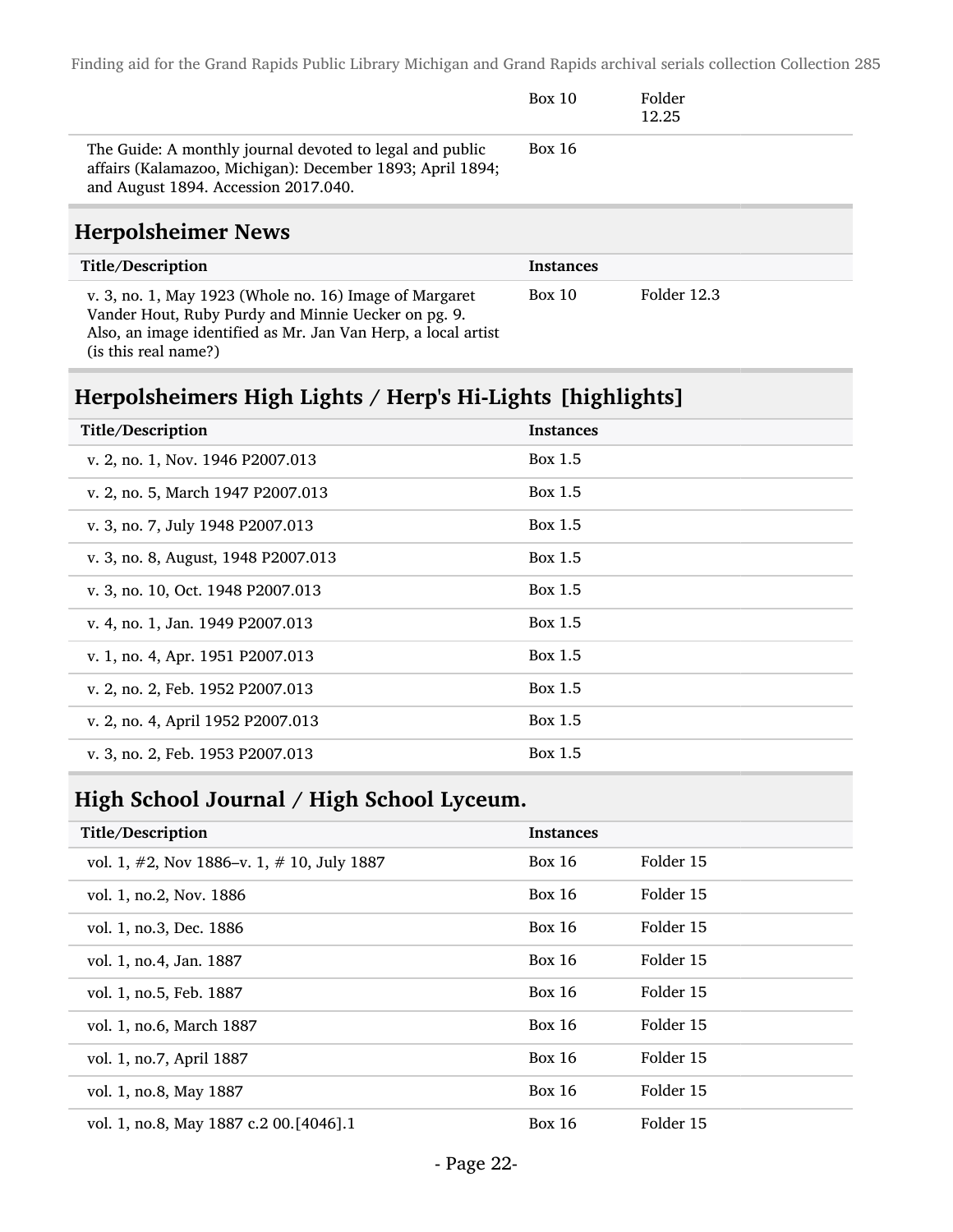| vol. 1, no.9, June 1887   | Box 16 | Folder 15 |
|---------------------------|--------|-----------|
| vol. 1, no. 10, July 1887 | Box 16 | Folder 15 |

### Highlights / Grand Rapids Public School

| Title/Description         | <b>Instances</b> |             |
|---------------------------|------------------|-------------|
| June 1975.00.[2609].1     | Box 10           | Folder 12.5 |
| <b>General</b>            |                  |             |
| Includes a chart of Parks |                  |             |

#### Historic Preservation / Bureau of History

| Title/Description                | Instances |           |
|----------------------------------|-----------|-----------|
| No vol. or issue $#$ , June 1987 | Box 10    | Folder 13 |

### Historical Society of Grand Rapids.

#### Publications / Reprinted from the Michigan Tradesman

Related Materials: Related Materials

See also Grand Rapids Historical Society for more complete run of their publications

## "A Review of 'Michigan as Province, Territory, and State" by Lewis G. Stuart and "The Published Material Relating to the History of Grand Rapids..." by Dwight Goss

| Title/Description                        | <b>Instances</b> |          |
|------------------------------------------|------------------|----------|
| v. 1, $\#$ 1, part 1, 1906 00. [1517]. 1 | Box 14           | Folder 1 |

#### "John Ball and Early Grand Rapids" by Lucy Ball

| Title/Description                      | <b>Instances</b> |          |
|----------------------------------------|------------------|----------|
| v. 1, $\#$ 2, part 2, 1907 00. [1518]. | Box 14           | Folder 2 |

#### "The Fur Traders of the Grand River Valley" by Rebecca L. Richmond

| Title/Description                     | Instances |          |
|---------------------------------------|-----------|----------|
| v. 1, # 3, part 3, 1907 00. [1519]. 1 | Box 14    | Folder 3 |

#### "Daniel Ball as a Banker" by Harvey J. Hollister

| Title/Description                     | <b>Instances</b> |          |
|---------------------------------------|------------------|----------|
| v. 1, # 4, part 4, 1909 00. [1520]. 1 | Box 14           | Folder 4 |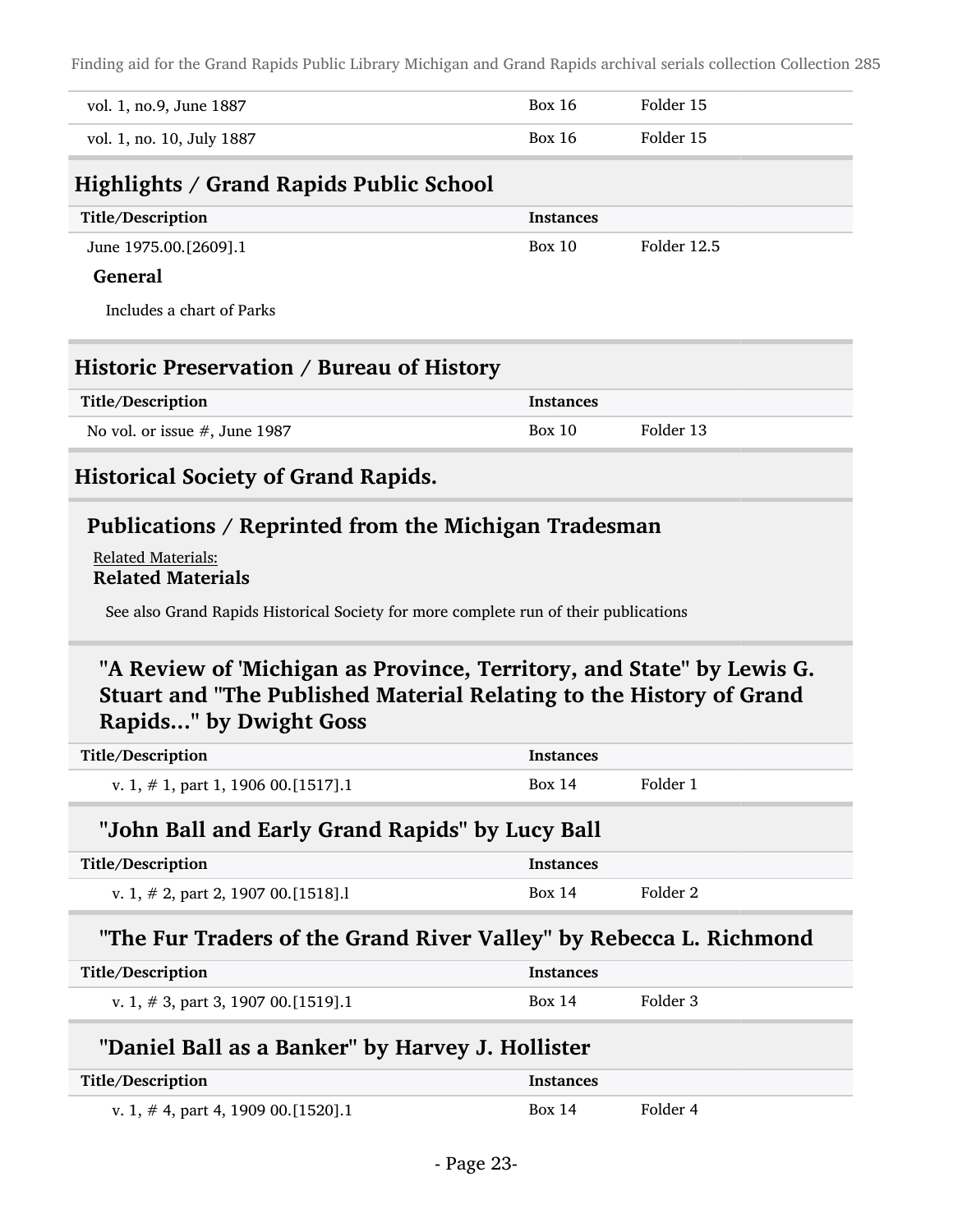## "The Early History of the Furniture Industry in Grand Rapids" by William Widdicomb

| Title/Description                   | Instances |          |
|-------------------------------------|-----------|----------|
| v. 1, # 5, part 5, 1909 00. [1465]. | Box 14    | Folder 5 |

### "The Overland Journey to Oregon of John Ball, in 1832" by Lucy Ball

| Title/Description                   | Instances     |          |
|-------------------------------------|---------------|----------|
| v. 1, # 6, part 6, 1911 00. [1466]. | <b>Box 15</b> | Folder 6 |

## The Imprint: a monthly periodical published by and for the employees of The Dean-Hicks Company

| Title/Description                                                                                                                                     | <b>Instances</b> |
|-------------------------------------------------------------------------------------------------------------------------------------------------------|------------------|
| v. 1, Feb 1920-v. 3, no. 1, Feb. 1922. Bound.                                                                                                         | Box 10.5         |
| <b>General</b>                                                                                                                                        |                  |
| Has "A.S. Hicks" engraved on front cover.                                                                                                             |                  |
| v. 3, no.1 (again), Feb. 1923-Dec. 1924                                                                                                               | Box 10.5         |
| May 1925, v. 5, no. 5                                                                                                                                 | Box 10.5         |
| <b>Related Materials:</b><br><b>Related Materials</b>                                                                                                 |                  |
| See also an unnumbered issue, ca. 1942, which<br>contains historical information about the Dean Hicks<br>company.                                     |                  |
| <b>Inside Michigan</b>                                                                                                                                |                  |
| Title/Description                                                                                                                                     | <b>Instances</b> |
| v. 2, no. 1, Jan. 1952. "Grand Rapids: small town, big<br>town" / by Helen W. Ave, p. 38. Craftsmanship Built a<br>city" / by Helen W. Aves. 2005.092 | Box 10.5         |
| <b>Interior Design</b>                                                                                                                                |                  |
| Title/Description                                                                                                                                     | <b>Instances</b> |
| v. 50, no. 4, Apr. 1979. Grand Rapids: a Special Report,p.<br>175-230 00.[1164].1 9/25/2001                                                           | Box 10.5         |
| Jaqua Way / Jaqua Company.                                                                                                                            |                  |
| Title/Description                                                                                                                                     | <b>Instances</b> |
| v. 6, no. 10, Dec. 1930. P2005.033                                                                                                                    | Box 10.5         |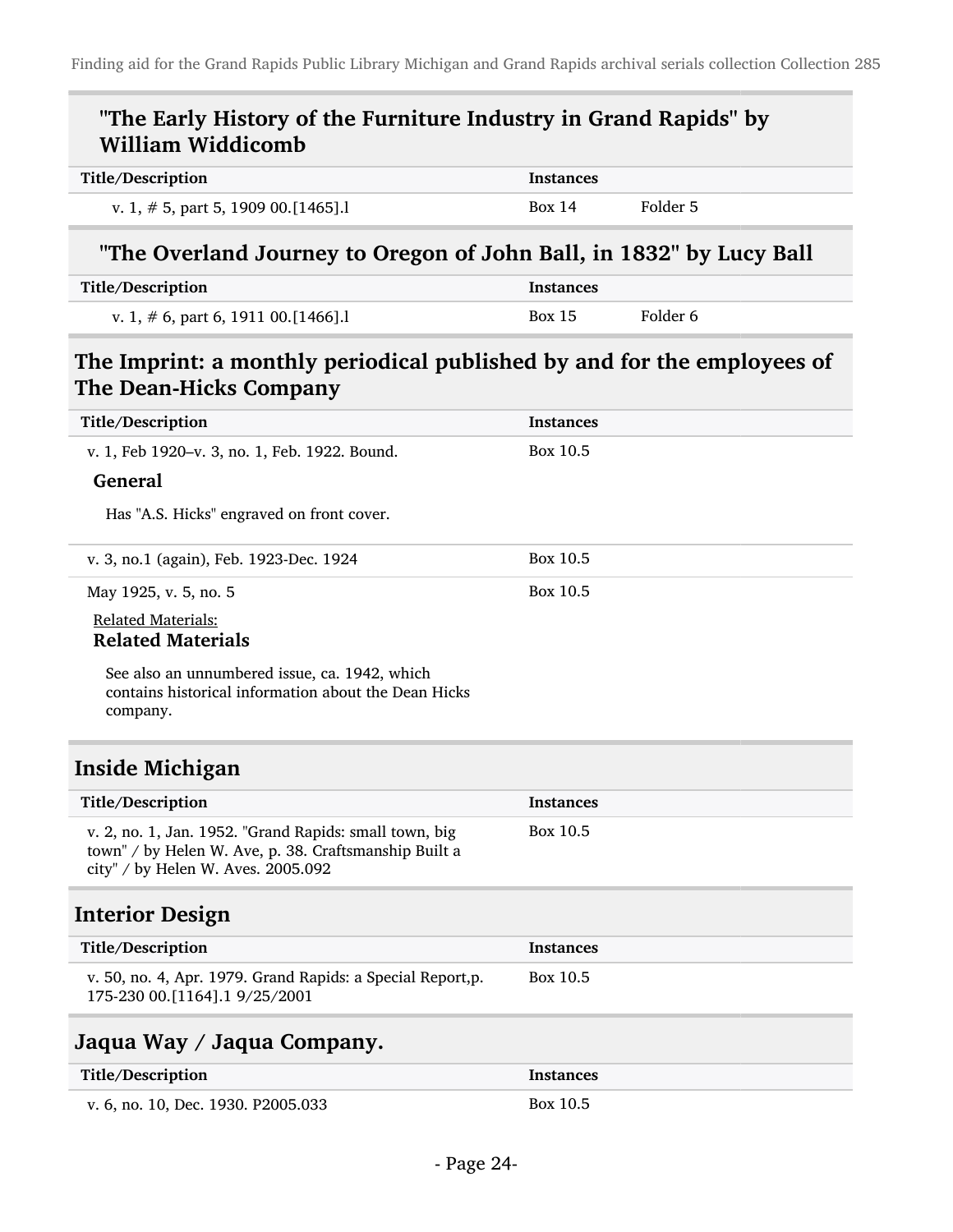| v. 2, no. 1, Feb. 1936 [2019.058]                            | Box 10.5            |  |  |
|--------------------------------------------------------------|---------------------|--|--|
| The Journal. Grand Rapids Business University                |                     |  |  |
| Title/Description                                            | <b>Instances</b>    |  |  |
| Vol. 2, No. 4 [2022.030] February, 1899                      | Folder 2<br>$Box$ 3 |  |  |
| Junior Collegiate Arts Edition / Grand Rapids Junior College |                     |  |  |
| Title/Description                                            | <b>Instances</b>    |  |  |
|                                                              |                     |  |  |
| No vol. or issue $#$ , May 1962                              | Box 10.5            |  |  |
| Kent County Pomona Grange, no. 18. Year book. [yearbook]     |                     |  |  |
| Title/Description                                            | <b>Instances</b>    |  |  |
| 1911 00.[3193].1                                             | Box 10.5            |  |  |
| 1912 00.[3193].2                                             | Box 10.5            |  |  |
| 1913 00. [3193] .3                                           | Box 10.5            |  |  |
| 1914 00.[3193].4                                             | Box 10.5            |  |  |

### Kent County Welfare League Newsletter

| Title/Description            | <b>Instances</b> |
|------------------------------|------------------|
| v. 4, $\#$ 3, April 16, 1971 | Box 10.5         |

### Kent Scientific Institute. Miscellaneous Papers

#### Related Materials: Related Materials

Perhaps the fullest holdings for Kent Scientific Institute titles are located at the Public Museum of Grand Rapids. For individual titles in this series, search the library catalog and the finding aids, and also search FirstSearch WorldCat

| Title/Description                                                                                                                    | <b>Instances</b> |
|--------------------------------------------------------------------------------------------------------------------------------------|------------------|
| Story of Kent Scientific Museum/ Chas W. Garfield<br>[2017.081]                                                                      | Box 10.5         |
| Keystone: Pennsylvania Railroad Technical &<br>Historical Society. V.16, no. 3, Sept. 1983. Formerly<br>M385.09774.L991g 00.[2325].1 | Box 10.5         |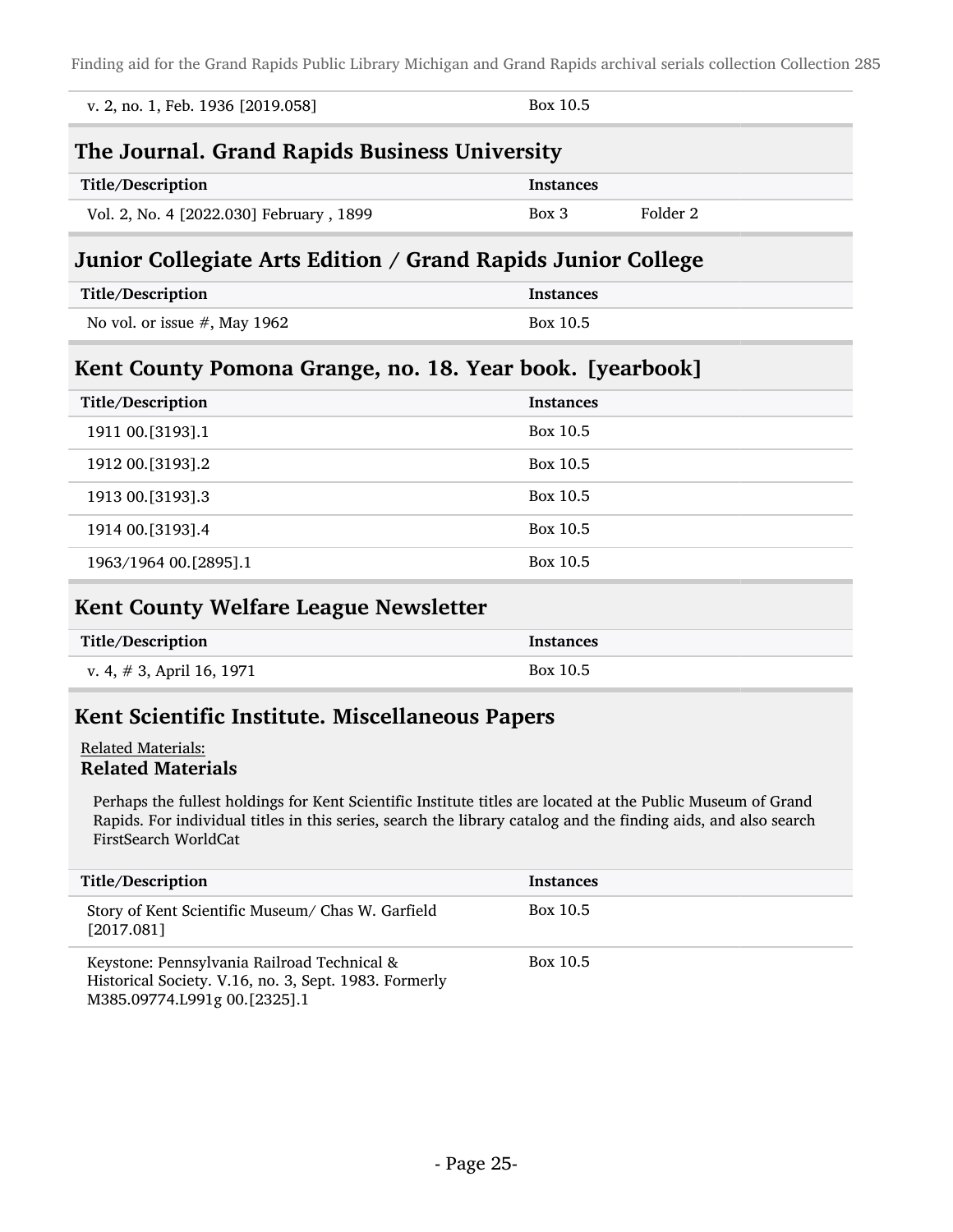#### General

Has article: "Grand Rapids Division–1942" / James J.D. Lynch, Jr. p., 12-34

#### Lake / Small Newspaper Group (LaPorte, In.; Kankakee, Ill.)

| Title/Description                   | Instances |         |
|-------------------------------------|-----------|---------|
| v. 8, no. 3, May 2007. 2007.004.014 | Box       | Folder  |
| <b>General</b>                      | Unknown   | Unknown |

Includes article "Open House", p. 88 about the Meyer May House by Frank Lloyd Wright, using our Robinson Studio Collection image, not credited.

#### LIFE Magazine

| Title/Description                                                                                                                                                                                                         | <b>Instances</b> |          |
|---------------------------------------------------------------------------------------------------------------------------------------------------------------------------------------------------------------------------|------------------|----------|
| Ad, p. 94: Call for Philip Morris [Has local "Johnny", A.<br>Boris. See 75-34-6.]. Life, July 20, 1942.                                                                                                                   | Box 1            | Folder 6 |
| v. 20, no. 10, Mar. 11, 1946. Full issue. P2008.046                                                                                                                                                                       | Box 1            |          |
| <b>General</b>                                                                                                                                                                                                            |                  |          |
| Arthur Vandenberg on cover "Senators Up for<br>Reelection, Vandenberg of Michigan" Also article, pg.<br>97-103. "33 Senators Face Election", with Vandenberg<br>on pg. 99.                                                |                  |          |
| v. 39, no. 25, Dec. 19, 1955. Full issue. P2009.008                                                                                                                                                                       | Box 1            |          |
| <b>General</b>                                                                                                                                                                                                            |                  |          |
| Image, pg. 16 Santa's Rocket Express overhead train<br>at Herpolsheimers, In article "A \$6 Billion Christmas".<br>Shows patrons shopping at various counters below,<br>with children riding in the enclosed train above. |                  |          |

#### Magazine of Michigan

| Title/Description                                                    | <b>Instances</b> |            |
|----------------------------------------------------------------------|------------------|------------|
| One bound volume: v. 1, $# 1$ , May 1929–v. 3, $# 3$ , March<br>1931 | <b>Box 11</b>    | Folder 1   |
| v. 2, no. 1, Jan. 1930                                               | <b>Box 11</b>    | Folder 1.1 |

### Mears Newz: the Smallest Newspaper in the World (Mears, Mich.)

| Title/Description                                  | <b>Instances</b> |          |
|----------------------------------------------------|------------------|----------|
| v. 54, #39, April 12, 1968-v.55, #23, Dec 20, 1968 | Box 18           | Folder 1 |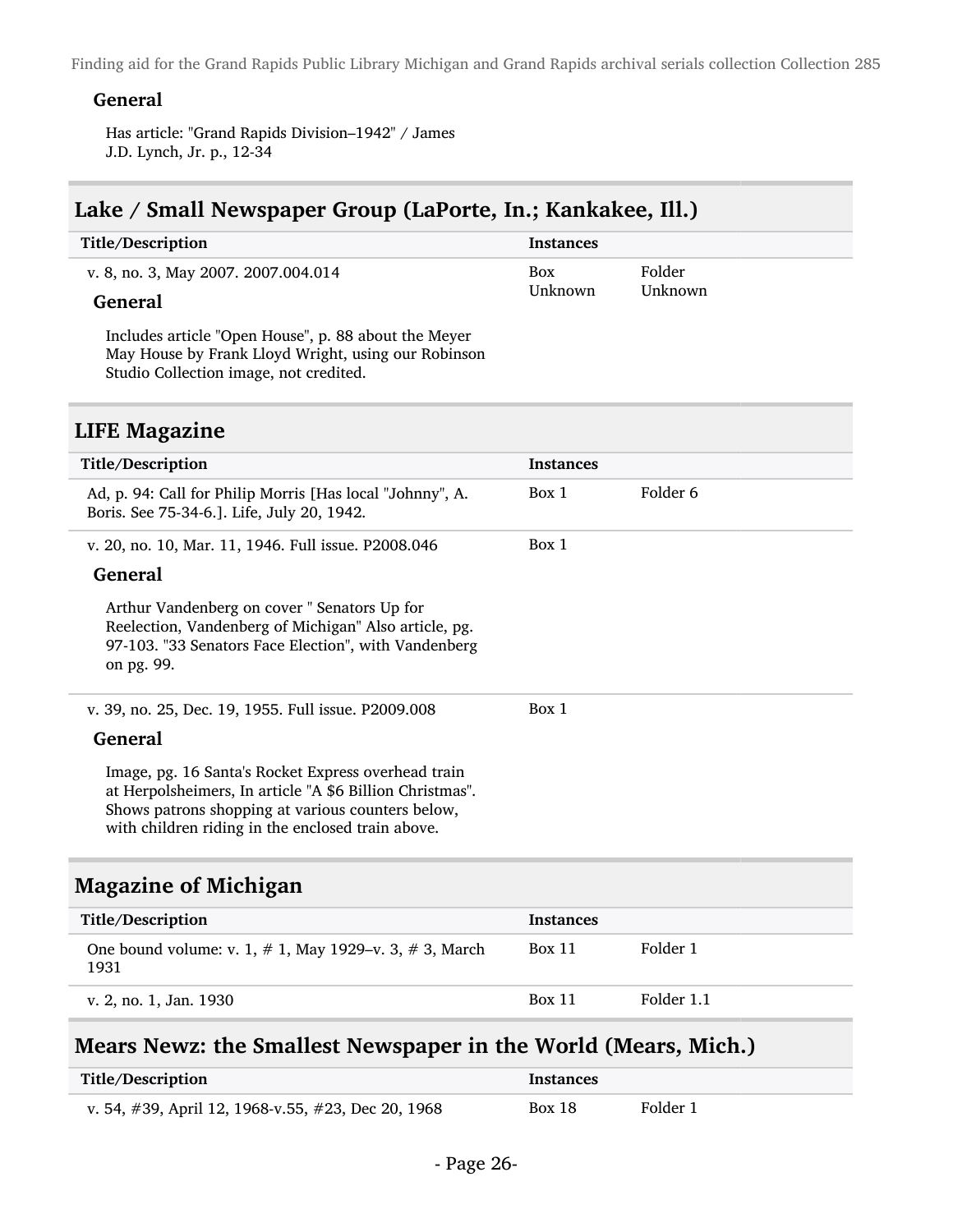| v. 55, $\#25$ , Jan 3, 1969-v. 56, $\#21$ , Dec 5 1969        | <b>Box 18</b> | Folder 2 |
|---------------------------------------------------------------|---------------|----------|
| Grand Rapids Shopping News, 1950 article about Mears<br>Newz. | <b>Box 18</b> | Folder 3 |
| Mears Newz, 1919 [2657].1                                     | Box 28.5      | Folder 1 |
| Mears Newz, 1958 [2657].1                                     | Box 28.5      | Folder 2 |
| Mears Newz, 1966 [2657].1                                     | Box 28.5      | Folder 3 |
| Metropolis 2002.040                                           |               |          |

| Title/Description                                                           | Instances |          |
|-----------------------------------------------------------------------------|-----------|----------|
| v. 21, $\#$ 7, March 2002 Article on Maya Lin and Rosa Park<br>Circle p. 74 | Box 1     | Folder 7 |

## Metropolitan Planner / Metropolitan Grand Rapids Planning Association

| Title/Description                    | <b>Instances</b> |          |
|--------------------------------------|------------------|----------|
| v. 3, (no issue $#s$ ) July/Aug 1946 | Box 11           | Folder 2 |
| v. 3, Nov/Dec 1946                   | <b>Box 11</b>    | Folder 2 |
| v. 4, Jan 1947                       | Box 11           | Folder 2 |
| v. 4, Feb 1947                       | Box 11           | Folder 2 |
| v. 4, March 1947                     | Box 11           | Folder 2 |

#### Michigan AFL-CIO News

| Title/Description                                                                                                                     | <b>Instances</b> |          |
|---------------------------------------------------------------------------------------------------------------------------------------|------------------|----------|
| v. 26, no. 39, Apr. 28, 1965 "Michigan Labor History:<br>a review marking our 25th Anniversary" Formerly<br>M331.88.M582m 00.[1160].1 | Box 1            | Folder 8 |

### Michigan Challenge / Michigan State Chamber of Commerce

| Title/Description                                                                | <b>Instances</b> |            |
|----------------------------------------------------------------------------------|------------------|------------|
| v. 1, $\#$ 8, May 1961. 00. [1735].                                              | Box 11           | Folder 3   |
| v. 2, $\#$ 14, Nov 1961                                                          | Box 11           | Folder 3   |
| v. 5, $\#$ 12, Sept 1965                                                         | Box 11           | Folder 4   |
| v. 9, $\#$ 9, June 1969. "A Record of the Negro in Michigan,<br>pg. 2" P2008.042 | <b>Box 11</b>    | Folder 4.5 |
| v. 10, $\#$ 8, May 1970                                                          | Box 11           | Folder 5   |
| v. 11, $\#$ 7, June/July 1971. 00. [1731]. 1                                     | Box 11           | Folder 5   |

## Michigan Council for the Arts Newsletter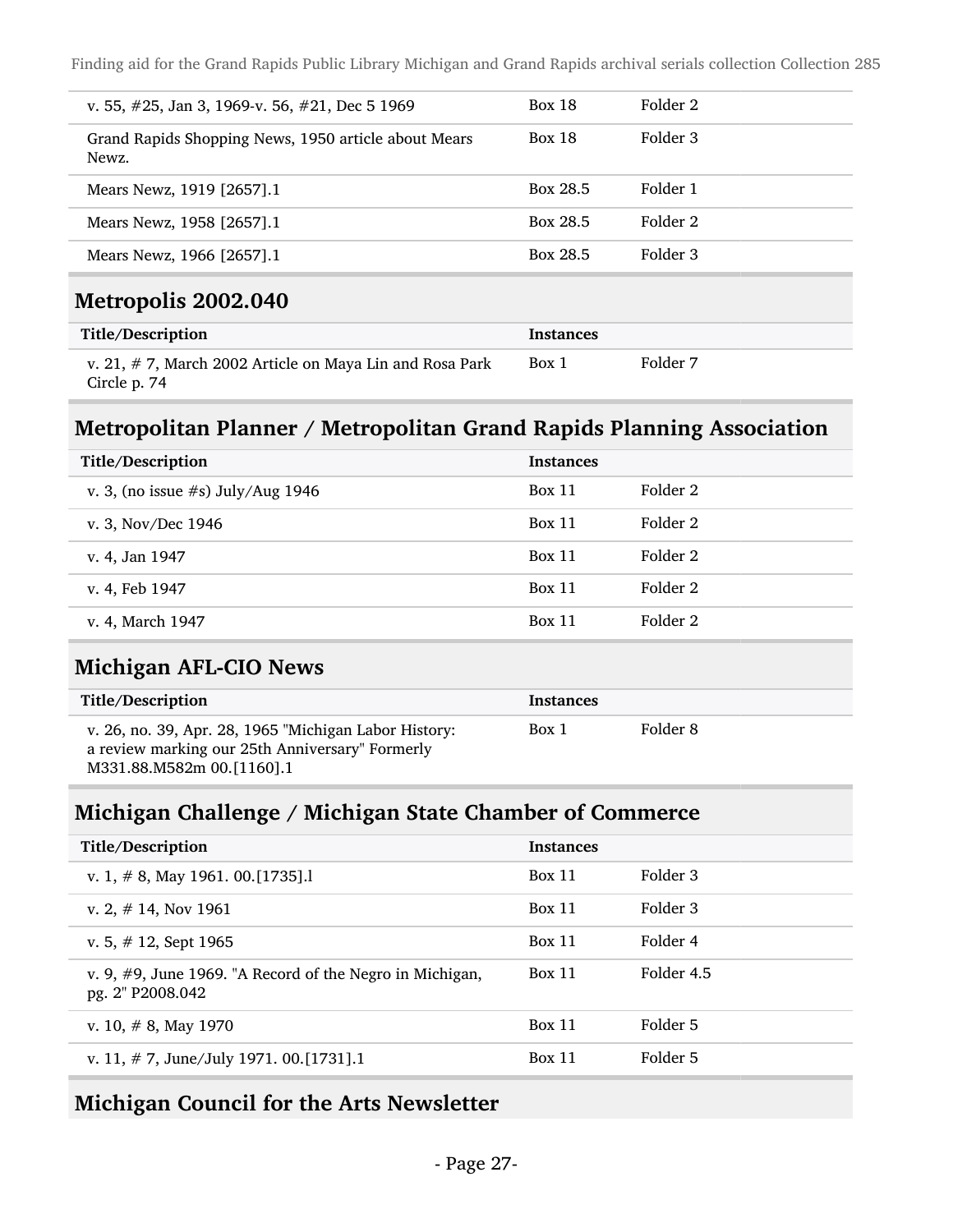| Title/Description                                                            | <b>Instances</b> |          |  |
|------------------------------------------------------------------------------|------------------|----------|--|
| v. 7, $# 1$ , Sept 1972                                                      | <b>Box 11</b>    | Folder 6 |  |
| <b>Michigan Courthouse Review</b>                                            |                  |          |  |
| Title/Description                                                            | <b>Instances</b> |          |  |
| v. 14, $# 3$ , March 1964                                                    | <b>Box 11</b>    | Folder 7 |  |
| v. 14, $# 8$ , Aug 1964                                                      | Box 11           | Folder 7 |  |
| v. 14, $\#$ 12, Jan 1965                                                     | Box 11           | Folder 7 |  |
| v. 16, $# 3$ , March 1966                                                    | <b>Box 11</b>    | Folder 7 |  |
| Michigan Dairyman                                                            |                  |          |  |
| Title/Description                                                            | <b>Instances</b> |          |  |
| Nos. 1-61, Mar. 1886-Mar. 1891.                                              | <b>Box 19</b>    |          |  |
| <b>Michigan Grand River Watershed Council Newsletter</b>                     |                  |          |  |
| Title/Description                                                            | <b>Instances</b> |          |  |
| No vol. or issue #s, April 1969–Dec 1976                                     | <b>Box 17</b>    | Folder 1 |  |
| The Michigan Horticulturist / Charles W. Garfield of Grand Rapids,<br>Editor |                  |          |  |

| Luitvi                                                              |                  |          |  |
|---------------------------------------------------------------------|------------------|----------|--|
| Title/Description                                                   | <b>Instances</b> |          |  |
| One bound volume: v. 1, $# 1$ , Sept 1885–v. 1, $# 6$ , Feb<br>1886 | Box 11           | Folder 8 |  |
| <b>Michigan Journal of Education</b>                                |                  |          |  |
| Title/Description                                                   | <b>Instances</b> |          |  |
| v. 6, $\#$ 10, Oct 1859                                             | Box 11           | Folder 9 |  |

## Michigan Manufacturer: A Journal Devoted to the Manufacturing Interests of the Wolverine State

| Title/Description       | <b>Instances</b> |          |
|-------------------------|------------------|----------|
| v. 1, $\#$ 2, Sept 1885 | Box 1            | Folder 9 |
| v. 1, $# 5$ , Dec 1885  | Box 1            | Folder 9 |
| v. 2, $\#$ 6, Jan 1886  | Box 1            | Folder 9 |

## "The Michigan Memorandum"

| Title/Description | Instances |
|-------------------|-----------|
|                   |           |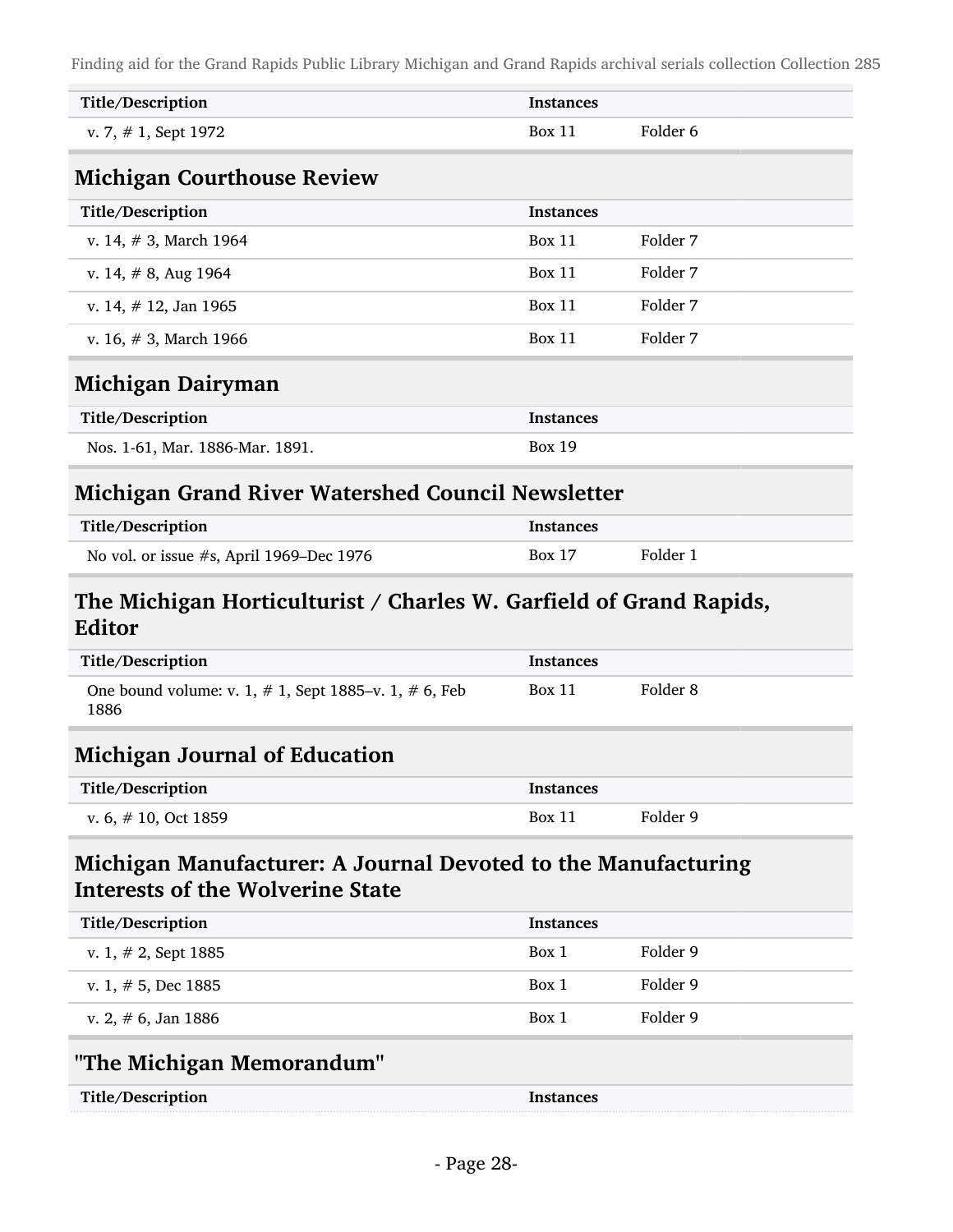"The Michigan Memorandum", Rev. edition, January 22, 1894. Accession 2017.040. Box 16

### Michigan National Guardsman and Navy Reservist

| Title/Description                               | <b>Instances</b> |          |
|-------------------------------------------------|------------------|----------|
| v. 1, $\#$ 2, March 1927–v. 2, $\#$ 7, Nov 1928 | <b>Box 17</b>    | Folder 2 |

### Michigan Natural Resources Magazine

| Title/Description                      | <b>Instances</b> |           |
|----------------------------------------|------------------|-----------|
| v. 49, $\#$ 1, Jan/Feb 198000.[1734].1 | <b>Box 11</b>    | Folder 10 |

### Michigan Ornithological Club Bulletin / Published in Grand Rapids, Mich.

| Title/Description                                                    | Instances     |           |
|----------------------------------------------------------------------|---------------|-----------|
| One bound volume, v. 1, $# 1$ , Jan 1897–v. 3, $# 2$ , April<br>1899 | <b>Box 11</b> | Folder 11 |

### Michigan Ornithological Club. Bulletin.

| Title/Description                                                                                                | <b>Instances</b> |           |
|------------------------------------------------------------------------------------------------------------------|------------------|-----------|
| v. 2, no. 2, Apr. 1898. 00. [1554]. 1 $[11/1/2001,$ formerly<br>VF1                                              | Box 11           | Folder 12 |
| v. 4, $\#$ 1, March 1903–v. 6, $\#$ 1&2, Mar-June, 1905 Sept<br>and Dec, 1904 issues have some photocopied pages | Box 11           | Folder 13 |

### Michigan Public Health / Michigan Department of Health

| Title/Description                                | <b>Instances</b> |          |
|--------------------------------------------------|------------------|----------|
| v. 13, $\#1$ , Jan 1925–v. 13, $\#12$ , Dec 1925 | <b>Box 12</b>    | Folder 1 |
| v. 14, $\#1$ , Jan 1926–v. 14, $\#$ 11, Nov 1926 | <b>Box 12</b>    | Folder 2 |

### The Michigan Republican

| Title/Description        | <b>Instances</b> |          |
|--------------------------|------------------|----------|
| v. 6, $\#$ 3, March 1941 | <b>Box 12</b>    | Folder 3 |

#### Michigan State Gazette / Michigan State Telephone Company

| Title/Description                                                    | Instances |           |
|----------------------------------------------------------------------|-----------|-----------|
| One bound volume: v. 1, $\#$ 1, Aug 1905–v. 3, $\#$ 12, July<br>1908 | Box 1     | Folder 10 |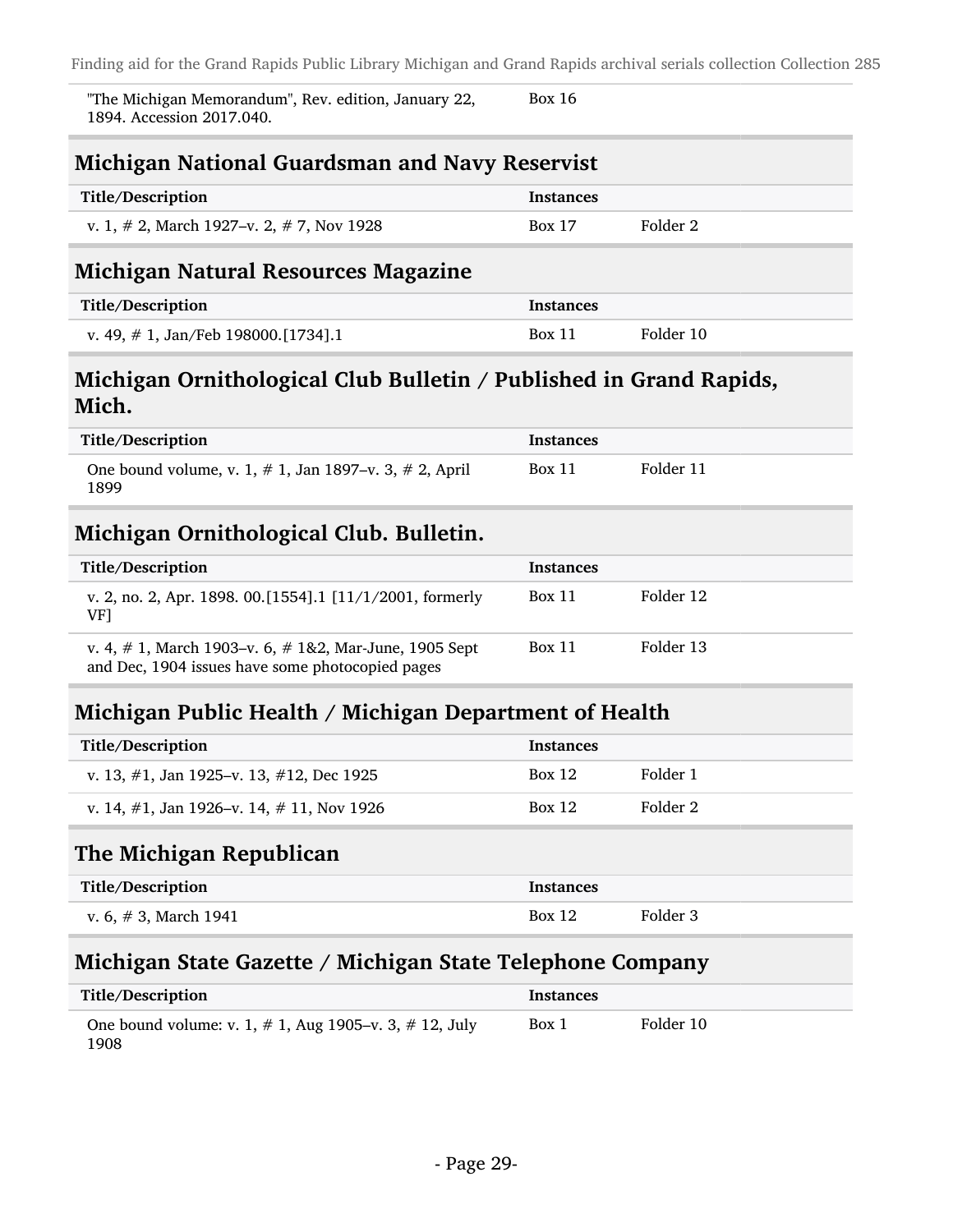## Michigan Teacher: A Monthly Journal Devoted to Educational Intelligence and to the Practical Work of the School Room and to the Philosophy of Education

| Title/Description                                       | <b>Instances</b> |          |
|---------------------------------------------------------|------------------|----------|
| One bound volume: v. 7, $\#$ 9, Sept 1872               | Box 12           | Folder 4 |
| Bound volumes: v. 11, #1, Jan 1876-v. 11, #10, Dec 1876 | Box 12           | Folder 5 |
| <b>Michigan Theosophical Federation</b>                 | Box 12           |          |
| Title/Description                                       | <b>Instances</b> |          |
| v. 1, $# 1$ , Sept 1939                                 | Box 12           | Folder 6 |

## Michigan Today / The University of Michigan

| Title/Description          | Instances |           |
|----------------------------|-----------|-----------|
| v. 12, $\#$ 3, Autumn 1980 | Box 1     | Folder 11 |

### Michigan Tradesman

#### General

Most holdings for this title are now on microfilm. Ask for assistance at the Department's Service Desk.

| Title/Description                                                                                                                                           | <b>Instances</b> |             |
|-------------------------------------------------------------------------------------------------------------------------------------------------------------|------------------|-------------|
| No vol. or issue $#$ , June 1970 (clipping)                                                                                                                 | Box 1            |             |
| Article, "The Great Upper Peninsula of Michigan–Home of<br>World Renowned Soo Locks and the Magnificent Mackinac<br>Bridge"                                 | Box 1            |             |
| v. 87, $\#$ 11, Nov 1970                                                                                                                                    | Box 1            |             |
| Index to "Our Around", a column in the Michigan<br>Tradesman, 1910-1936 by E.A. Stowe. Compiled in the<br>Historical Room, GRPL. 00.[5030].1 M016.330.G762m | Box 1.5          |             |
| Michigan Tradesman Subscription flyer.                                                                                                                      | Box 12           | Folder 6.25 |

#### Michigan Veterans Facility News / Dept. of Public Health. Publ. Monthly at Grand Rapids.

| Title/Description                  | <b>Instances</b> |            |
|------------------------------------|------------------|------------|
| v. 28, no. 5, May 1975 P2007.059.1 | <b>Box 12</b>    | Folder 6.5 |

Michigan Vidette / Soldiers' Home ("Only Paper in Michigan Devoted to the Interests of the G.A.R., Woman's Relief Corps, Ladies of the G.A.R., and Sons of Veterans")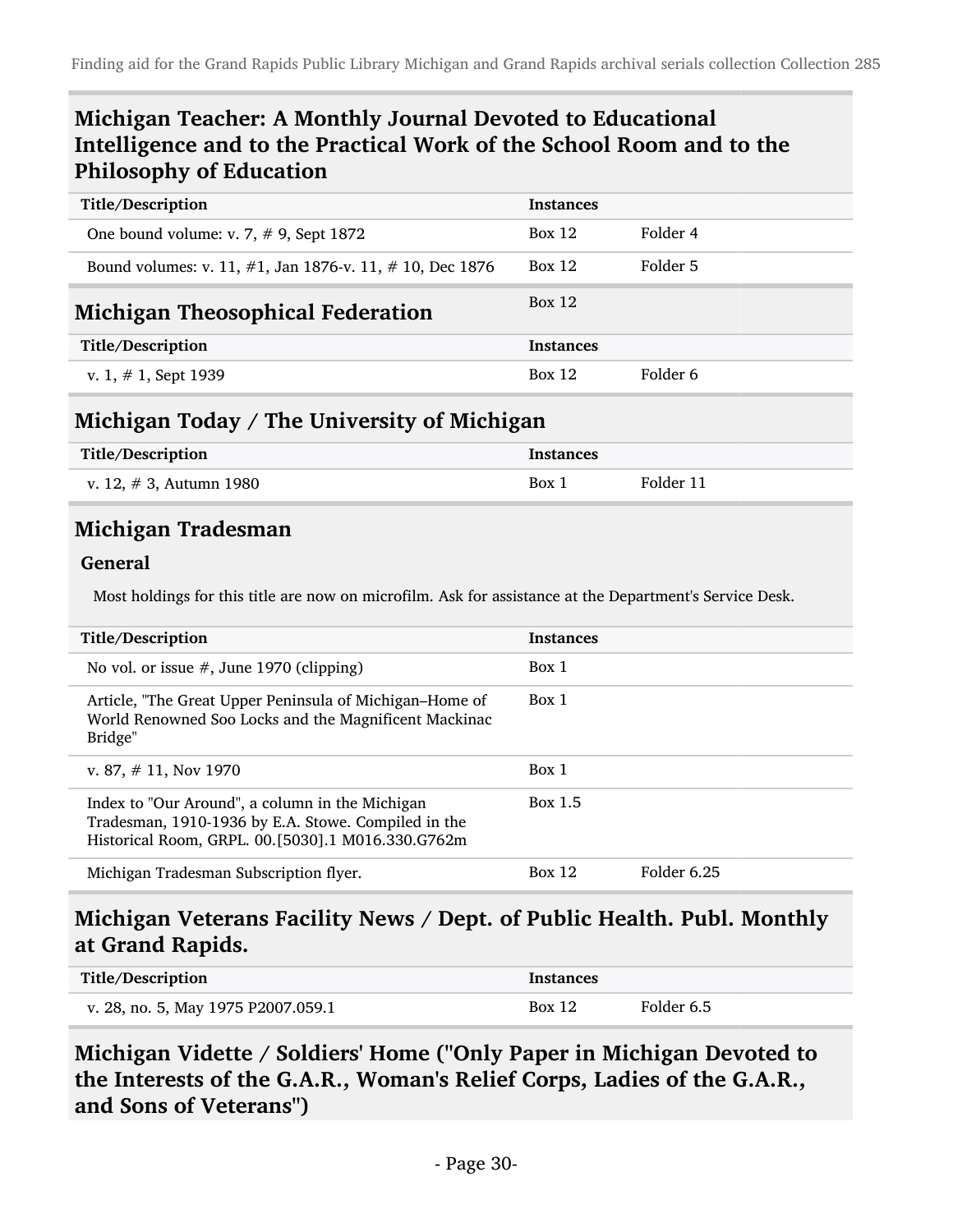| Title/Description           | Instances |          |
|-----------------------------|-----------|----------|
| v. 5, $\#$ 51, Oct 31, 1902 | Box 3     | Folder 1 |

#### Modern Medicine / Bulletin of the Laboratory of Hygiene, Battle Creek Sanitarium, J.H. Kellogg M.D., Editor

| Title/Description                               | <b>Instances</b> |          |
|-------------------------------------------------|------------------|----------|
| v. 9 $#1$ , January 1900                        | <b>Box 12</b>    | Folder 7 |
| v. 9, $\#$ 1, Jan 1900–v. 11, $\#$ 9, Sept 1902 | <b>Box 13</b>    | Folder 8 |

### Motor News / Automobile Club of Michigan

| Title/Description                    | Instances |          |
|--------------------------------------|-----------|----------|
| v. 40, $\#$ 11, May 1958 00.[1732].1 | Box 13    | Folder 9 |

### Motor Topics / Published monthly by the Etheridge Co.

| Title/Description                 | <b>Instances</b> |           |
|-----------------------------------|------------------|-----------|
| 2nd year, # 6, June 1924 1999.949 | <b>Box 13</b>    | Folder 10 |

### The Mummy: A Journal Issued Monthly in the Interest of Embalmers, Funeral Directors and Manufacturers of Modern Funeral Merchandise

| Title/Description                    | <b>Instances</b> |           |
|--------------------------------------|------------------|-----------|
| One bound volume: June 1909–Jan 1910 | Box 13           | Folder 11 |

#### NFLCC Gazette / National Fishing Lure Collectors Club.

| Title/Description                                                                                                                                                    | <b>Instances</b> |             |
|----------------------------------------------------------------------------------------------------------------------------------------------------------------------|------------------|-------------|
| v. 31, no. 111, March 2007. "Grand Rapids Fishing Lures.<br>Part I. Pierce, Hill and Hibbard Spoon Baits" / by Terry<br>McBurney, Ada, Michigan. pg. 10-13. 2007.105 | Box 13           | Folder 11.5 |

#### Newsletter of the National Council on Public History

| Title/Description                          | <b>Instances</b> |           |
|--------------------------------------------|------------------|-----------|
| v. 2, $\#$ 1,2, Fall 1981/Winter 1982      | <b>Box 13</b>    | Folder 12 |
| v. 5, $\#$ 4/Vol. 6, $\#$ 1 & 2, 1985/1986 | <b>Box 13</b>    | Folder 12 |

### Nuggets 1985.007 Published by Berton A. Spring, Grand Rapids

| Title/Description                               | <b>Instances</b> |          |
|-------------------------------------------------|------------------|----------|
| vol. 1, $\#$ 1, Dec 1924–v. 3, $\#$ 1, Dec 1925 | <b>Box 18</b>    | Folder 4 |
| vol. 3, $\#$ 2, Jan 1926-v. 5, $\#1$ , Dec 1926 | <b>Box 18</b>    | Folder 5 |
| vol. 5, #4, Mar 1927-v. 7, #1, Dec 1927         | <b>Box 18</b>    | Folder 6 |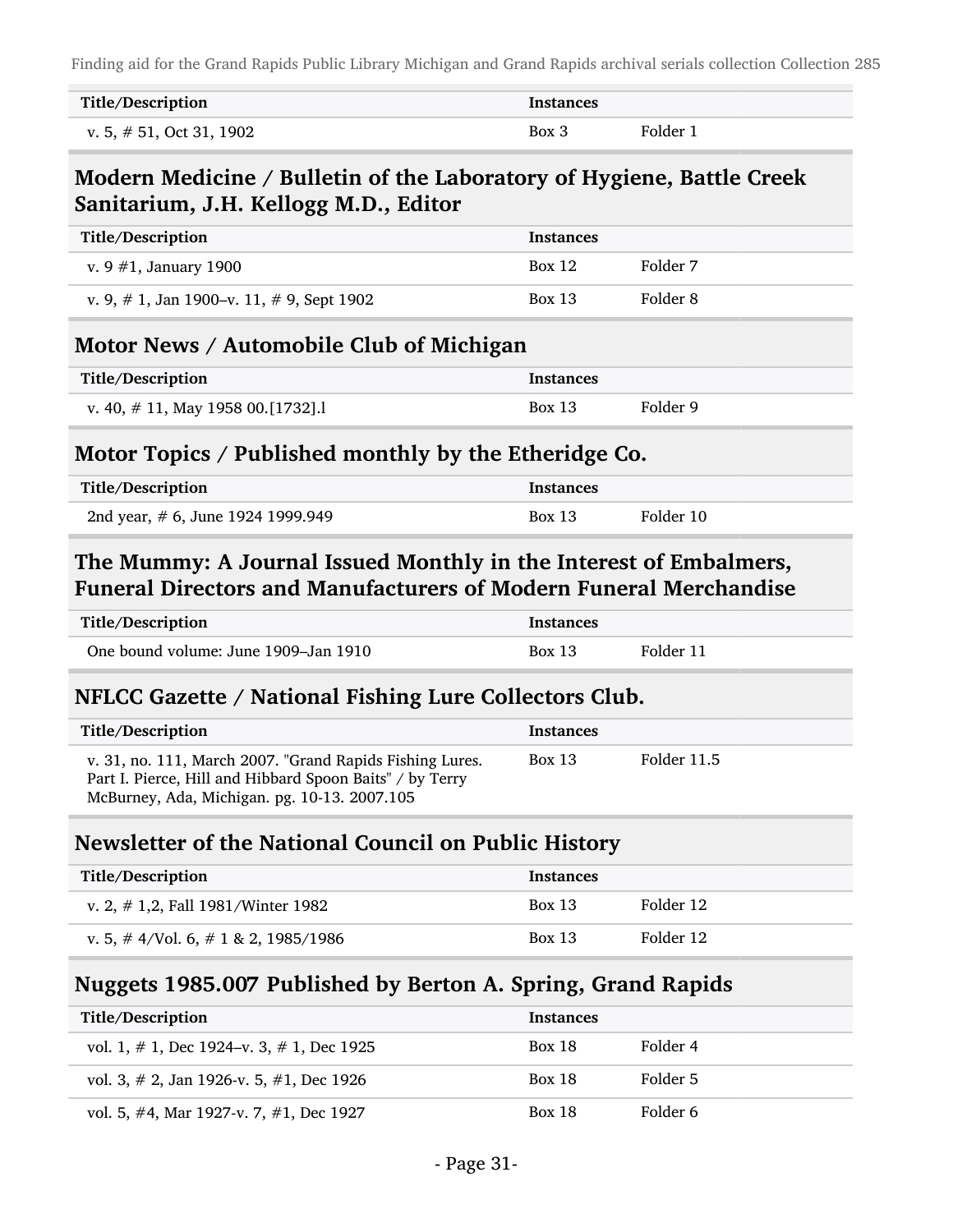| vol. 7, $\#2$ , Jan 1928-v. 14, $\#3$ , Aug 1931                       | <b>Box 18</b>    | Folder 7  |
|------------------------------------------------------------------------|------------------|-----------|
| <b>On The Town</b>                                                     |                  |           |
| Title/Description                                                      | <b>Instances</b> |           |
| ca. 1950's P2012.001                                                   | <b>Box 16</b>    |           |
| The Ottawanian / Ottawa Hills High School                              |                  |           |
| Title/Description                                                      | <b>Instances</b> |           |
| v. 2, $# 7$ , April 1927 (Duplicate)                                   | <b>Box 13</b>    | Folder 13 |
| The O-Wash-Ta-Nong / An Amateur Journal                                |                  |           |
| Title/Description                                                      | <b>Instances</b> |           |
| v. 1, $\#$ 1, Jan 1936–no vol or issue, [Autumn 1946], n.d.            | Box $13$         | Folder 14 |
| The Painted Window / Society of the Painted Window                     | Box $13$         | Folder 14 |
| One bound volume: v. 1, $# 1$ , March 1912–v. 2, $# 6$ , March<br>1913 | <b>Box 13</b>    | Folder 15 |
| Personal histories by Eugene Alkema of Ada, Michigan                   | <b>Box 16</b>    |           |

(1992, 1993): "Nearly Naked in Siberia"; and "Letters from the Hebrides". Accession 2017.040

## The Photo-Play Review / Published by Gillingham & Smith Enterprises, Inc., Grand Rapids

| Title/Description          | <b>Instances</b> |           |
|----------------------------|------------------|-----------|
| v. 1, $\#$ 1, Oct 10, 1915 | <b>Box 13</b>    | Folder 16 |
| v. 1, $\#$ 6, Nov 14, 1915 | <b>Box 13</b>    | Folder 16 |

## Physician Surgeon; Physician and Surgeon (Detroit, Ann Arbor) (6) Clinical Instruction at European Centers / Collins H. Johnston, Grand Rapids. Reprinted from the Physician Surgeon, Detroit & Ann Arbor

| Title/Description                                                          | <b>Instances</b> |             |
|----------------------------------------------------------------------------|------------------|-------------|
| 4th paper: Appendicitis not an American Disease. 00.<br>[3438].1           | <b>Box 13</b>    | Folder 16.3 |
| 5th paper: Mortality from Puerperal Fever in Prussia. 00.<br>[3439].1      | <b>Box 13</b>    | Folder 16.3 |
| 6th paper: Another course in Gynecology. 00.[3440].1                       | <b>Box 13</b>    | Folder 16.3 |
| 7th paper: Chloroform the Prevailing Anesthetic in<br>Germany. 00.[3441].1 | <b>Box 13</b>    | Folder 16.3 |
| 8th paper: The Study of Bacteriology. 00.[3442].1                          | <b>Box 13</b>    | Folder 16.3 |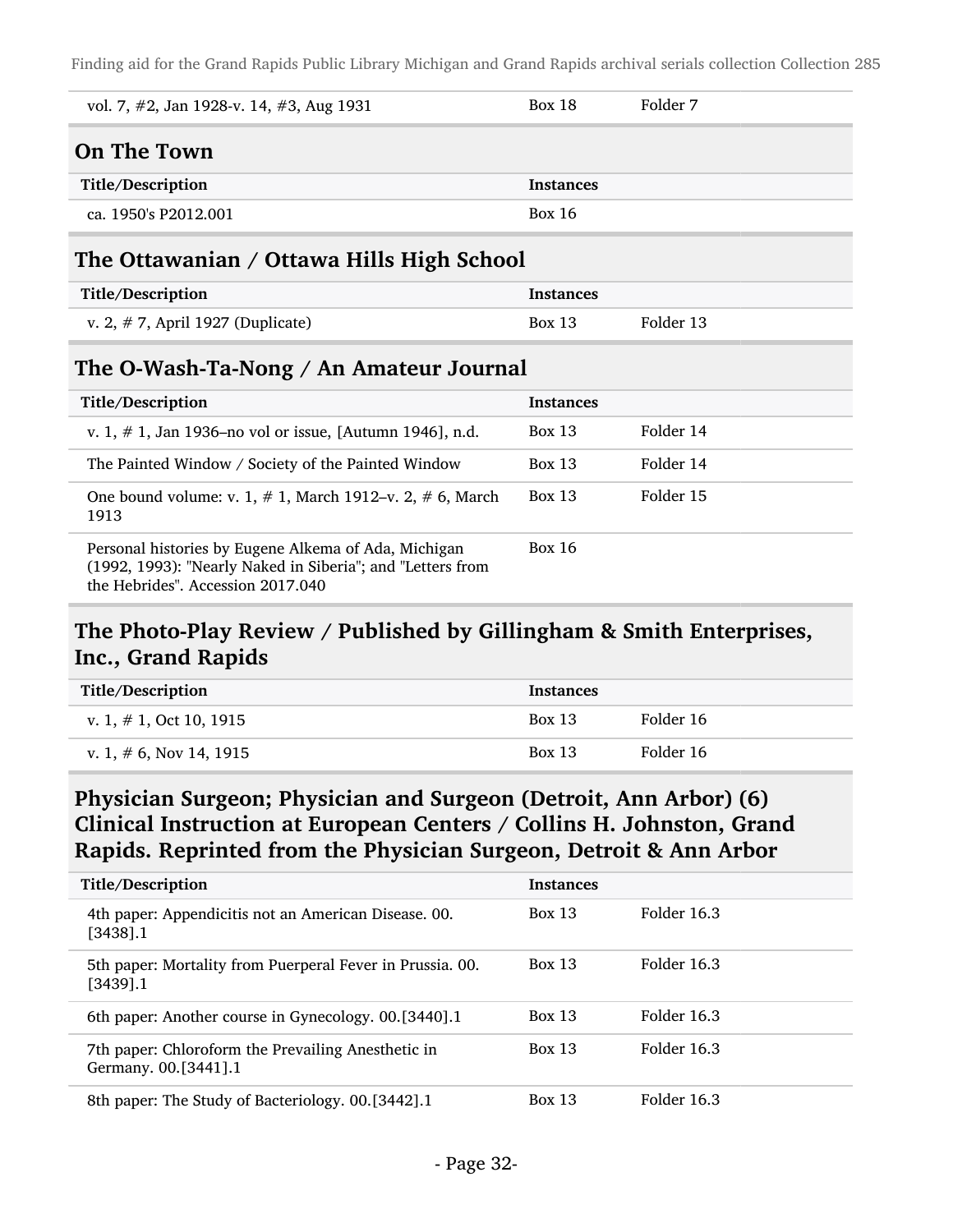| 9th paper: Leipsic Letter. The Pathology and Treatment of<br>Diphtheria. Reprint. Aug. 20, 1894. 00.[1323].1 Formerly<br>MKG610.8.J64 | <b>Box 13</b>    | Folder 16.3 |  |
|---------------------------------------------------------------------------------------------------------------------------------------|------------------|-------------|--|
| <b>Porter Hills Foundation newsletter.</b>                                                                                            |                  |             |  |
| Title/Description                                                                                                                     | <b>Instances</b> |             |  |
| v. 29, Fall 2007. 2008.013.1                                                                                                          | Box 13           | Folder 16.5 |  |
| Powers Periodical / For the Promotion of Cultural Grand Rapids                                                                        |                  |             |  |
| Title/Description                                                                                                                     | <b>Instances</b> |             |  |

| v. 2, $\#$ 1, Dec 1947–v. 7, $\#$ 11, Holiday 1958 | Box 13 | Folder 17 |
|----------------------------------------------------|--------|-----------|

#### Ramp Arts 83 / Grand Rapids Junior College

| Title/Description                         | <b>Instances</b> |            |
|-------------------------------------------|------------------|------------|
| No vol. or issue $#$ , Aug. 26 & 27, 1983 | Box 2            | Folder 5   |
| Rapid Reporter / The Rapids.              |                  |            |
|                                           |                  |            |
| Title/Description                         | <b>Instances</b> |            |
| Summer 2008. 00. [5554]. 1                | Box 14           | Folder 6.5 |

### The Review / Review Publishing Co. Bound volume: v. 1, # 7, April 16, 1892–no vol. or issue #, [Dec 1895] 00.[1851.2]

#### General

Includes numerous graphics signed by the artists, probably from generic national sources, but possibly one some F.S. Church in the Aug. 1895 issue. Includes personals, Music and Drama, or Arts sections, other amusements, advertising, train schedules

| Title/Description                                                  | <b>Instances</b> |
|--------------------------------------------------------------------|------------------|
| v. 4, no. 19 (Nov. 17, 1894) Formerly M051.R325 00.<br>$[1851]$ .1 | Box 4            |
| v. 4, no. 42 (May 11, 1895) Formerly M051.R325 00.<br>$[1851]$ .1  | Box 4            |
| v. 4, no. 53, (Aug. 10, 1895) Formerly M051.R325 00.<br>[1851].1   | Box 4            |

### Roadside: … appreciation and preservation of … the Diner.

| Title/Description                                           | Instances |
|-------------------------------------------------------------|-----------|
| v. 5, no. 3. Issue 19, Spring 1995. Features information on | Box 1     |
| Rosie's Diner in Rockford, Mich.                            |           |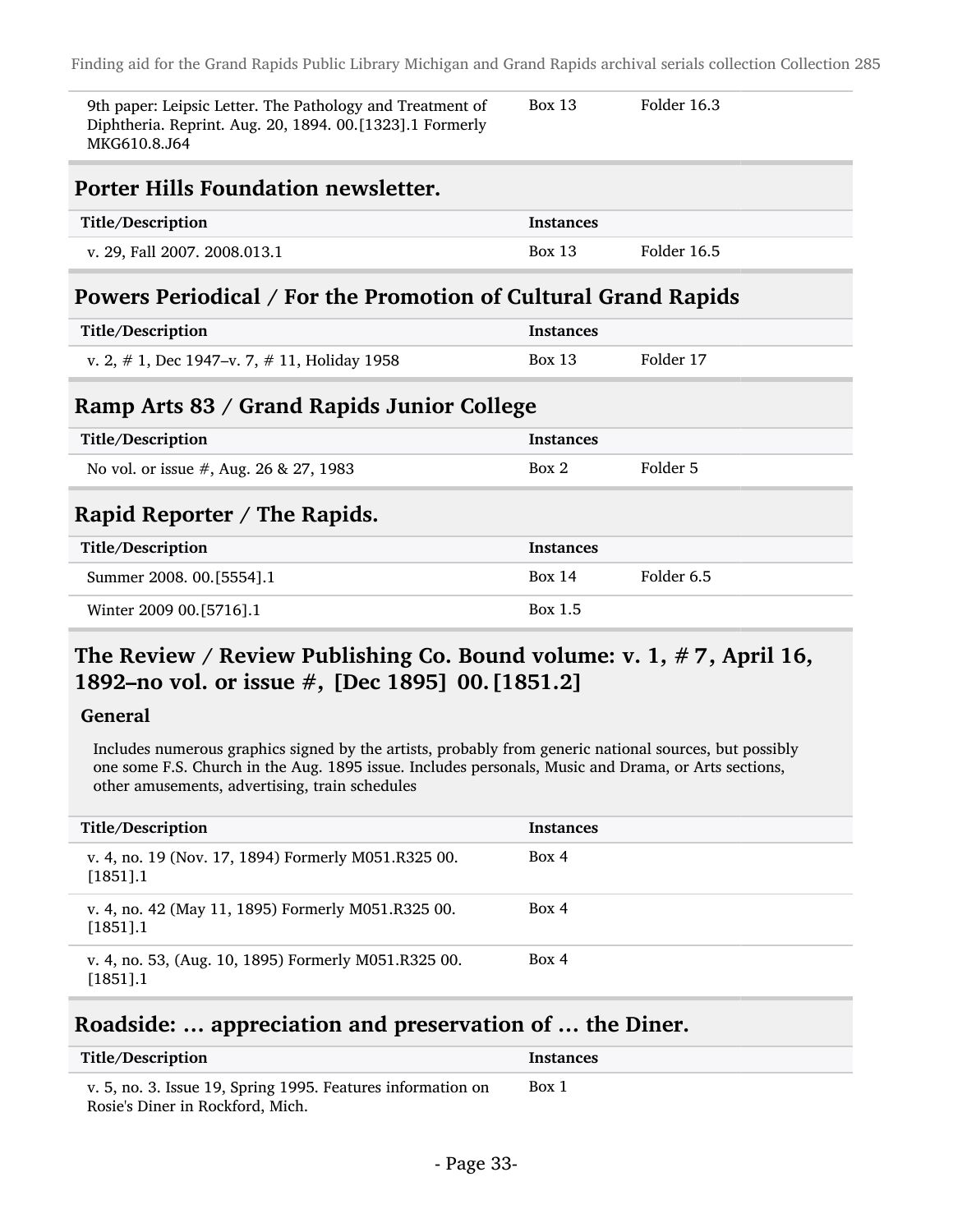| The Rockford Squire                           |                  |          |
|-----------------------------------------------|------------------|----------|
| Title/Description                             | <b>Instances</b> |          |
| No vol or issue $#$ (premier issue), Dec 1983 | Box 2            | Folder 6 |
| v. 1, $\#$ 5, Jan 31, 1984                    | Box 2            | Folder 6 |

## Safety News from the Grand Rapids Police Dept. Safety and Public Relations Division

| Title/Description                                                        | Instances |           |
|--------------------------------------------------------------------------|-----------|-----------|
| Vol. 6 No. 3, edited by Capt. E.C. Brackett [2022.042]<br>November, 1944 | Box 10    | Folder 18 |

### Sanscript / Published on a Non-Profit Basis by the Patients of Sunshine Sanatorium, Grand Rapids

| Title/Description                      | <b>Instances</b> |            |
|----------------------------------------|------------------|------------|
| v. 2, $\#$ 13, Jan/Feb 1951            | <b>Box 14</b>    | Folder 7   |
| v. 2, $\#$ 16, July/Aug 1951           | <b>Box 14</b>    | Folder 7   |
| <b>The School Review</b>               |                  |            |
| Title/Description                      | <b>Instances</b> |            |
| v. 1, no. 1, May 22, 1903. 2006.035.   | <b>Box 14</b>    | Folder 7.5 |
| v. 1, no. 2, June 18, 1903. 2006.035.  | <b>Box 14</b>    | Folder 7.5 |
| v. 1, no. 3, Sept. 10, 1903. 2006.035. | <b>Box 14</b>    | Folder 7.5 |
| v. 1, no. 4, Sept. 24, 1903. 2006.035. | <b>Box 14</b>    | Folder 7.5 |
| v. 1, no. 5, Oct. 12, 1903. 2006.035.  | <b>Box 14</b>    | Folder 7.5 |
| v. 1, no. 6, Oct. 26, 1903. 2006.035.  | <b>Box 14</b>    | Folder 7.5 |
| v. 1, no. 7, Nov. 10, 1903. 2006.035.  | <b>Box 14</b>    | Folder 7.5 |
| v. 1, no. 8, Nov. 26, 1903. 2006.035.  | <b>Box 14</b>    | Folder 7.5 |
| v. 1, no. 9, Jan. 19, 1904. 2006.035.  | <b>Box 14</b>    | Folder 7.5 |
| v. 1, no. 10, Feb. 2, 1904. 2006.035.  | <b>Box 14</b>    | Folder 7.5 |
| v. 2, no. 1, Feb. 26, 1904. 2006.035.  | <b>Box 14</b>    | Folder 7.5 |
| v. 2, no. 2, Mar. 31, 1904. 2006.035.  | <b>Box 14</b>    | Folder 7.5 |

## S.E.C.A. Echo / Southeast Community Association

Related Materials: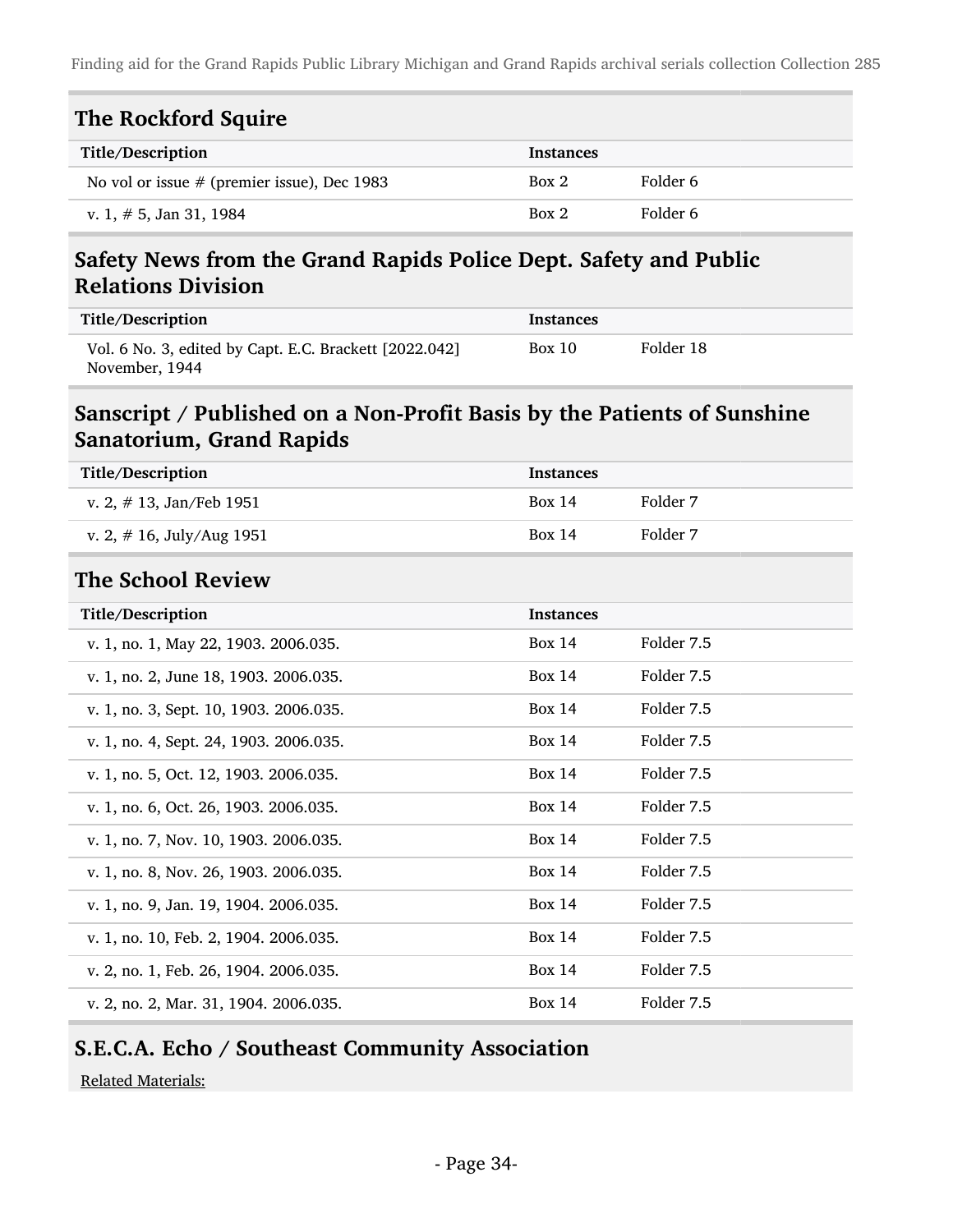#### Related Materials

See Serials database for name changes

| Title/Description                                                   | Instances |          |
|---------------------------------------------------------------------|-----------|----------|
| February 1987 (No vol. or issue $#$ )–v. 2, $#$ 4, July/Aug<br>1989 | Box 14    | Folder 8 |

### The Searchlight / Students of Junior High School, Grand Rapids, Mich.

| Title/Description                                                                               | <b>Instances</b> |            |
|-------------------------------------------------------------------------------------------------|------------------|------------|
| Three bound volumes: v. 1, $# 1-41$ , April 6, 1914–June 21,<br>1915                            | <b>Box 17</b>    | Folder 3   |
| Three bound volumes: v. 2, $\#$ 1-34, September 29, 1915-<br>June 14, 1916                      | <b>Box 17</b>    | Folder 4   |
| Three bound volumes: v. 3, $\#1-33$ , September 28, 1916-<br>June 7, 1917                       | <b>Box 17</b>    | Folder 5   |
| v. 3, $\#34$ , June 21, 1917. 1986.095<br><b>Related Materials:</b><br><b>Related Materials</b> | <b>Box 18</b>    | Folder 7.5 |

See also Coll. 316, GRPL High Schools Collection

### Shoe & Rubber Review / Grand Rapids Shoe and Rubber Co., then Hood Rubber Products Co. Inc.

| Title/Description                                 | <b>Instances</b> |           |
|---------------------------------------------------|------------------|-----------|
| v. 1, $\#10-12 / v$ . 2 $\#1-8$ Jan 1917–Dec 1917 | <b>Box 18</b>    | Folder 9  |
| v. 2, # 9-10 / v. 3 #1-9, Jan 1918-Dec 1918       | <b>Box 18</b>    | Folder 10 |
| v. 3, # 10-12 / v. 4 #1-10 Jan 1919-Jan 1920      | <b>Box 18</b>    | Folder 11 |
| v. 4, $\#$ 11, Feb 1920 [Loose pages]             | <b>Box 18</b>    | Folder 12 |

#### Shop Mark

Related Materials: Related Materials

See Coll. 233.

## Shore = Lake Michigan Shore / Lee Enterprises, Time of Northwest Indiana, Munster, In.

| Title/Description                     | <b>Instances</b> |                   |
|---------------------------------------|------------------|-------------------|
| v. 3, no. 2, April 2007. 2004.004.010 | Box<br>Unknown   | Folder<br>Unknown |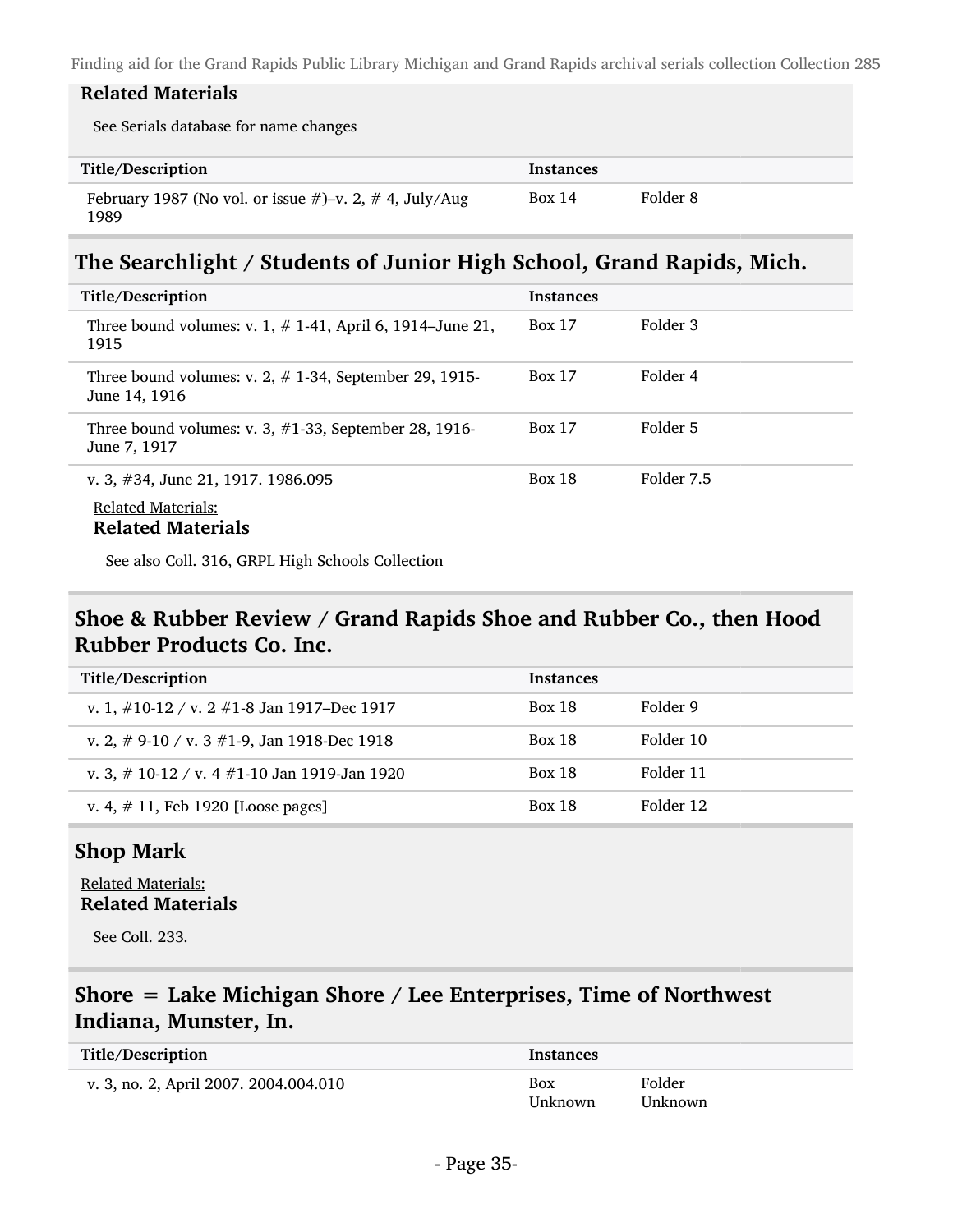#### General

Includes article on Gerald Ford, plus Katie Todd, local musician.

#### Sigsbee Lantern

| Title/Description     | <b>Instances</b> |           |
|-----------------------|------------------|-----------|
| $[1930]$ and $[1931]$ | <b>Box 14</b>    | Folder 9  |
| $[1930]$ and $[1931]$ | Box 14           | Folder 10 |

#### Snap: Grand Rapids own Pictorial / 1st issue, C. Beale Wysong, publisher-Editor, 2nd-3rd issues, Geo. E. Prickett, Publisher.

| Title/Description                                                                                    | <b>Instances</b> |           |
|------------------------------------------------------------------------------------------------------|------------------|-----------|
| v. 1, no. 1, Aug. 1937. [Moved from LH open coll.]                                                   | <b>Box 14</b>    | Folder 11 |
| v. 1, no. 2, Oct. 1937. [2001.096]                                                                   | <b>Box 14</b>    | Folder 11 |
| Nov./Dec. 1937 [Moved from LH open coll.] $+$ copy 2<br>$[2001.096] + 2$ copies of original envelop. | <b>Box 14</b>    | Folder 11 |

### Springboard / McInerney Spring & Wire Co. (G.R.)

| Title/Description                           | <b>Instances</b> |           |
|---------------------------------------------|------------------|-----------|
| v. 4, no. "VIV" 9?, Sept. 1959. 00.[1178].1 | <b>Box 14</b>    | Folder 12 |
| v. 5, no. 1, Jan. 1960. 00. [1178]. 2       | <b>Box 14</b>    | Folder 12 |
| v. 5, no. 8, Aug. 1960. 00. [1178].3        | Box 14           | Folder 12 |

#### The Survey. N.Y.: Survey Assoc., Inc. weekly.

| Title/Description                                                       | Instances |             |
|-------------------------------------------------------------------------|-----------|-------------|
| V. 45, no. 6. Nov. 6, 1920. Issue Cover: Prohibition and<br>Prosperity. | Box 14    | Folder 12.5 |

### Winthrop Lane, Bruno Lasker. Articles on GR, Prohibition, economics, etc.

| Title/Description                                                                                                                                                    | Instances |             |
|----------------------------------------------------------------------------------------------------------------------------------------------------------------------|-----------|-------------|
| "The Freedom of a City: a year in Grand Rapids without<br>unemployment, low ages and drink." pg. 183-228(?)<br>Formerly MKG91.L24 c. 1 / c. 2 00.[1259].2 Photocopy. | Box 14    | Folder 12.5 |

## St. Cecilia Society

Related Materials: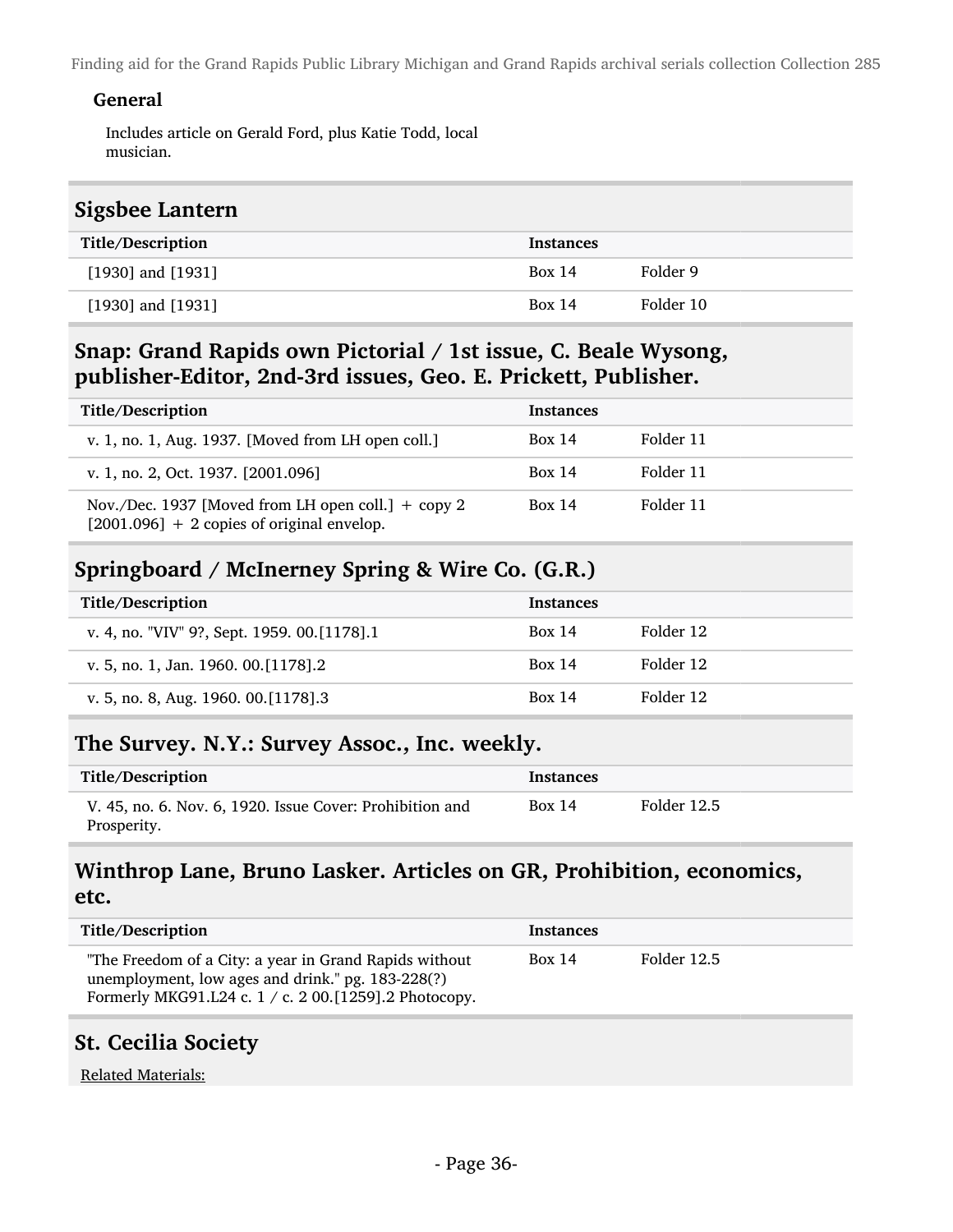#### Related Materials

See also the St. Cecilia Society Collection

| Title/Description                               | <b>Instances</b> |           |
|-------------------------------------------------|------------------|-----------|
| v. 7, $\#$ 1, Oct 1956–v. 7, $\#$ 6, March 1957 | Box 14           | Folder 13 |

#### Street Railway Weekly, later called Trolley Topics

Physical Location: Housed in Coll. 035.

#### Tech High News / Vocational and Technical High School, Grand Rapids

| Title/Description           | <b>Instances</b> |           |
|-----------------------------|------------------|-----------|
| v. 3, $\#$ 10, Feb 10, 1928 | Box 1            | Folder 14 |

#### The Totem Pole yearbook, Indian Trails Camp

| Title/Description                        | <b>Instances</b> |           |
|------------------------------------------|------------------|-----------|
| The Totem Pole, Indian Trails Camp, 1972 | Box 28.5         | Folder 4  |
| The Totem Pole, Indian Trails Camp, 1973 | Box 28.5         | Folder 5  |
| The Totem Pole, Indian Trails Camp, 1974 | Box 28.5         | Folder 6  |
| The Totem Pole, Indian Trails Camp, 1975 | Box 28.5         | Folder 7  |
| The Totem Pole, Indian Trails Camp, 1976 | Box 28.5         | Folder 8  |
| The Totem Pole, Indian Trails Camp, 1977 | Box 28.5         | Folder 9  |
| The Totem Pole, Indian Trails Camp, 1978 | Box 28.5         | Folder 10 |

### Tradition: The Monthly Magazine of America's Picturesque Past

| Title/Description       | <b>Instances</b> |           |
|-------------------------|------------------|-----------|
| v. 4, $\#$ 7, July 1961 | Box 14           | Folder 14 |

#### Trolley Topics, formerly Street Railway Weekly

Physical Location: Housed in Coll. 035

#### Twilight Tribe Magazine / "Tribe writes people's poetry, speaks with alternative voice"

| Title/Description           | <b>Instances</b> |           |
|-----------------------------|------------------|-----------|
| No vol. or issue $#$ , 1984 | Box $14$         | Folder 15 |

### Union Reflector / Union High School newspaper

| Title/Description                                            | <b>Instances</b> |
|--------------------------------------------------------------|------------------|
| v. 1, $\#$ 1, October 25, 1934 - v. 1, $\#$ 26, June 6, 1935 | Box 15           |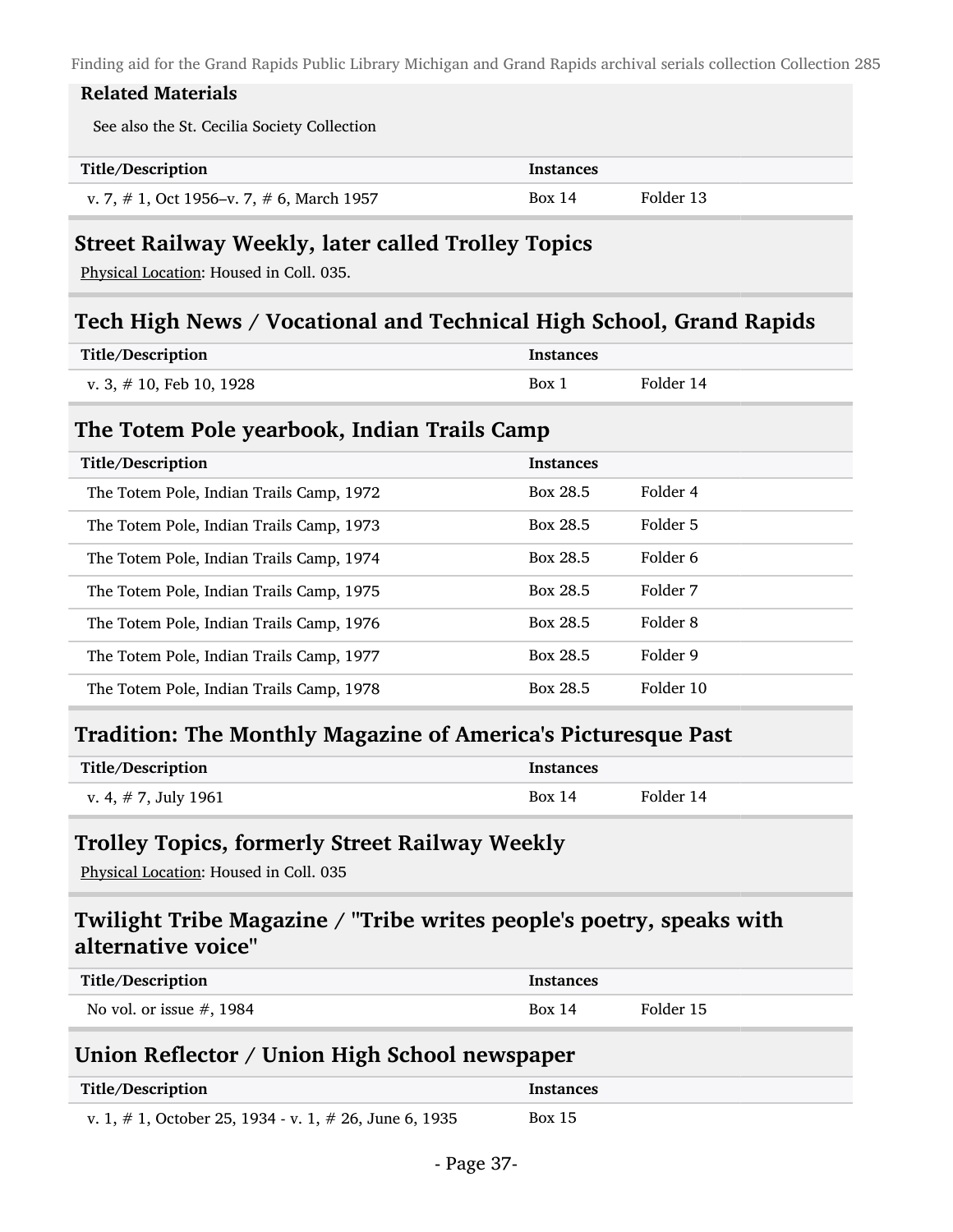| Upper Peninsula Today 00. [1733] .l |                  |           |
|-------------------------------------|------------------|-----------|
| Title/Description                   | <b>Instances</b> |           |
| No vol. or issue $#$ , Summer 1983  | Box 14           | Folder 16 |

### Voice of the Grand / West Central Michigan Regional History Consortium. The Irregular newsletter of an information group of historical societies near the lower Grand River Valley. 2006.049

| Title/Description                     | <b>Instances</b> |
|---------------------------------------|------------------|
| [No. 1, ca. May 1981] $(2)$           | Box $16$         |
| [No. 2, ca. Oct. 1981 (1 legal sized) | Box $16$         |
| No. 7, Aug. 1982                      | Box $16$         |
| [No. 8, Nov. 6, 1982] $(2)$           | Box $16$         |
| No. 9, Dec. 1982                      | <b>Box 16</b>    |
| No. 10, Jan. 1983                     | <b>Box 16</b>    |
| No. 11, Mar. 1983                     | <b>Box 16</b>    |
| No. 18, Nov. 1984                     | <b>Box 16</b>    |

### The Weekly Scherzo / Magazine of the National Music Camp, Interlochen, Mich.

| Title/Description                       | <b>Instances</b> |           |
|-----------------------------------------|------------------|-----------|
| No vol. or issue $#s$ , August 22, 1937 | Box 14           | Folder 17 |
| Welcome Home for the Blind Newsletter   |                  |           |
| Title/Description                       | <b>Instances</b> |           |
|                                         |                  |           |
| v. 1, $\#$ 2, Dec. 1967                 | Box 14           | Folder 18 |

#### West Central Michigan Historical Society Newsletter

| Title/Description               | <b>Instances</b> |           |
|---------------------------------|------------------|-----------|
| v. 2, $\#$ 3, Aug 1989 and n.d. | Box 14           | Folder 19 |

### Western Michigan: the land of ... Western Michigan Development Bureau. [Formerly M91.W52]

| Title/Description  | Instances |           |
|--------------------|-----------|-----------|
| 1909 00. [804] . 1 | Box 14    | Folder 20 |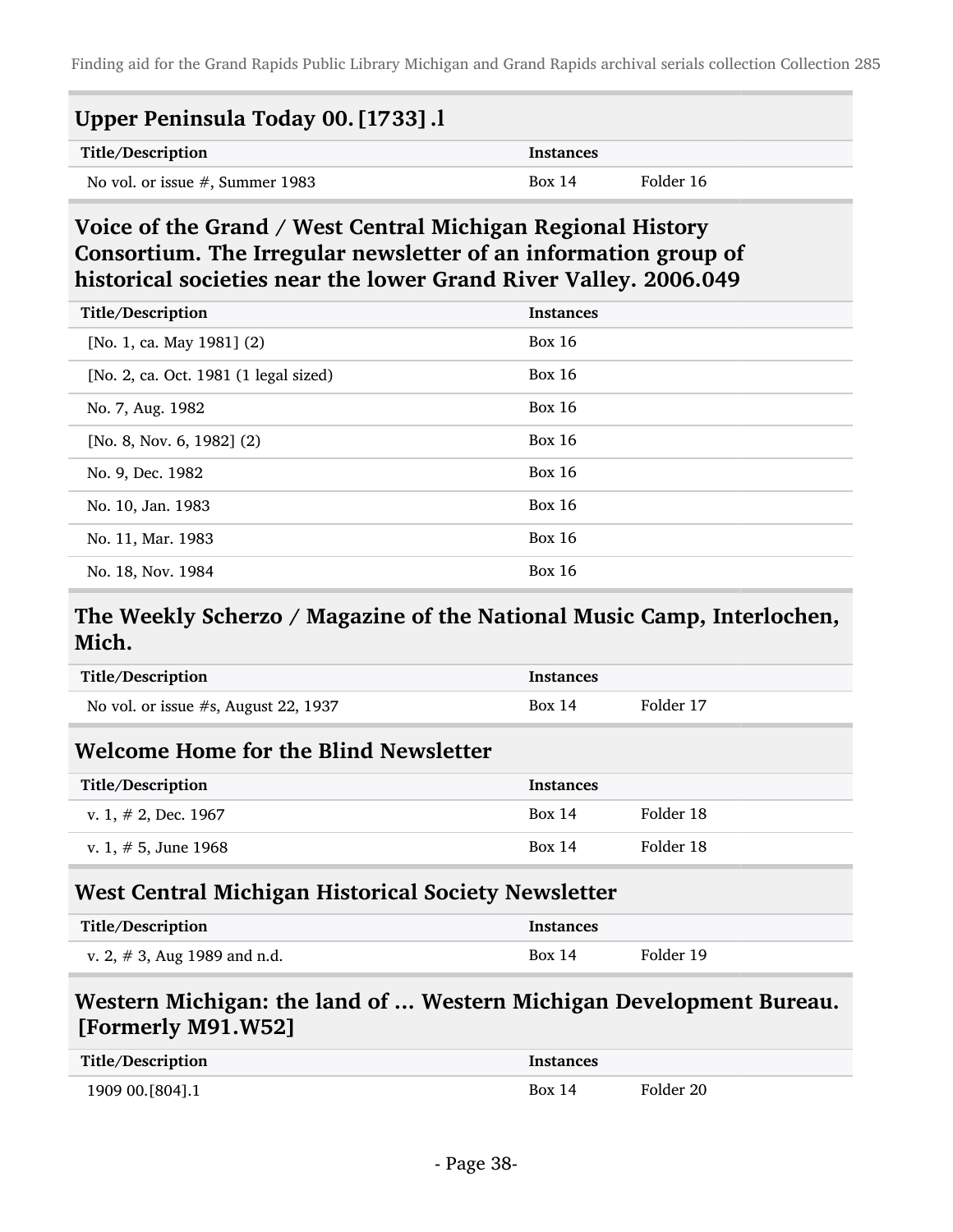| 1911 00. [804]. 2. 2 invitations to the First Michigan Land<br>and apple Show, Nov. 7-11, 1911, attached to title page. | <b>Box 14</b> | Folder 21 |
|-------------------------------------------------------------------------------------------------------------------------|---------------|-----------|
| 1912 00. [804] .3                                                                                                       | <b>Box 14</b> | Folder 22 |
| 1914 00. [804] .4                                                                                                       | <b>Box 15</b> | Folder 1  |
| 7th year, 1915 00.[804].5                                                                                               | <b>Box 15</b> | Folder 2  |
| 10th year, 1918 00. [804].6                                                                                             | <b>Box 15</b> | Folder 3  |
| 1920-1921 00. [804] .7                                                                                                  | <b>Box 15</b> | Folder 4  |

#### Western Rural Router / Monthly Supplement to the Grand Rapids Herald

| Title/Description                                                       | <b>Instances</b> |          |
|-------------------------------------------------------------------------|------------------|----------|
| One bound volume: v. 2, $\#$ 1, March 9, 1912–v. 5, $\#$ 8, Nov<br>1914 | <b>Box 15</b>    | Folder 5 |

## West Michigan Advertising/The Monthly Publication for the Buyer and Seller of Advertising

| Title/Description                                                                            | <b>Instances</b> |          |
|----------------------------------------------------------------------------------------------|------------------|----------|
| No vol. or issue $#$ , Nov 1925                                                              | <b>Box 15</b>    | Folder 6 |
| Bound volume: "First issue, Third year", March<br>1927–"Twelfth Issue, Third year", Feb 1928 | <b>Box 15</b>    | Folder 7 |

## West Michigan Teacher's Forum. Publ. occasionally by the Mills-Broderick Printing Co., G.R.

| Title/Description                                                 | Instances |             |
|-------------------------------------------------------------------|-----------|-------------|
| v. 1, no. 1, Nov. 1934. "On to Grand Rapids Convention<br>Number" | Box 14    | Folder 19.5 |
| $\sim$ $-1$                                                       |           |             |

#### General

Includes advertising for Siegels, Kline's, Houseman's (a loose centerfold with a great Deco type cover illustration in yellow & black), Nyhuis Beauty Salon, Margaret-Mary Shop, Bookery, Rowe Hotel.

## What to See in Grand Rapids / Harold Worm, publ. Weekly.

| Title/Description                         | Instances |          |
|-------------------------------------------|-----------|----------|
| v. 2, no. 72, Sept 1-8, 1922. [P2000.069] | Box 14    | Folder 8 |

#### World Socialist Review

| Title/Description                                                                                        | <b>Instances</b> |           |
|----------------------------------------------------------------------------------------------------------|------------------|-----------|
| World Socialist Review, A Voice of the World Socialist Party<br>(USA), Grand Rapids, May 1986 [2019.102] | <b>Box 15</b>    | Folder 13 |